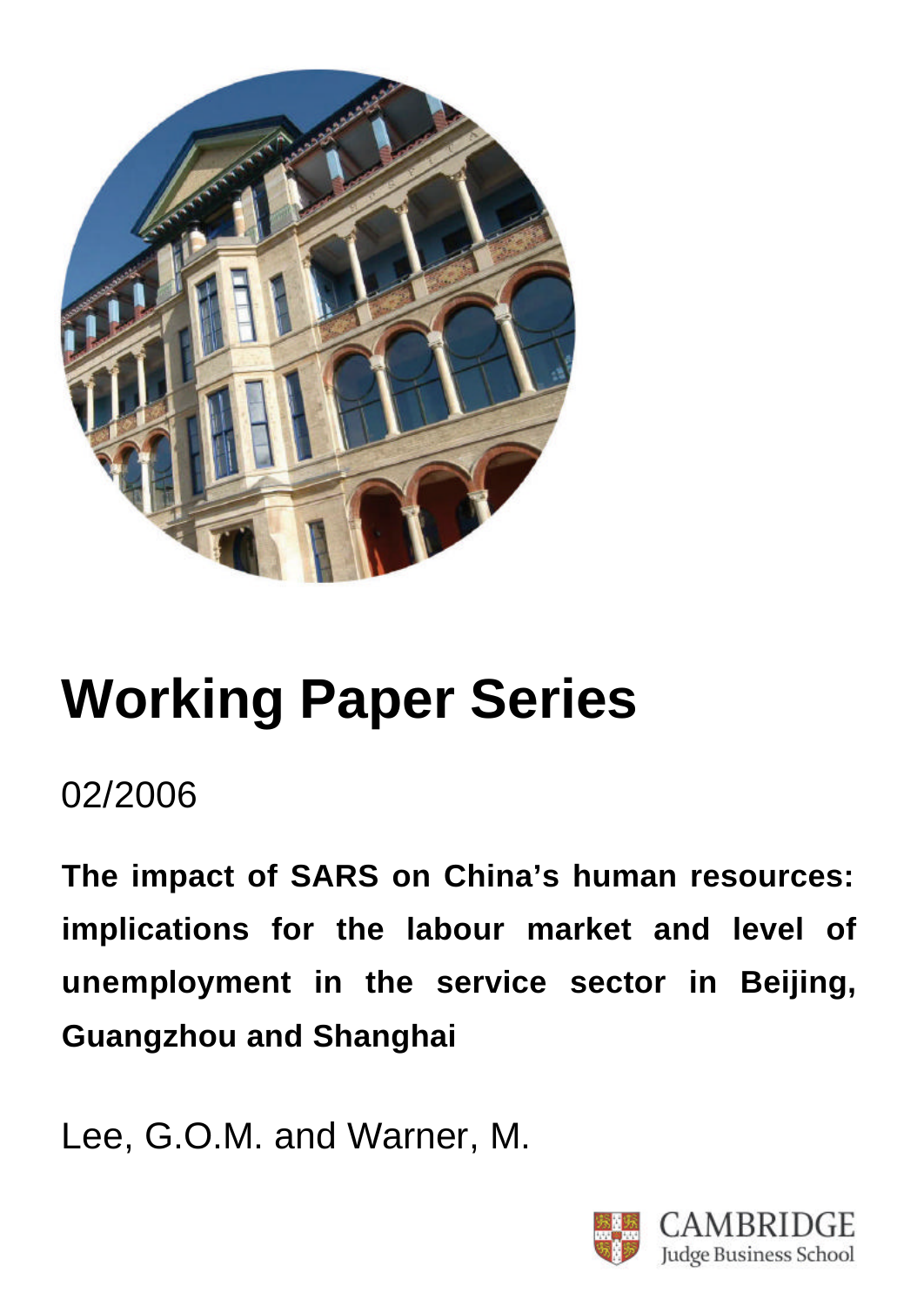These papers are produced by Judge Business School, University of Cambridge. They are circulated for discussion purposes only, their contents should be considered preliminary and are not to be quoted without the authors' permission.

Author contact details are as follows:

Grace Lee Dept of Public & Social Administration City University of Hong Kong sagrace@cityu.edu.hk

 Malcolm Warner Judge Business School University of Cambridge m.warner@jbs.cam.ac.uk

This paper is forthcoming in the International Journal of Human Resource Management.

Please address enquiries about the series to:

Research Support Manager Judge Business School Trumpington Street Cambridge CB2 1AG, UK Tel: 01223 760546 Fax: 01223 339701 E-mail: research-support@jbs.cam.ac.uk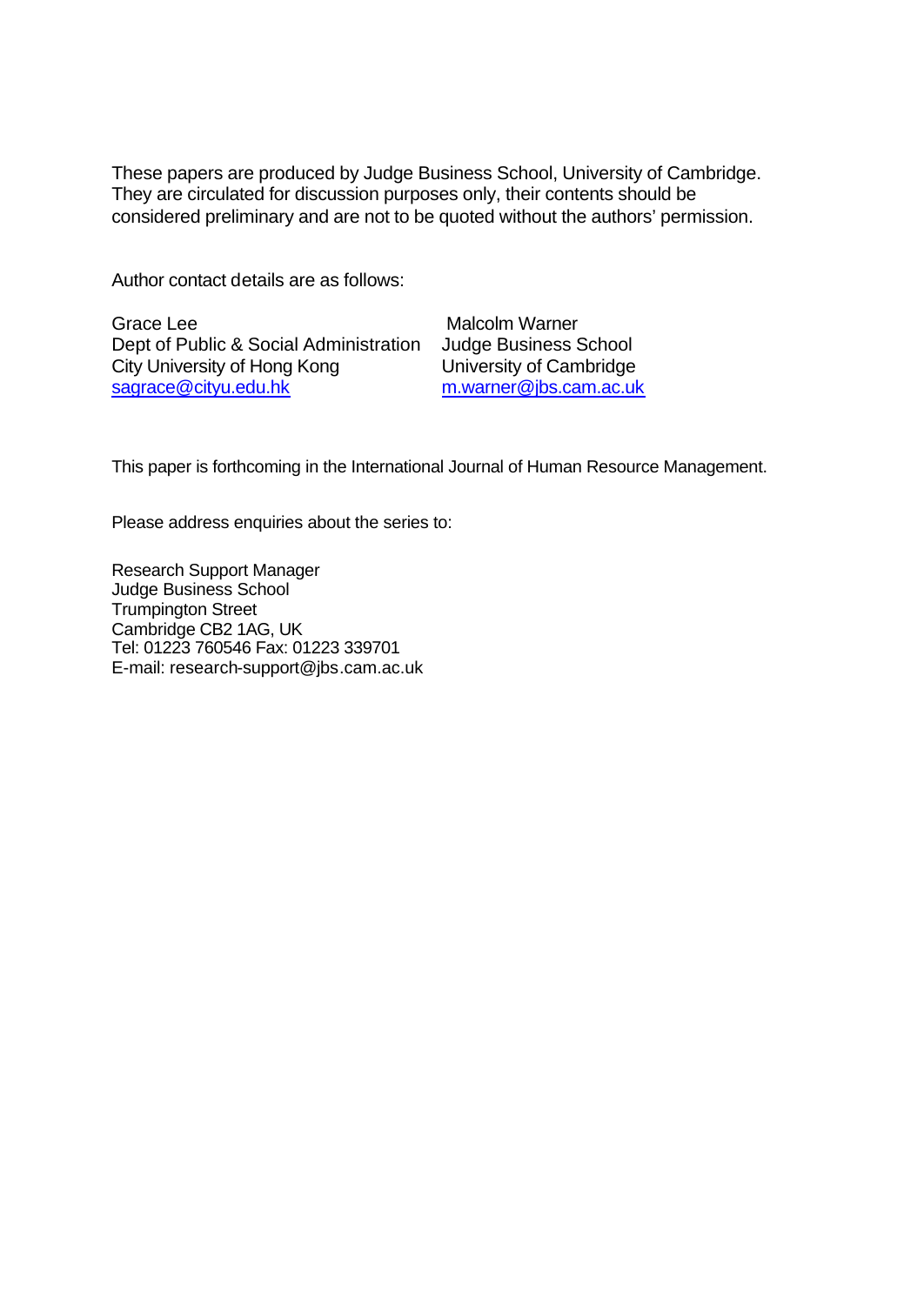**The Impact of SARS on China's Human Resources:** 

**Implications for the Labour Market and Level of Unemployment in the Service Sector in Beijing, Guangzhou and Shanghai**

**Grace O. M. Lee and Malcolm Warner**

#### *Abstract*

*In this article, we examine the effects of SARS (Severe Acute Respiratory Syndrome) on China's human resources, its labour-market and its level of employment and unemployment, looking specifically at what was one of its economically most vulnerable points, the hotel industry. The article hypothesizes that the greatest impact would be on human resources in the service-industries and on particular sub-sectors, such as employment in hotels, located in three main cities in the PRC, Beijing, Guangzhou and Shanghai, catering to both overseas as well as domestic tourism. It tentatively concludes that the almost dramatic demand and supply 'shocks' may have directly affected both the demand for and the supply of labour in the sub-sector, with discernable employment consequences.* 

*Keywords: Asian economy, China, epidemics, employment, hotel industry, human resources (HR), Human Resource Management (HRM), labour-market, People's Republic of China (PRC), Severe Acute Respiratory Syndrome (SARS), service-sector, tourism, uncertainty, unemployment.*

*Grace O.M. Lee is currently Associate Professor in the Department of Public and Social Administration, City University of Hong Kong. sagrace@cityu.edu.hk Malcolm Warner is currently Professor and Fellow Emeritus, Wolfson College and Judge Business School, University of Cambridge. m.warner@jbs.cam.ac.uk*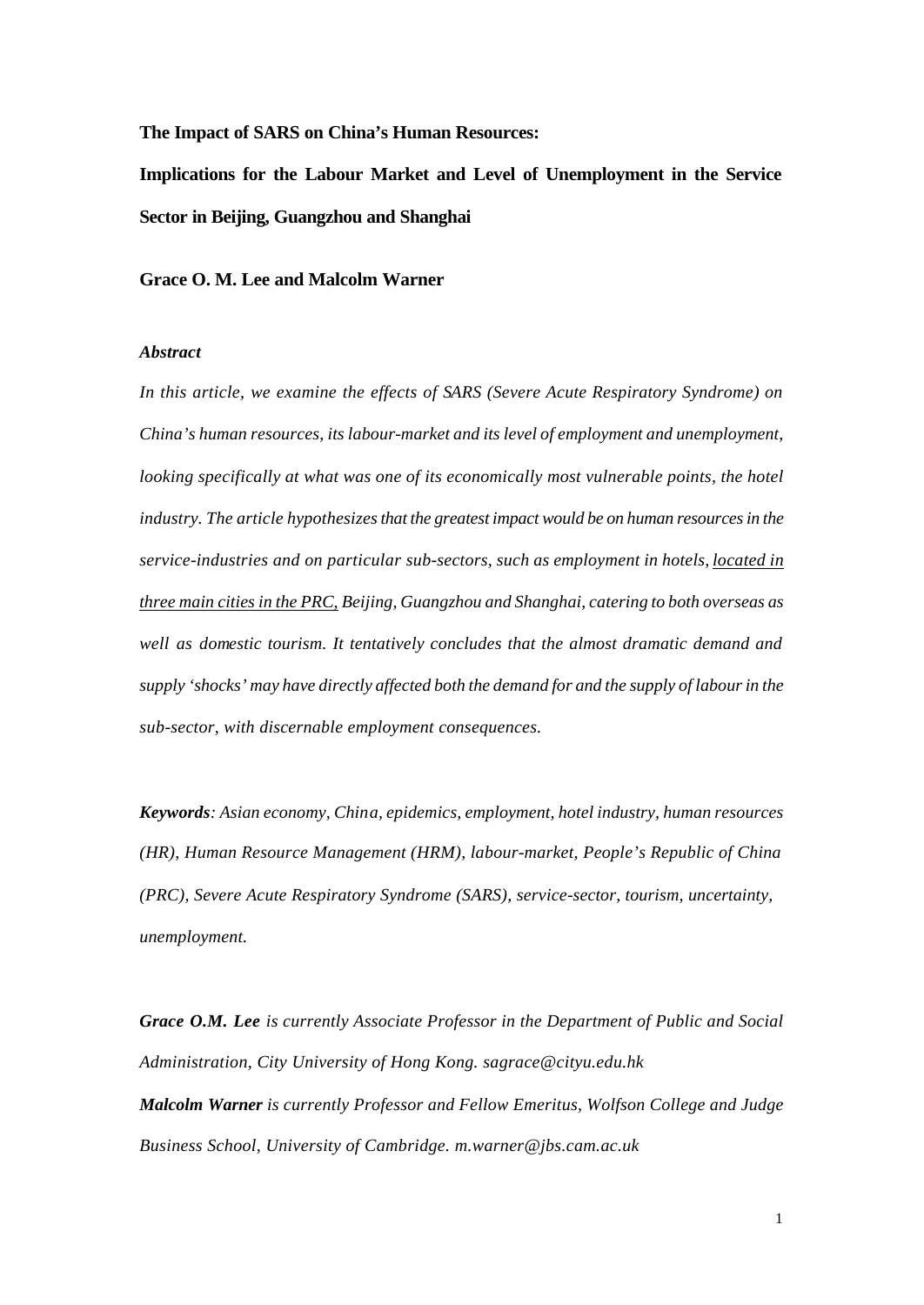#### **Introduction**

Severe Acute Respiratory Syndrome, better known by its acronym SARS, was seen by the World Health Organization (WHO) as the 'first global epidemic of the 21<sup>st</sup> Century' (*BBC News*, 28 April 2003; Posner, 2004; Kleinman and Watsons, 2005). The pervasiveness of the SARS crisis came about in two ways. One was *geographical* - SARS had spread from Guangdong Province in Southern China to its capital, Beijing in the North and other parts of the country, and indeed beyond its frontiers. Table 1 shows that the virus had appeared in thirty-two countries affected 8,422 people and led to 916 deaths (World Health Organization, 2003). China, including the mainland, Hong Kong Special Administrative Region (HKSAR) (see Lee and Warner, 2005a), and Taiwan (see Lee and Warner, 2005b) was the worst hit, accounting for 92 percent of the accumulated cases and 90.5 percent of total deaths. The second was *dimensional* and concerns the impact on economic development, employment levels and more broadly, day-to-day social activities.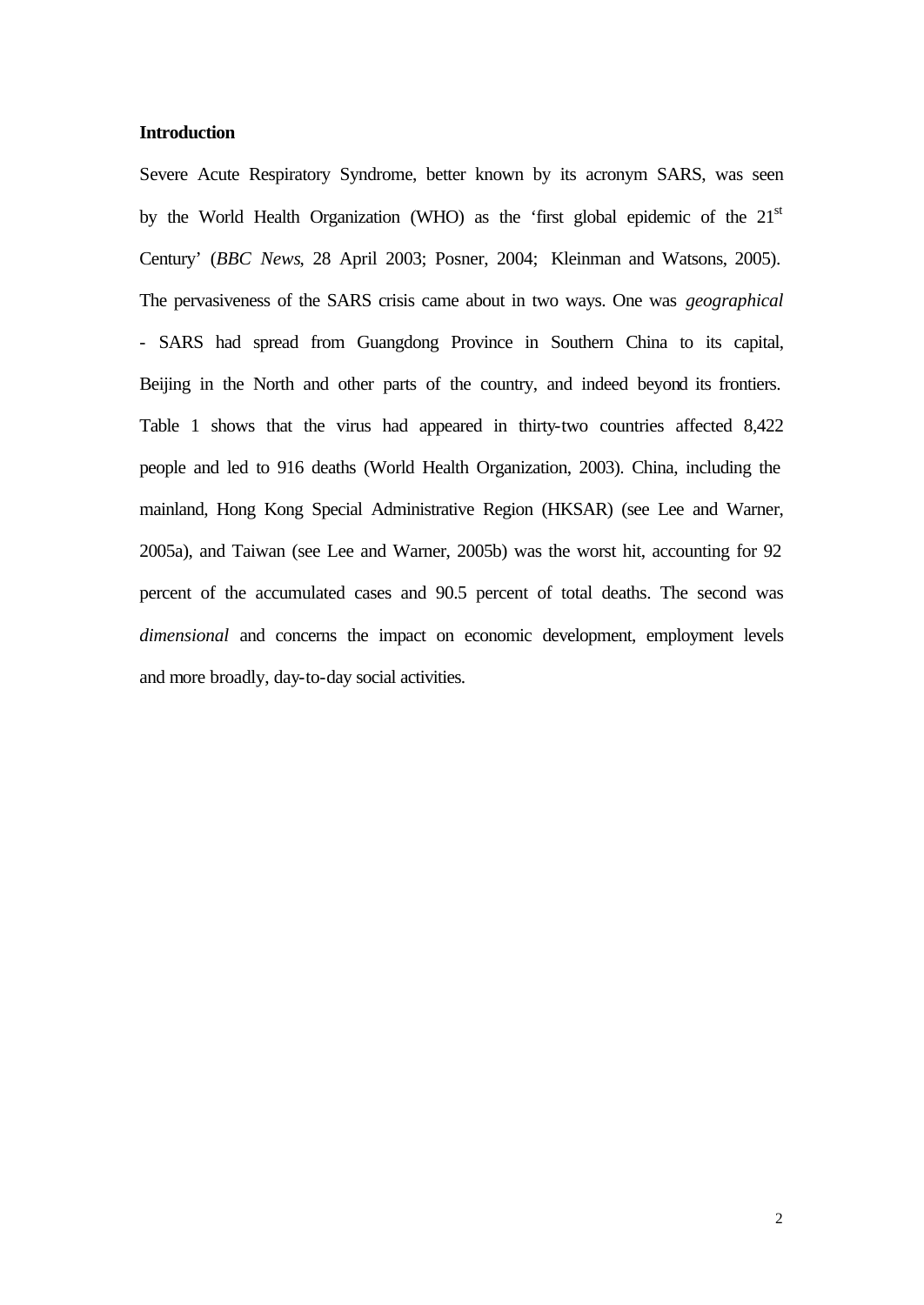|                    |  |  |  |  | Table 1: Summary Table of SARS Cases by Country, 1 November 2002 – 7 |  |
|--------------------|--|--|--|--|----------------------------------------------------------------------|--|
| <b>August 2003</b> |  |  |  |  |                                                                      |  |

| <b>Areas</b>                  | <b>Cumulative No. of Cases</b> | <b>No. of Deaths</b> |
|-------------------------------|--------------------------------|----------------------|
| Australia                     | 6                              | $\theta$             |
| <b>Brazil</b>                 | $\mathbf{1}$                   | $\overline{0}$       |
| Canada                        | 251                            | 41                   |
| China                         | 5,327                          | 349                  |
| China, Hong Kong              |                                |                      |
| Special Administrative Region | 1,755                          | 300                  |
| China, Macao                  |                                |                      |
| Special Administrative Region | 1                              | 0                    |
| China, Taiwan                 | 665                            | 180                  |
| Colombia                      | $\mathbf{1}$                   | $\overline{0}$       |
| Finland                       | $\overline{1}$                 | $\overline{0}$       |
| France                        | $\overline{7}$                 | 1                    |
| Germany                       | 9                              | $\overline{0}$       |
| India                         | $\overline{3}$                 | $\overline{0}$       |
| Indonesia                     | $\overline{2}$                 | $\overline{0}$       |
| Italy                         | $\overline{4}$                 | $\overline{0}$       |
| Kuwait                        | $\mathbf{1}$                   | $\overline{0}$       |
| Malaysia                      | $\overline{5}$                 | $\overline{2}$       |
| Mongolia                      | 9                              | $\overline{0}$       |
| New Zealand                   | $\mathbf{1}$                   | $\overline{0}$       |
| Philippines                   | 14                             | $\overline{2}$       |
| Republic of Ireland           | $\mathbf{1}$                   | $\overline{0}$       |
| Republic of Korea             | 3                              | $\overline{0}$       |
| Romania                       | $\mathbf{1}$                   | $\overline{0}$       |
| <b>Russian Federation</b>     | $\mathbf{1}$                   | $\overline{0}$       |
| Singapore                     | 238                            | 33                   |
| South Africa                  | $\mathbf{1}$                   | $\mathbf{1}$         |
| Spain                         | $\mathbf{1}$                   | $\overline{0}$       |
| Sweden                        | $\overline{3}$                 | $\overline{0}$       |
| Switzerland                   | $\mathbf{1}$                   | $\overline{0}$       |
| Thailand                      | 9                              | $\overline{2}$       |
| <b>United Kingdom</b>         | $\overline{4}$                 | $\overline{0}$       |
| <b>United States</b>          | $\overline{33}$                | $\overline{0}$       |
| Viet Nam                      | 63                             | 5                    |
| <b>Total</b>                  | 8,422                          | 916                  |

Source: World Health Organization, www.who.int/csr/sars/country/2003\_08\_15/en/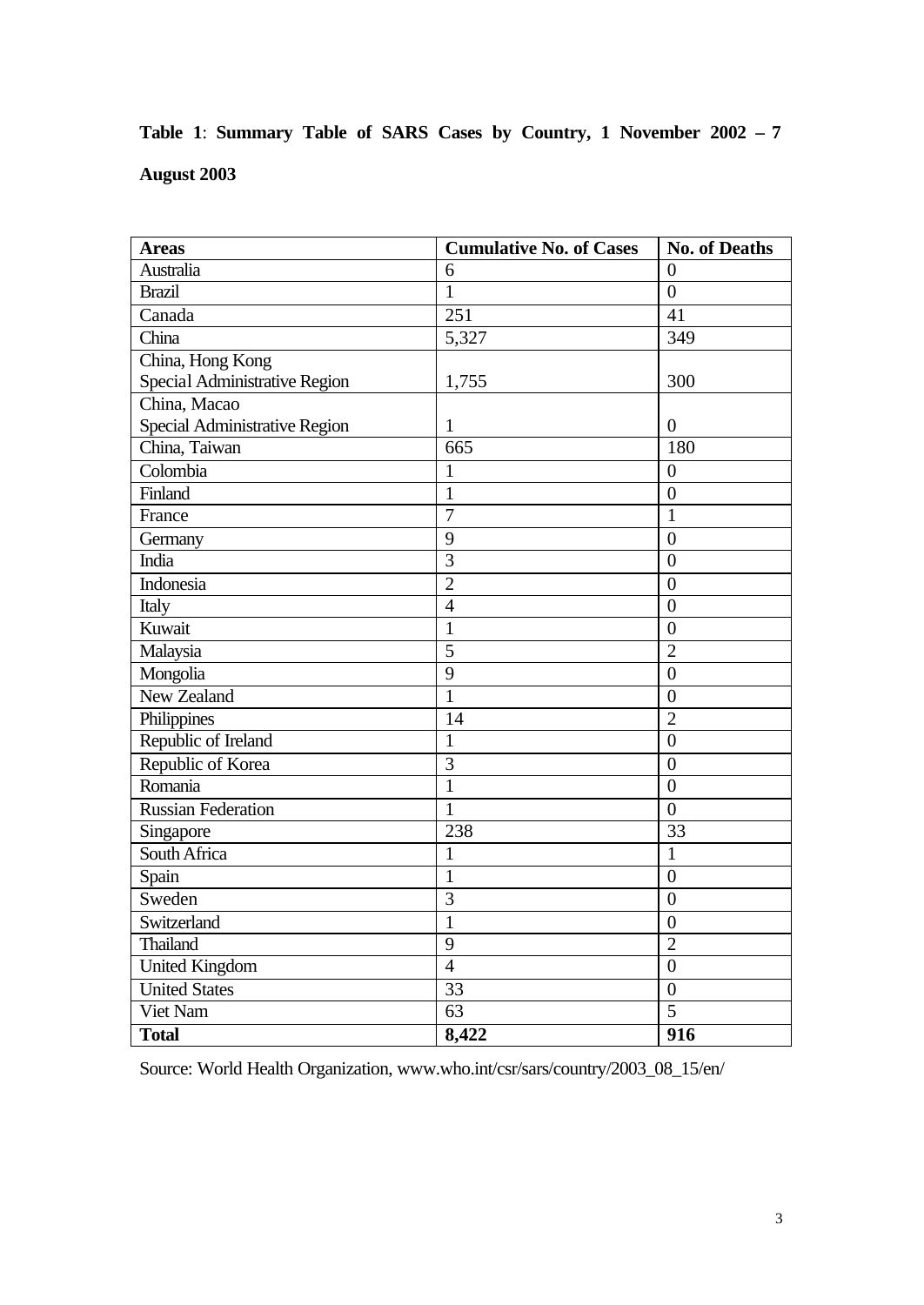Was it to be the first '*virtual epidemic*' whose notoriety was to spread via the international media, across the globe? This article begins with a brief background sketch of the start of the epidemic and then moves on to briefly discuss what was feared as the potential *short-term* economic impact of SARS on the Asian economies, moving on to a specific examination of the consequences for the People's Republic of China (PRC), its labour-market and one particularly vulnerable point of its servicesector, namely hotels and hospitality industries, from an employment and human resources perspective. Thus, epidemics, mortality and economics, we would argue, may now be seen as integrally interlinked (see Lee and Warner, 2005a), particularly as mass air-travel has become a potentially worldwide transmission-belt in our contemporary, increasingly globalized world.

In recent years, a number of studies have attempted to estimate the economic burden of an epidemic based on the private and non-private medical costs associated with the disease (Lee and McKibbin, 2003). The costs include private as well as public expenditures on diagnosing and treating the disease and are magnified by the need to maintain sterile environments, implement prevention measures, and carry out basic research. These can be substantial for major epidemics, such as AIDS. According to the UNAIDS (the Joint United Nations Programme on HIV/AIDS), at present 42 million people globally live with HIV/AIDS. The medical costs of various treatments of HIV patients, including highly active antiretroviral therapies (HAARTS) are estimated to be more than US\$2,000 per patient per year. In the Southern African regions, the total HIV-related health service costs, based on assumed coverage rate of 10 per cent, ranges from 0.3 to 4.3 per cent of Gross Domestic Product (GDP) (Haacker, 2002).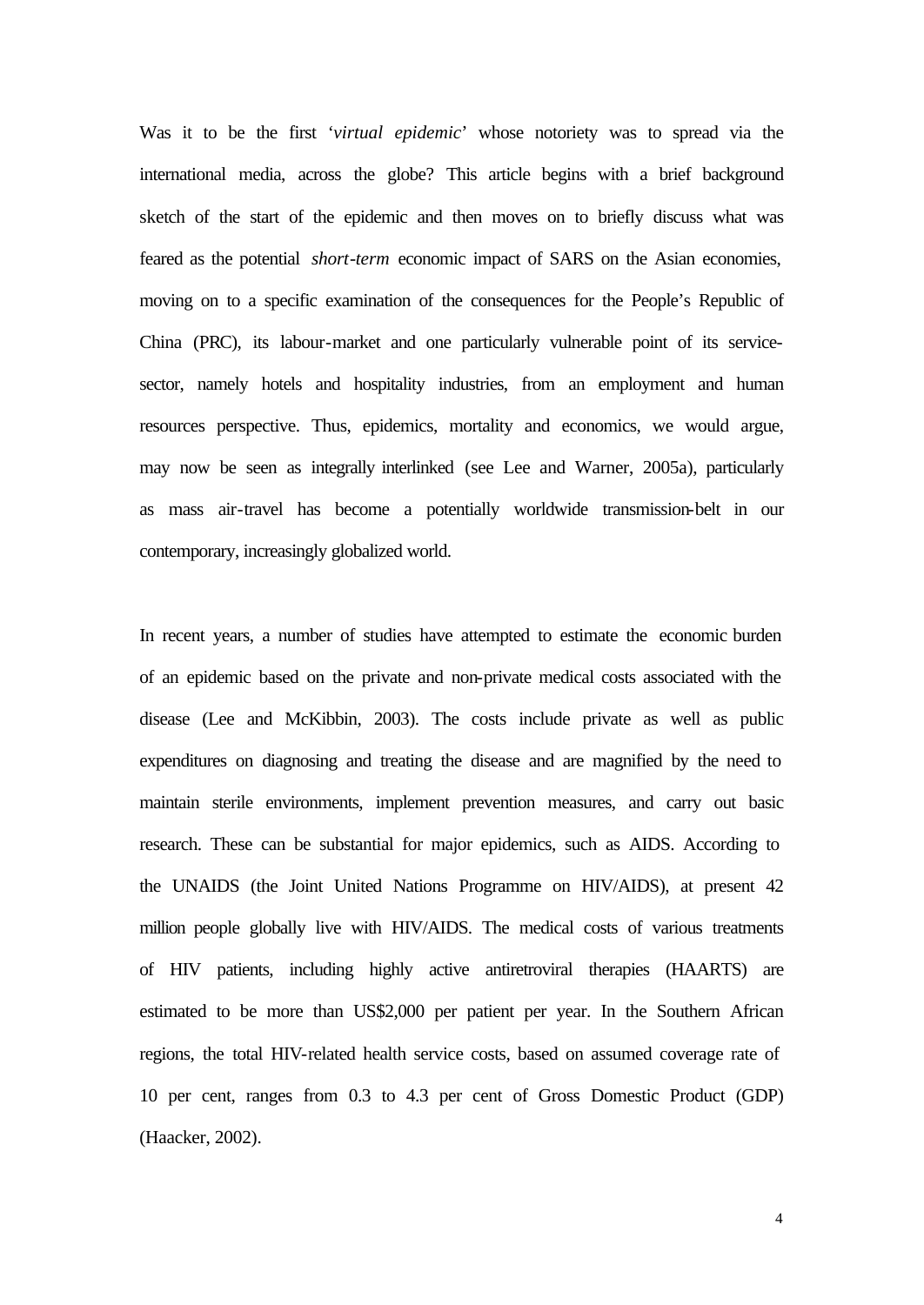The costs of disease also include incomes foregone as a result of the disease-related morbidity and mortality. Forgone income is normally estimated by the value of lost workdays due to the illness. In the case of mortality, foregone income is estimated by the capitalized value of future lifetime earnings by the disease-related death, based on projected incomes for different age groups and age-specific survival rates. This cost can be substantial for some epidemics. Malaria, for example, currently kills people on a massive scale each year. The HIV/AIDS disease was estimated to have claimed an even greater number of lives in recent years (Lee and McKibbin, 2003). The anticipated costs of a major new epidemic, such as SARS, or now more imminently what has been dubbed as 'Avian Flu', might therefore be thought to be potentially even higher.

Given its relatively low morbidity and mortality *post facto*, why had the economic impact of SARS appeared to be so potentially devastating? *A priori*, neither an outside observer nor even a professional economics expert would have predicted such 'catastrophe in the making' in the circumstances. There had been several incidences of new 'flu viruses in East Asia in recent years, as well as infections affecting chickens and the like, that had more or less been contained. *Much of the economic impact, we would argue, stemmed from the high degree of unusually distinctive uncertainty and fear generated by SARS, particularly by media reports*, which generated other things being equal, in turn, a high degree of *negative feedback*. In macro-economic terms, the phenomenon engendered a more than 'normal' degree of uncertainty in the economic environment. Workers and shoppers across Asia opted to stay at home to reduce the probability of infection. Service exports, in particular tourism-related exports, were very hard-hit. It is no exaggeration that panic gripped

5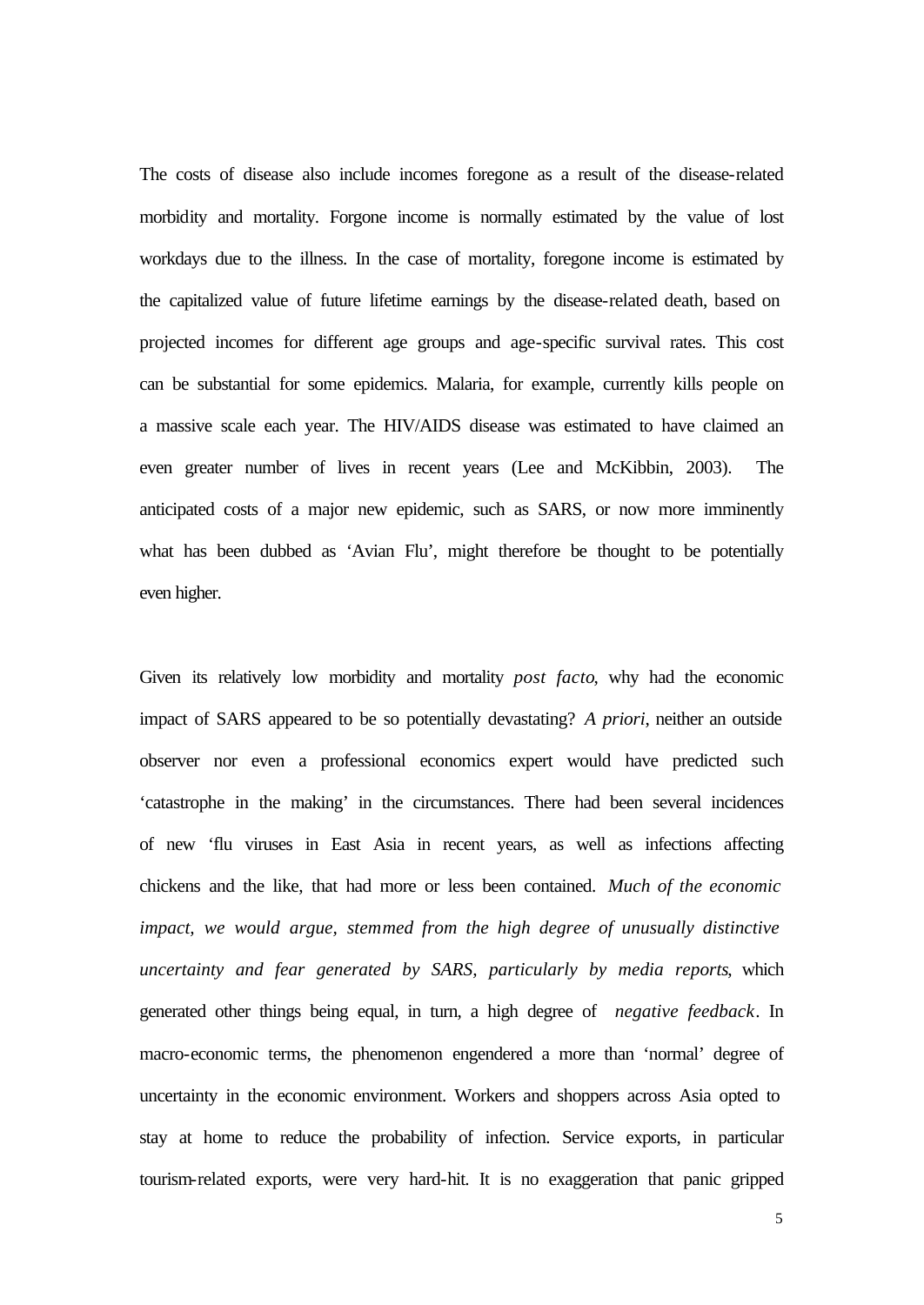the region- the coauthors of this article are happily 'living witnesses' of this phenomenon. Albert Camus' novel '*La Peste'* ('The Plague') comes to mind here.

The pronounced impact of SARS may possibly be attributed to the combination of two aspects of information about the illness: the almost costless and rapid transmission of information, largely due to the development of modern mass media and communication technologies in the contemporary 'global village'; and perhaps more importantly the lack of reliable and sufficient medical information on SARS. This stimulus may be conceptualized as inducing above all a '*demand-shock'*, particularly on consumption. In locations with a high incidence of SARS, physical movement of people was restricted, either voluntarily or involuntarily, thus potentially reducing consumer spending. SARS thus we surmised mainly affected economic growth by reducing demand; confidence did in fact dramatically decline in a number of economies, leading to a significant reduction in private consumption spending. Much of the impact thus stemmed from the great uncertainty and fear generated by SARS. People had opted to stay at home to reduce the probability of infection. Service exports, in particular tourism-related exports – as we will soon demonstrate in the hotel industry in the PRC - were to be hard hit. Investment was, in turn, affected by reduced overall demand, heightened uncertainties, and increased risks. Foreign investment inflow was delayed or reduced in reaction to SARS. The possible fall in the demand for labour for the goods and services that people would not be buying, would from the specific focus of this article, have to be taken into account.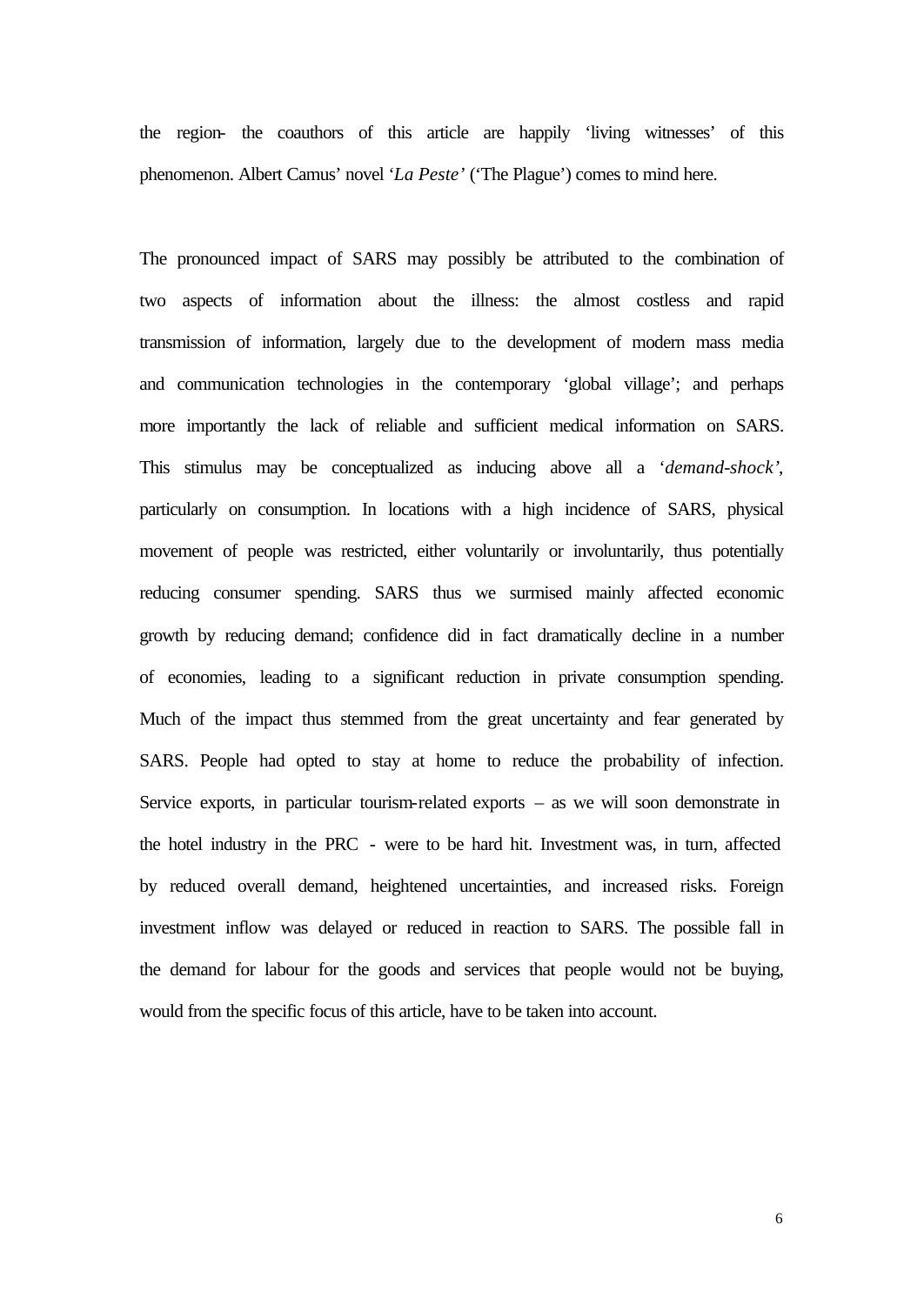#### **Hypotheses**

In order to create an intelligible frame of reference for our research, we formulated the following hypotheses (see Lee and Warner, 2005a), which encompass *macro-* as well as *micro-economic* factors, not withstanding the human resources implications:-

(i) *The greater the anticipated adverse impact of SARS on the economy, the greater will be the expected negative impact on the potentially vulnerable servicesector and specifically on the hotel industry.*

(ii) *The greater the anticipated adverse impact of SARS on consumer demand in hotels and hospitality industry, the greater will be the expected negative impact on the related demand for labour in terms of hotel employees in specific hotel groups in the industry.*

(iii) *The greater the anticipated adverse impact on the demand for labour in the hotel industry, the greater will be the expected negative impact on the labourmarket in terms of the human resources implications of lay-offs and redundancies among hotel employees in specific hotel groups in the industry.*

#### **Methodology**

In attempting to study the impact of SARS on the economy and specifically on hotel industry employment, we adopted a two-pronged methodology. First, we generated an in-depth *information data-base* on the SARS epidemic, taking into account its economic as well as its human resources implications, by using the internet, library resources and literature search. Throughout the article however, we cite many official statistics but attempt to maintain a critical stance concerning these. Second, we carried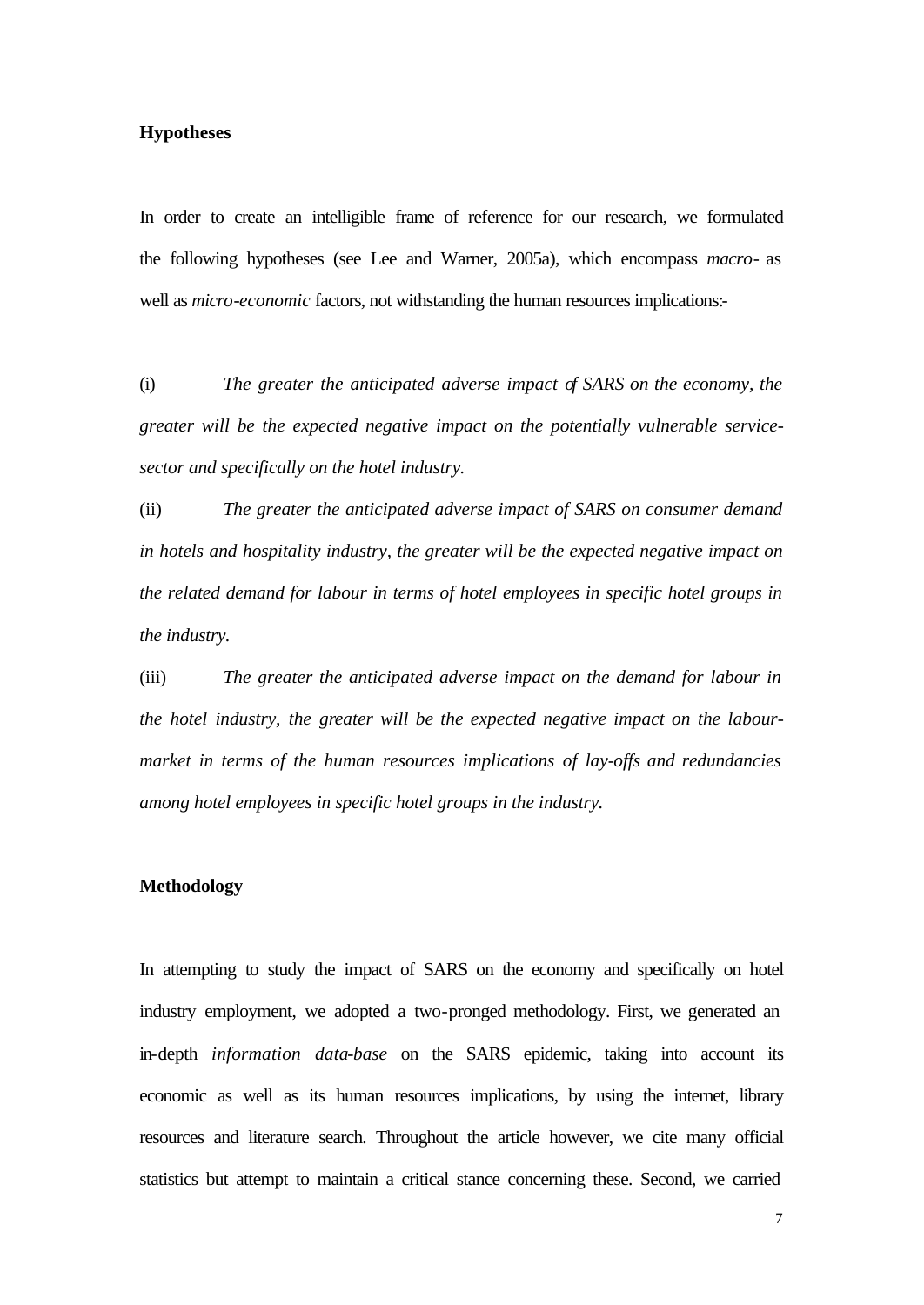out on-site *empirical field-based research*, involving interviewing over forty key decision-makers in the service-sector and hotel industry in the PRC, such as responsible government officials, senior managers and union officials, in the period just after the epidemic and its aftermath in the Summer of 2003, as earlier contact would have been dangerous when possible infection was feared. We have cited a selection of the interviews we conducted on-site but only where these were fully germane to the main concerns of this particular article (other items we for example had covered included a range of epidemiological concerns, many beyond the economic and human resources ambit) and where we might 'objectively' assess their validity, always bearing in mind the limitations of the methodology employed.

#### **SARS in Mainland China: Origins**

In November and December 2002, Guangdong Province, the most populated in Southern China, began to see cases involving a mysterious and contagious 'flu-like' virus that PRC medical officials referred to as 'atypical pneumonia'. Provincial officials took emergency measures and the PRC government sent medical teams to Guangdong to investigate the outbreak. Still, for months, official Chinese sources downplayed the seriousness and extent of the mysterious illness. The Guangdong Provincial Health Bureau made the first official PRC announcement about the new illness on February 11, 2003, reporting that 5 had died and more than 300 had become sick (*Renmin Ribao* (People's Daily), 12 February 2003). On February 12, 2003, the official Xinhua News Agency announced that the mysterious illness had been 'brought under control' and no new cases had been reported in China (*People's Daily*, 13 February 2003). This remained the official story from the Chinese government through mid-March 2003, even as the World Health Organization (WHO) issued a

8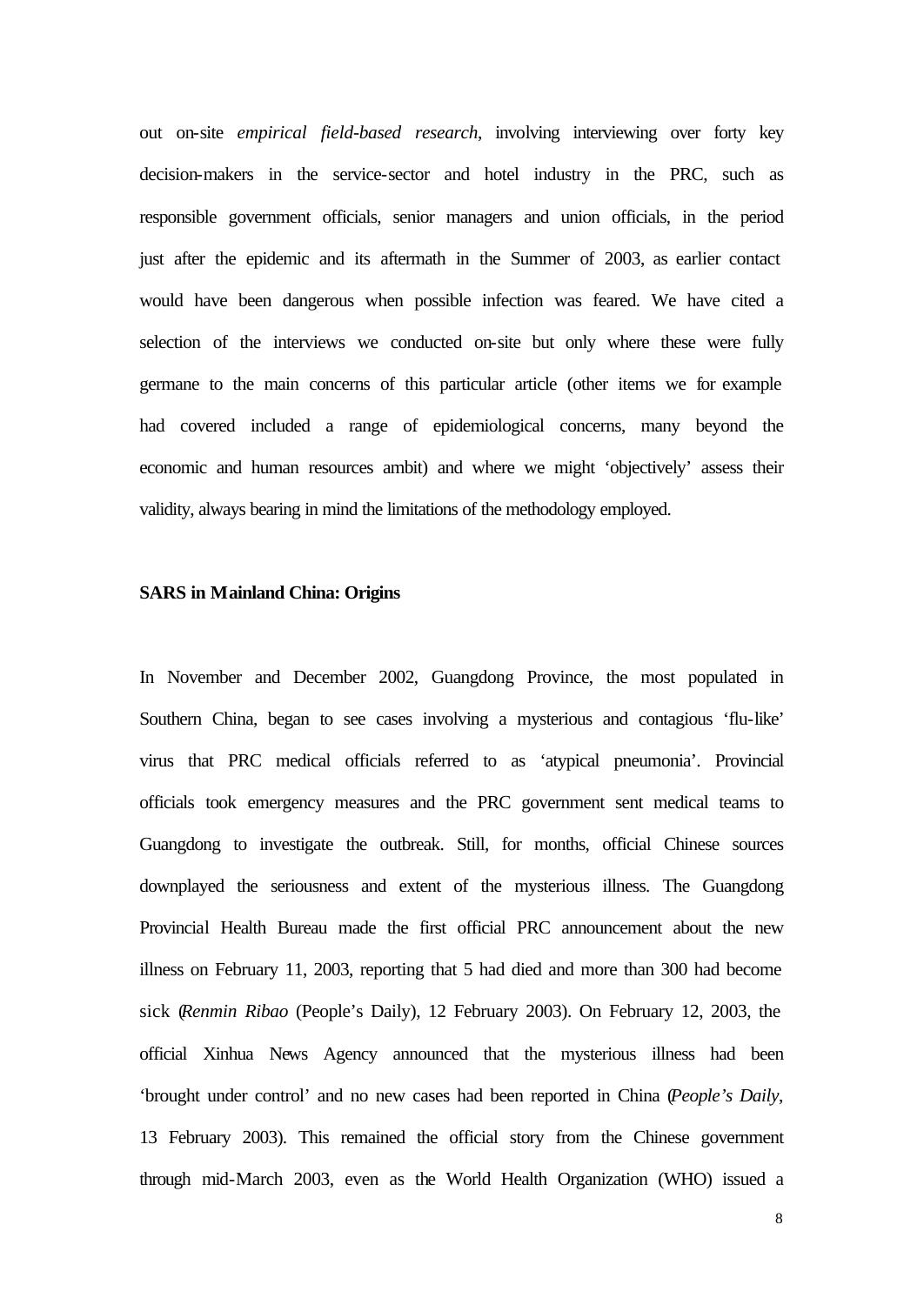global alert on March 12, 2003, following new outbreaks of an 'atypical pneumonia' in Hong Kong and Vietnam (see Lee and Warner, 2005a).

Official PRC reluctance to be forthcoming continued throughout March. On March 15, 2003, WHO issued a rare 'emergency travel advisory' warning, for the first time referring to the illness as Severe Acute Respiratory Syndrome, abbreviated to SARS, and saying that its further spread to Singapore, even to Canada and parts of Europe now made it a 'global health threat.' According to WHO officials, it was only at this point that the Chinese government began providing WHO with information about the February atypical pneumonia outbreak in Guangdong, although WHO reported that the PRC still declined to provide biological samples, test results, or even details about courses of treatment. On March 18, 2003, PRC officials admitted that the SARS outbreak was continuing in Guangdong, but had not expanded elsewhere in China (*Wen Wei Po*, 19 March 2003). This was contradicted by reports from Chinese doctors that two people in Beijing had died from the disease earlier in the month.

With SARS cases continuing to multiply and expand to other countries, including the United States, the PRC in April 2003, began to react to growing criticism over their handling of the SARS crisis. A number of WHO investigators were permitted to go to Guangdong on April 2. Two days later, the head of the PRC's Centre for Disease Control issued an unprecedented public apology for the government's mishandling of the health crisis (*Wen Wei Po*, 5 April 2003). Greater impetus for fuller disclosure appeared to come from within China's medical community itself. On April 9, a prominent Beijing surgeon publicly disclosed that the government was seriously 'under-reporting' cases of SARS in Beijing, and that the number was far more than 22 cases the government indicated (The *Wall Street Journal*, 2003).<sup>1</sup> WHO officials also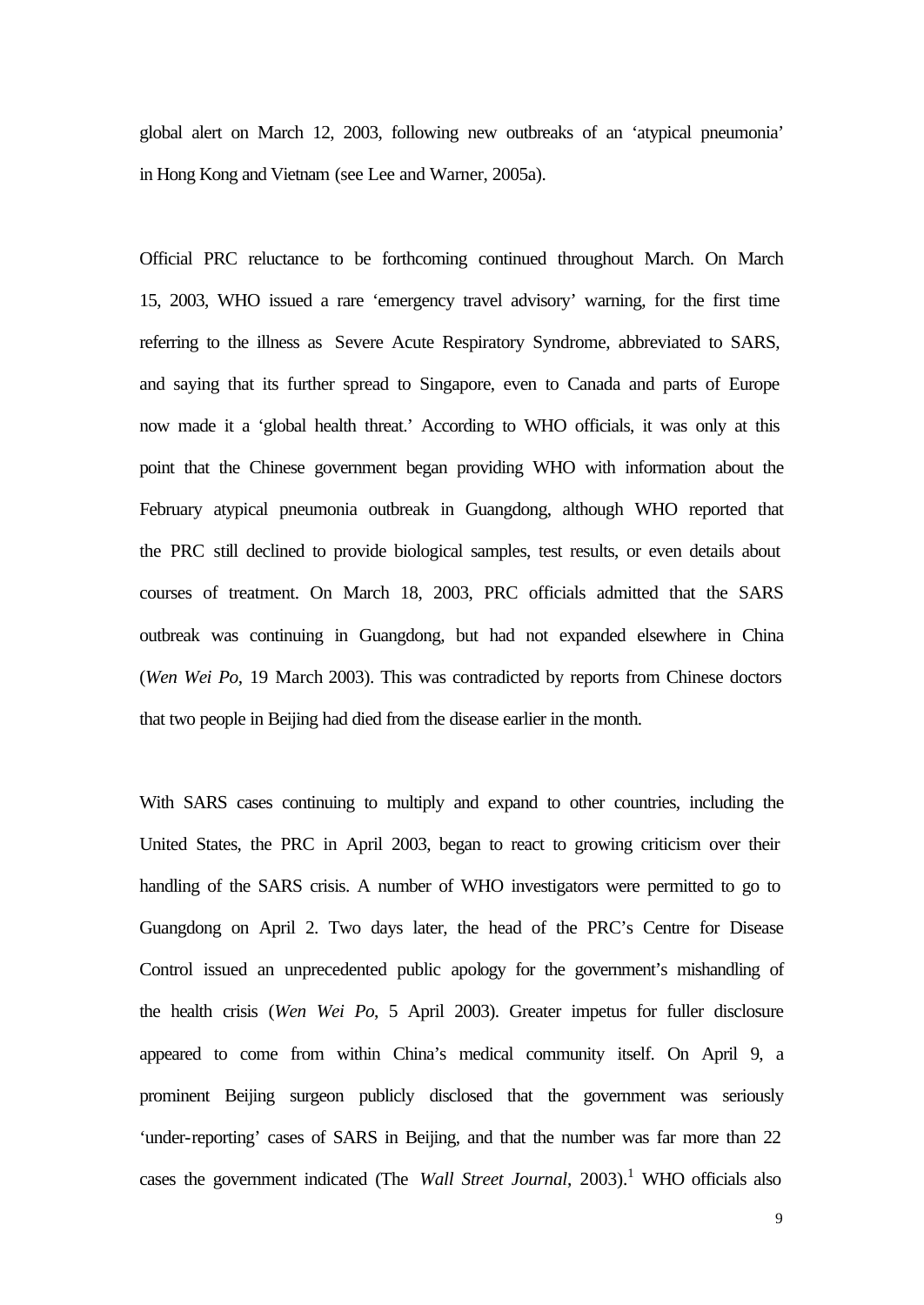bluntly told PRC officials on April 17 that the SARS figures Beijing was reporting were 'unreliable'.

The next day, China's new Premier, Wen Jiabao, threatened dire consequences for any government official that did not make full and timely disclosure about SARS cases (*People's Daily*, Overseas Edition, 19 April 2003). The real official turnaround in the crisis came on April 20, when PRC leaders fired two senior officials for covering up the extent of the crisis<sup>2</sup> – the first in a series of such firings. PRC leaders also promptly announced that a national week-long May holiday would be reduced to one day to deter travel. Officials also held a nationally televised press conference to announce that 339 cases of SARS had been confirmed and another 402 were suspected in Beijing alone, not 37 confirmed cases as previously reported. As of April 27, 2003, the number of confirmed cases in Beijing alone had passed 1,100 and SARS outbreaks had been reported in 26 of the PRC's 31 provinces, very likely an underestimate. That same day, the PRC government ordered the emergency closure of movie theatres, discos, churches, and other public places in Beijing (*People's Daily*, 28 April 2003). Although daily PRC announcements showed that confirmed SARS cases were now increasing on a daily basis, WHO officials on April 29 criticized the government as continuing to be unforthcoming with further details about the Beijing cases.

The U.S. Government had issued several travel warnings encouraging Americans to deter non-essential travel to the PRC. In addition, the Department of State on April 1, 2003, authorized the departure of non-essential personnel and family members from the U.S. Consulate General in Guangdong and Hong Kong, and similarly on April 3, 2003 from the U.S. Embassy in Beijing and from U.S. Consulates General in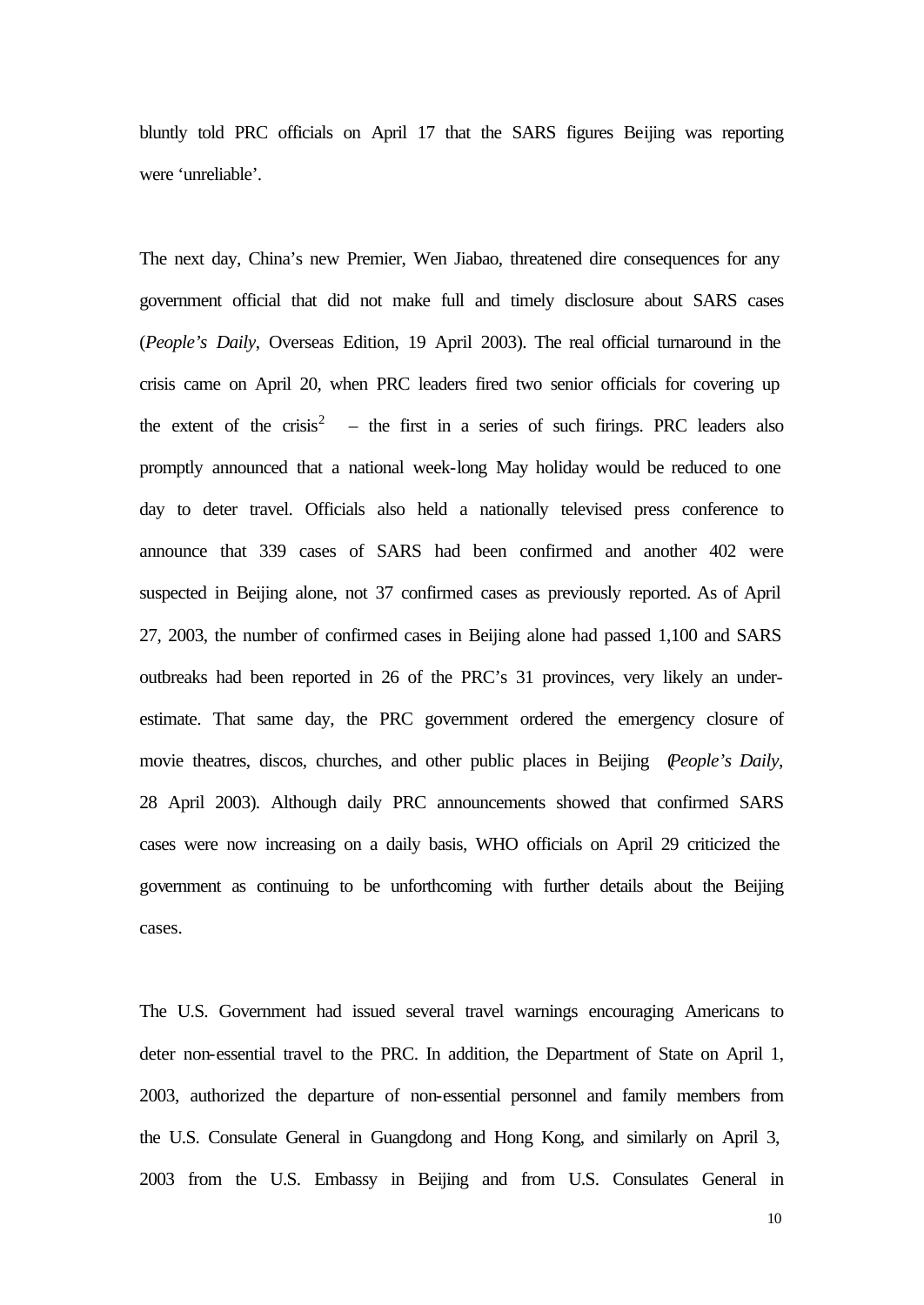Chengdu, Shenyang, and Shanghai (Dumbaugh, 2003),

While SARS did pose significant medical risks for local populations, it was feared, as we now know mistakenly ex post facto, that it would have far greater economic implications for the world economy, mainly because of the threat of a potentially devastating, worldwide epidemic, for which there was seemingly no medical cure available. It seems it was difficult to steer between the *Scylla* of the WHO worst-case planning scenario and the *Charybdis* of what may have been a more rational riskassessment.

#### **The Economic Impact of SARS: A Tentative Analysis**

A Chief Economist for *World Bank East Asia* estimated that a potential direct macroeconomic effect of SARS would be to reduce East Asian growth by 0.4 to 0.5 percent of GDP, bringing the estimated cost of SARS in the range of US\$20 billion to US\$25 billion, a huge amount (World Bank, 2003). The *Asian Development Bank* (ADB) put the GDP losses in Asia at US\$18 million, 0.6 percent of the total GDP. If calculated by total final expenditure (TFE), the effect of SARS on TFE is US\$59 billion, accounting for 2 percent of the GDP. China allegedly sustained the biggest losses, estimated at US\$6.1 billion, accounting for 0.5 percent of the GDP. Table 2 shows the estimated impact of SARS on the Asian economies (see Table 2).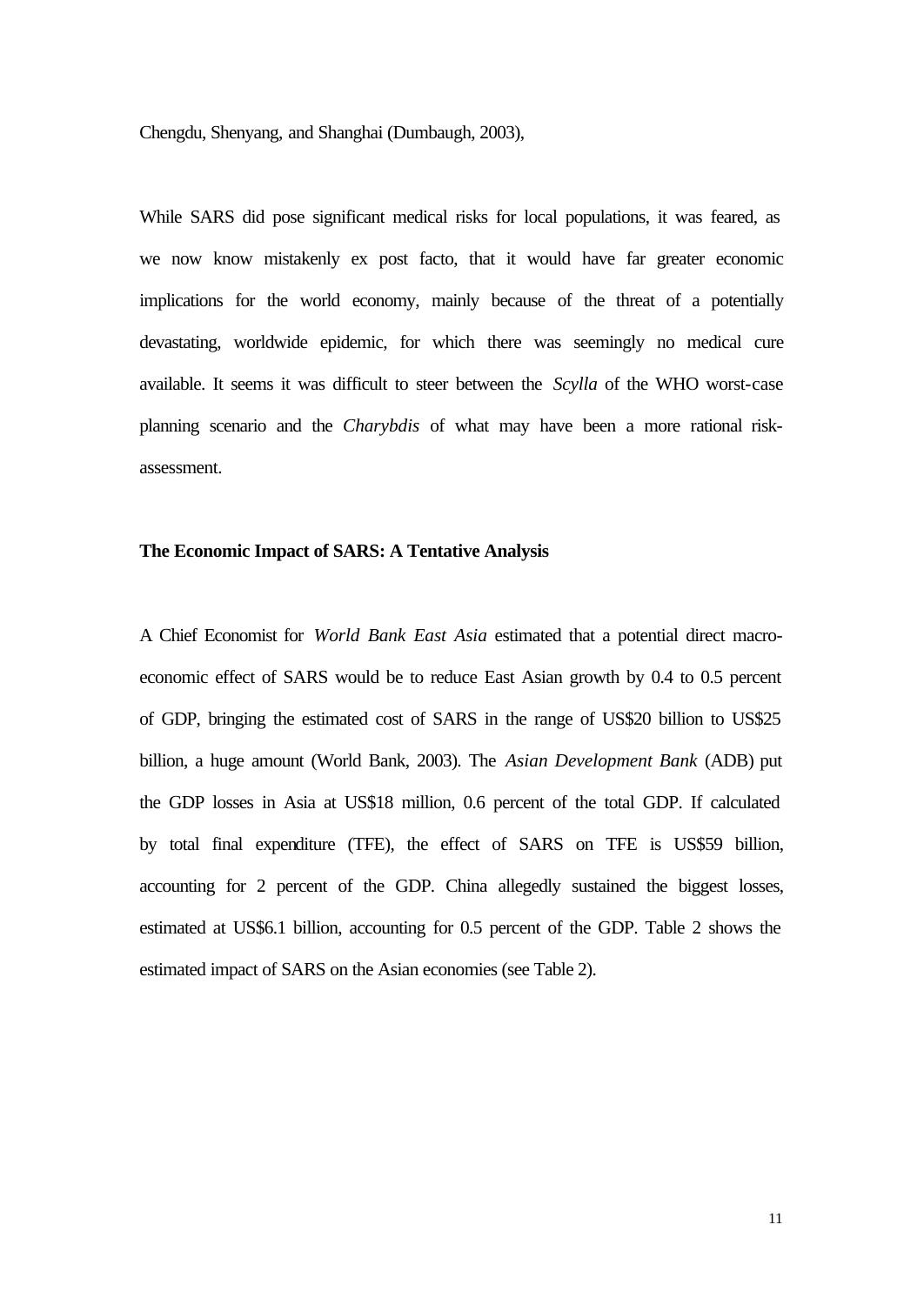|               | Consumption |            |            |            |            |            |
|---------------|-------------|------------|------------|------------|------------|------------|
|               | Spending    |            | <b>GDP</b> |            | <b>TFE</b> |            |
|               | US\$        | $%$ in     | US\$       | $%$ in     | US\$       | $%$ in     |
|               | billion     | <b>GDP</b> | billion    | <b>GDP</b> | billion    | <b>GDP</b> |
| China         | 4.2         | 0.3        | 6.1        | 0.5        | 17.9       | 1.3        |
| Hong Kong     | 3.4         | 2.2        | 4.6        | 2.9        | 12.0       | 7.6        |
| <b>ROK</b>    | 0.1         | 0.0        | 0.3        | 0.1        | 6.1        | 1.2        |
| Taiwan, China | 1.8         | 0.6        | 1.3        | 0.5        | 4.6        | 1.6        |
| Indonesia     |             |            | 0.3        | 0.1        | 1.9        | 0.9        |
| Malaysia      |             |            | 0.4        | 0.4        | 3.0        | 2.9        |
| Philippines   |             |            | 0.0        | 0.0        | 0.6        | 0.7        |
| Singapore     | 0.6         | 0.7        | 2.7        | 3.0        | 8.0        | 9.0        |
| Thailand      | 1.0         | 0.7        | 1.9        | 1.4        | 4.5        | 3.2        |
| Vietnam       |             |            | 0.4        | 1.1        | 0.4        | 1.1        |
| Total         |             |            | 18.0       | 0.6        | 59.0       | 2.0        |

**Table 2: Estimated Impact of SARS on the Asian Economy, 2003**

Source: ADB, Asian Development Outlook 2003 Update, in Hu Angang and Hu Linlin, *A Review of China's Health and Development from the Perspective of SARS*, paper presented at the celebrations of the  $20<sup>th</sup>$  anniversary of the founding of the China Health Economics Society on November 6, 2003.

There were a number of channels by which an epidemic, like the SARS outbreak, could potentially affect an economy. We have admittedly simplified the *causal* links in our own model (see Figure 1) but we do use it at this point to exemplify the main variables we have chosen to highlight *in order to primarily present the human resources consequences.* We fully recognize the fallible nature of official Chinese statistics but do offer estimates from non-Chinese experts. We are aware of the multi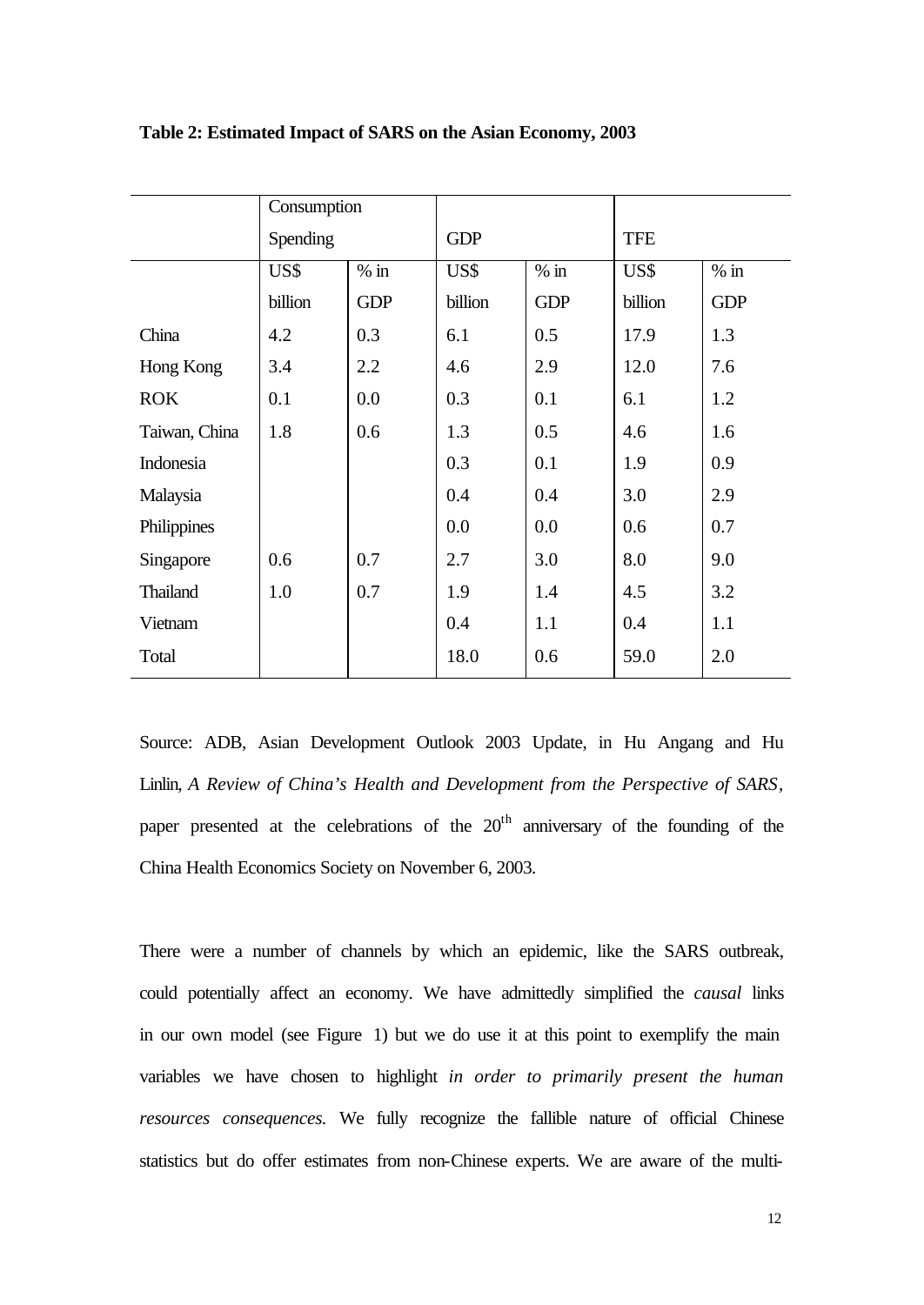causal and multi-variate nature of the possible causal links but have tried to make the explanation offered as intelligible as possible in its broader economic, political and social contexts, with the caveats we have set out. We do also see our results as a tentative attempt at analysis of the human resources implications and will return to this point in our conclusions.

One channel may be seen as operating through '*supply- shocks'*. If the outbreak could not be effectively contained, the work force would be reduced because of illness or precautionary measures to prevent the spread of SARS, thereby disrupting business operations and production (Asian Development Bank, 2003). There was also the risk of a major demand 'shock' as people just stopped shopping and became almost 'paralyzed' into economic indecision (see Figure 1).

#### **Figure 1: The Economic Impact of SARS**



The Chief Economist of the World Bank Resident Mission in China described the SARS effect on its economy as 'temporary' and said that the expected negative economic impact of SARS should not be 'over-exaggerated', as China would remain one of the fastest growing economies in the world in 2003 (*China Daily*, 29 April 2003). The Boao Forum's secretary-general for Asia noted that 'China still offers the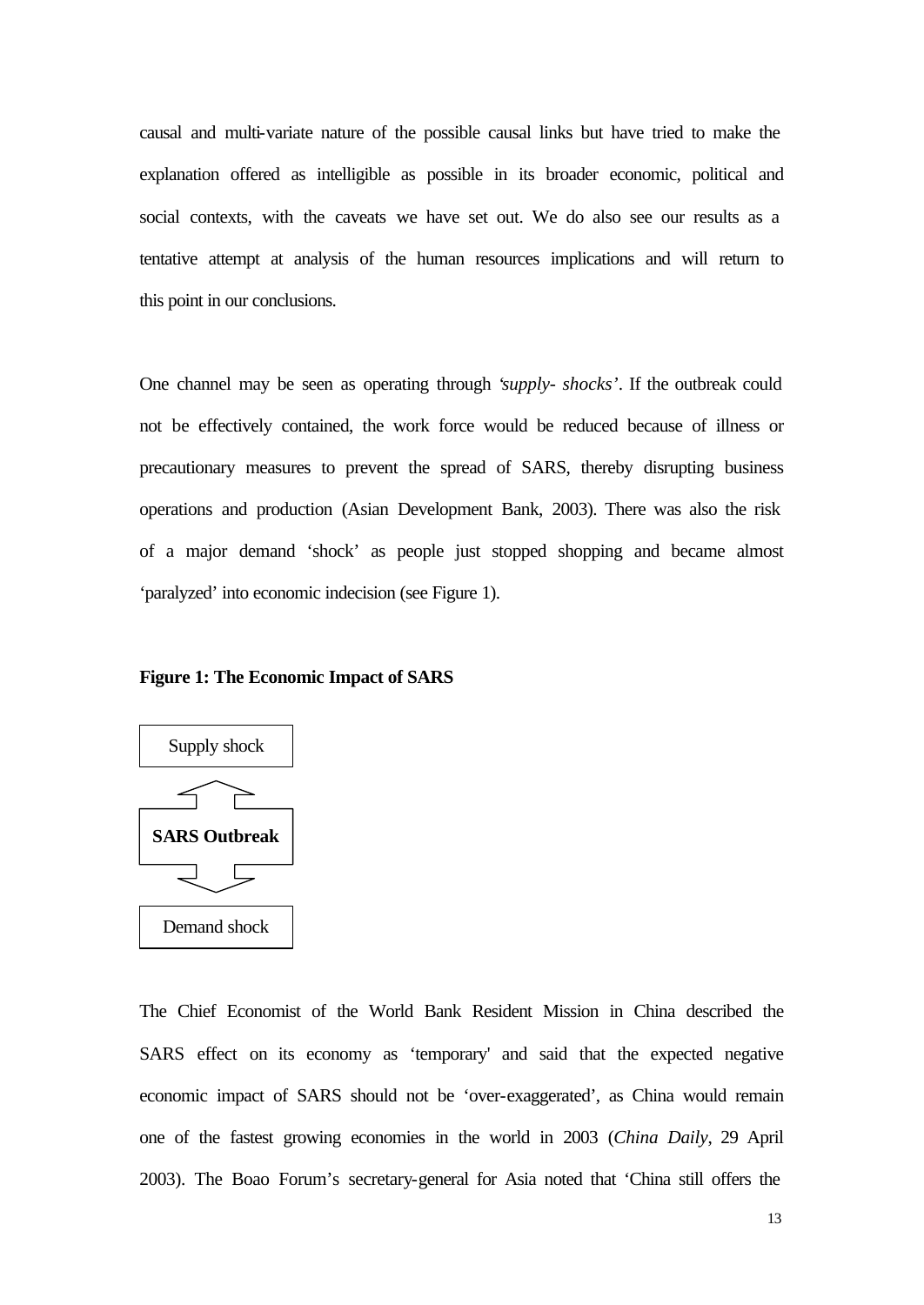most competitive labour market, and remains one of the biggest consumer markets and its size is growing rapidly' (ibid). Many economists were equally of the opinion that the service trades, such as tourism, catering, transportation, recreations and exposition industries, that had been the hardest hit by SARS, assumed only a small proportion of the country's gross domestic product (GDP) (*People's Daily*, 28 April 2003; *China Daily*, 29 April 2003).<sup>2</sup>

Furthermore, the growing demand to fight the SARS epidemic meant growth for industries producing medicine, medical apparatuses and equipment, textiles such as gauze face-masks and protective suits, sanitation detergents and disinfectants, as well as for the telecoms sector (Xinhua News Agency, 10 May 2003; *People's Daily*, 24 May 2003).<sup>4</sup> Professor Hu Angang, a prominent expert on China's economic development at Tsinghua University in Beijing, for instance, confidently acknowledged that SARS' adverse impact could be offset by a host of other factors which might also spur economic growth because China, with its huge market, has a strong capability of confronting shock from the outside. He was convinced that the Chinese economy had shown an obvious self-propelling and self-increasing inertia (ibid). Judging from the data published by China's State Statistical Bureau, SARS had caused adverse impact on China's economy but that it had not altered the basic situation or changed the general trend of rapid growth (see Table 3). It can therefore be seen that expert opinion blew both 'hot' and cold'.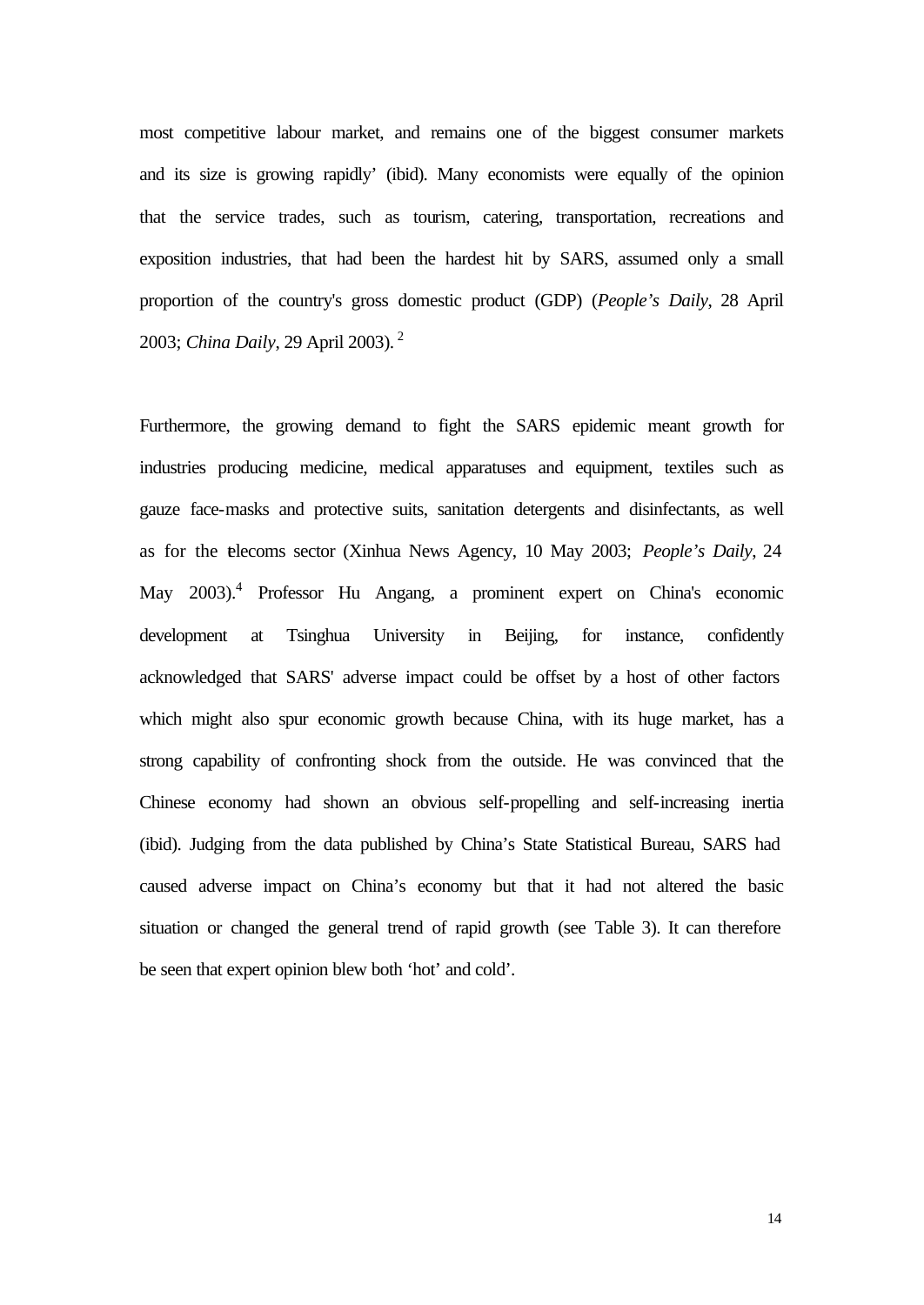| Year | Gross Domestic Product (billion yuan) | GDP Growth Rate (%) |
|------|---------------------------------------|---------------------|
| 1980 | 451.78                                | 7.8                 |
| 1981 | 486.24                                | 5.2                 |
| 1982 | 529.47                                | 9.1                 |
| 1983 | 593.45                                | 10.9                |
| 1984 | 717.10                                | 15.2                |
| 1985 | 896.44                                | 13.5                |
| 1986 | 1,020.22                              | 8.8                 |
| 1987 | 1,196.25                              | 11.6                |
| 1988 | 1,492.83                              | 11.3                |
| 1989 | 1,690.92                              | 4.1                 |
| 1990 | 1,854.79                              | 3.8                 |
| 1991 | 2,161.78                              | 9.2                 |
| 1992 | 2,663.81                              | 14.2                |
| 1993 | 3,463.44                              | 13.5                |
| 1994 | 4,675.94                              | 12.6                |
| 1995 | 5,847.81                              | 10.5                |
| 1996 | 6,788.46                              | 9.6                 |
| 1997 | 7,446.26                              | 8.8                 |
| 1998 | 7,834.52                              | 7.8                 |
| 1999 | 8,206.75                              | 7.1                 |
| 2000 | 8,946.81                              | 8.0                 |
| 2001 | 9,731.48                              | 7.5                 |
| 2002 | 10,479.06                             | 8.0                 |
| 2003 | 11,669.40                             | 9.1                 |

**Table 3: Gross Domestic Product (GDP) and GDP Growth in China, 1980-2003**

Sources: National Bureau of Statistics, *China Statistical Yearbook 2003* (Beijing: China Statistics Press, 2003), pp.55-57 (figures for 1980 to 2002); *Statistical* 

*Communiqué of the People's Republic of China on the 2003 National Economic and* 

*Social Development*, National Bureau of Statistics,

www.stats.gov.cn/english/newrelease/statisticalreports/t20040303\_402133921.htm

(figure for 2003).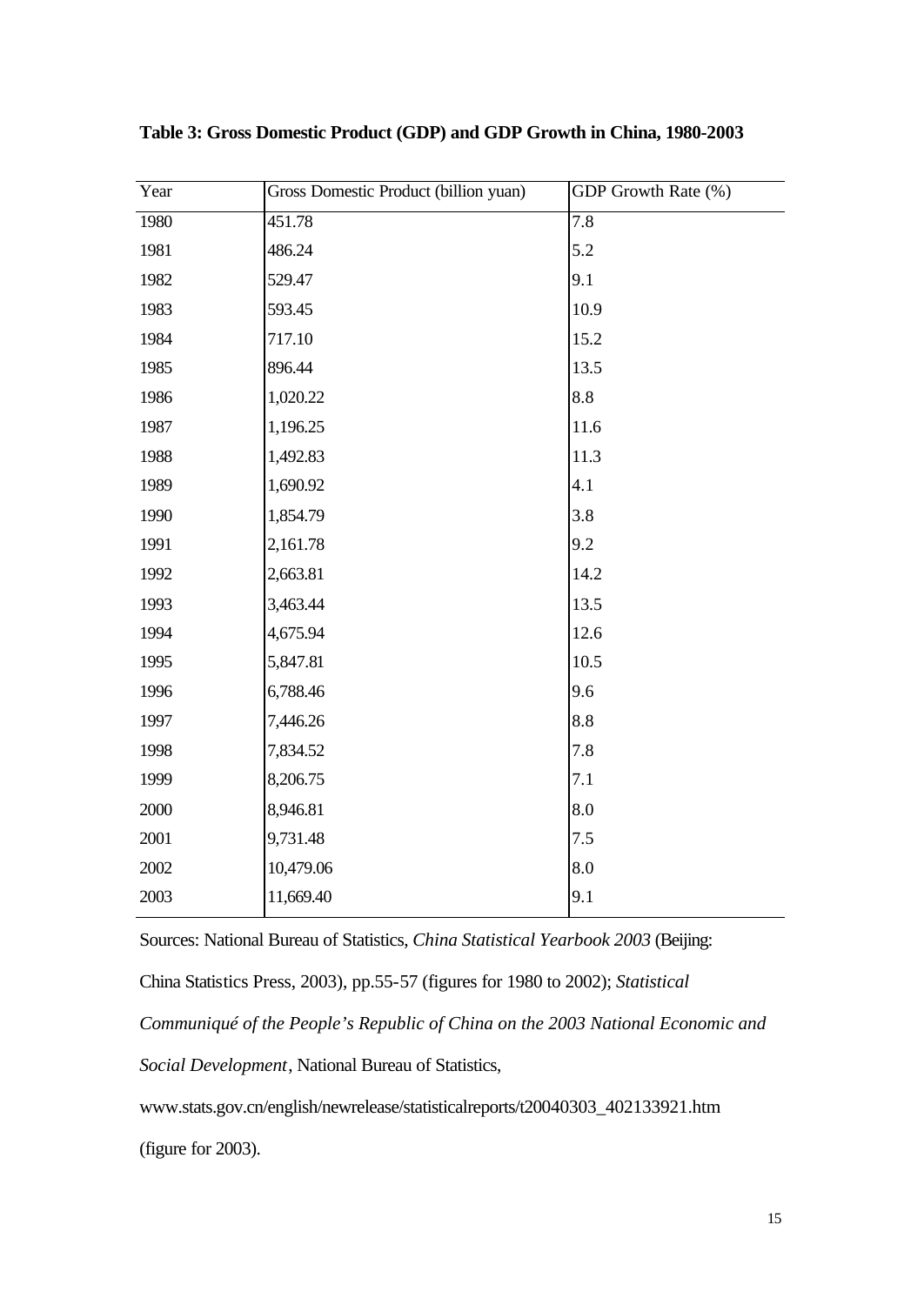Although many international corporations had put off or canceled business travel and conferences in China since the outbreak of SARS, and could cause the delay of an expected US\$1 billion in China's total foreign investment in the second quarter of 2003, the official foreign direct investment (FDI) figure for the year was in the end still to hit the US\$53.5 billion level  $5$  (See Table 4).

| Year | Realized Value of FDI (billion US\$) |
|------|--------------------------------------|
| 1983 | 0.92                                 |
| 1984 | 1.42                                 |
| 1985 | 1.96                                 |
| 1986 | 2.24                                 |
| 1987 | 2.31                                 |
| 1988 | 3.19                                 |
| 1989 | 3.39                                 |
| 1990 | 3.49                                 |
| 1991 | 4.37                                 |
| 1992 | 11.01                                |
| 1993 | 27.52                                |
| 1994 | 33.77                                |
| 1995 | 37.52                                |
| 1996 | 41.73                                |
| 1997 | 45.26                                |
| 1998 | 45.46                                |
| 1999 | 40.32                                |
| 2000 | 40.72                                |
| 2001 | 46.88                                |
| 2002 | 52.74                                |
| 2003 | 53.51                                |

### **Table 4: Realized Value of FDI in China, 1983-2003**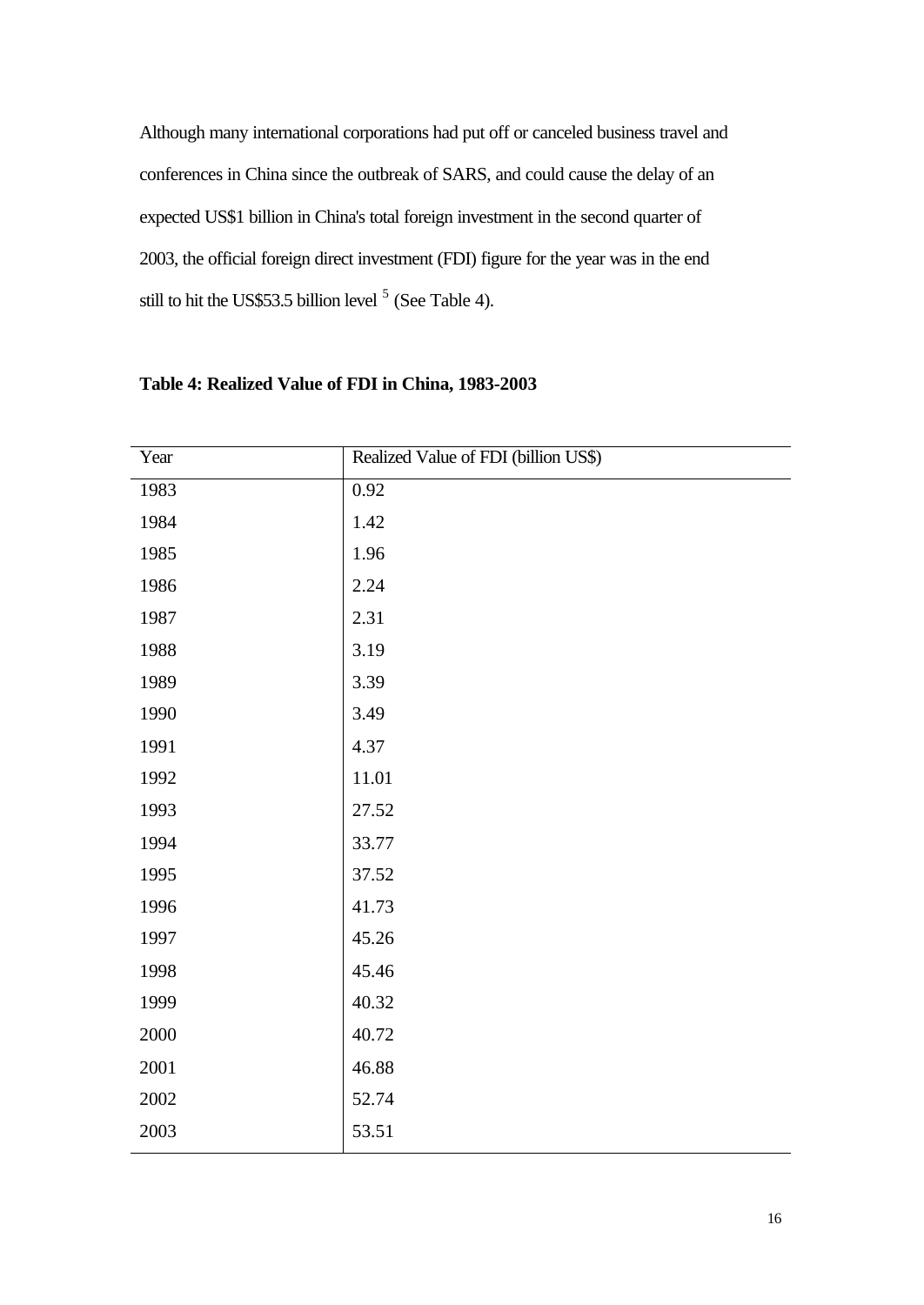Sources: Ministry of Commerce, Invest in China website, www.fdi.gov.cn/common/info.jsp?id=CENSOFT0000000008072 (figures for 1983 to 2002); *Statistical Communiqué of the People's Republic of China on the 2003 National Economic and Social Development*, National Bureau of Statistics website, www.stats.gov.cn/english/newrelease/statisticalreports/t20040303\_402133921.htm (figure for 2003).

In addition, the Shanghai and Shenzhen stock-markets (see Tables 5 and 6) displayed no inordinate downturn during the SARS period, that is, the second quarter of 2003, then rose sharply when the epidemic seemed to have abated but for other reasons dipped later in the third and fourth quarters of the year, mainly due to perceived problems of 'overheating' in the Chinese economy and so on.

We may therefore conclude that many of the fears regarding the economic impact for mainland China may have been often exaggerated, pointing more to a 'public health' crisis than an economic one, unlike the experience of Hong Kong where the overall economic implications were more extensive and where the servicesector and particularly the hotel industry was more prominent in the economy (see Lee and Warner, 2005a).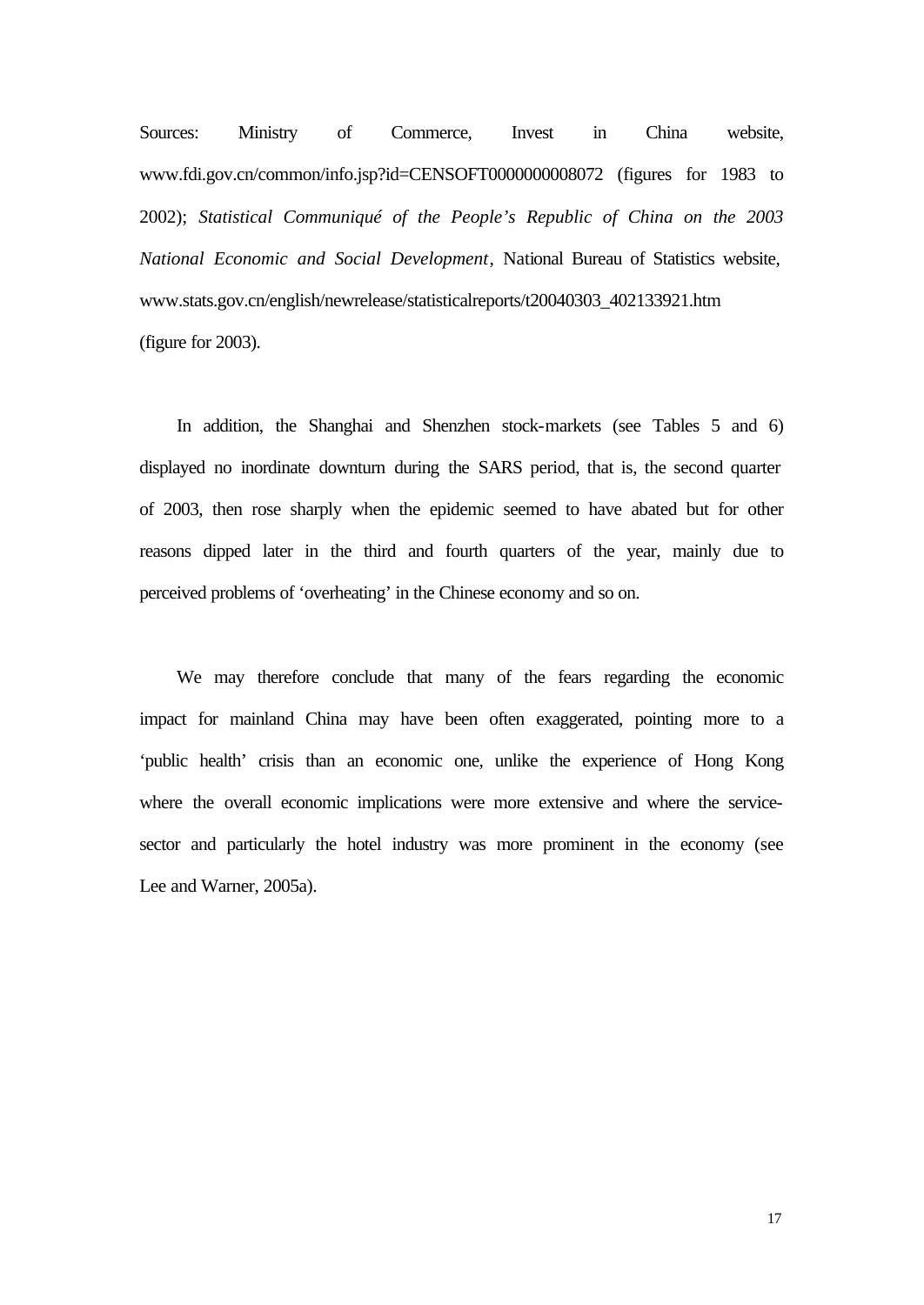**Table 5: Composite Index of Shanghai Stock Exchange, January 2003 – December 2003**





**Table 6: Composite Index of Shenzhen Stock Exchange, January 2003 – December 2003**



Source: China Securities Regulatory Commission website, www.csrc.org.cn/cn/tongjiku/ehtml/y2004/01/O200401.html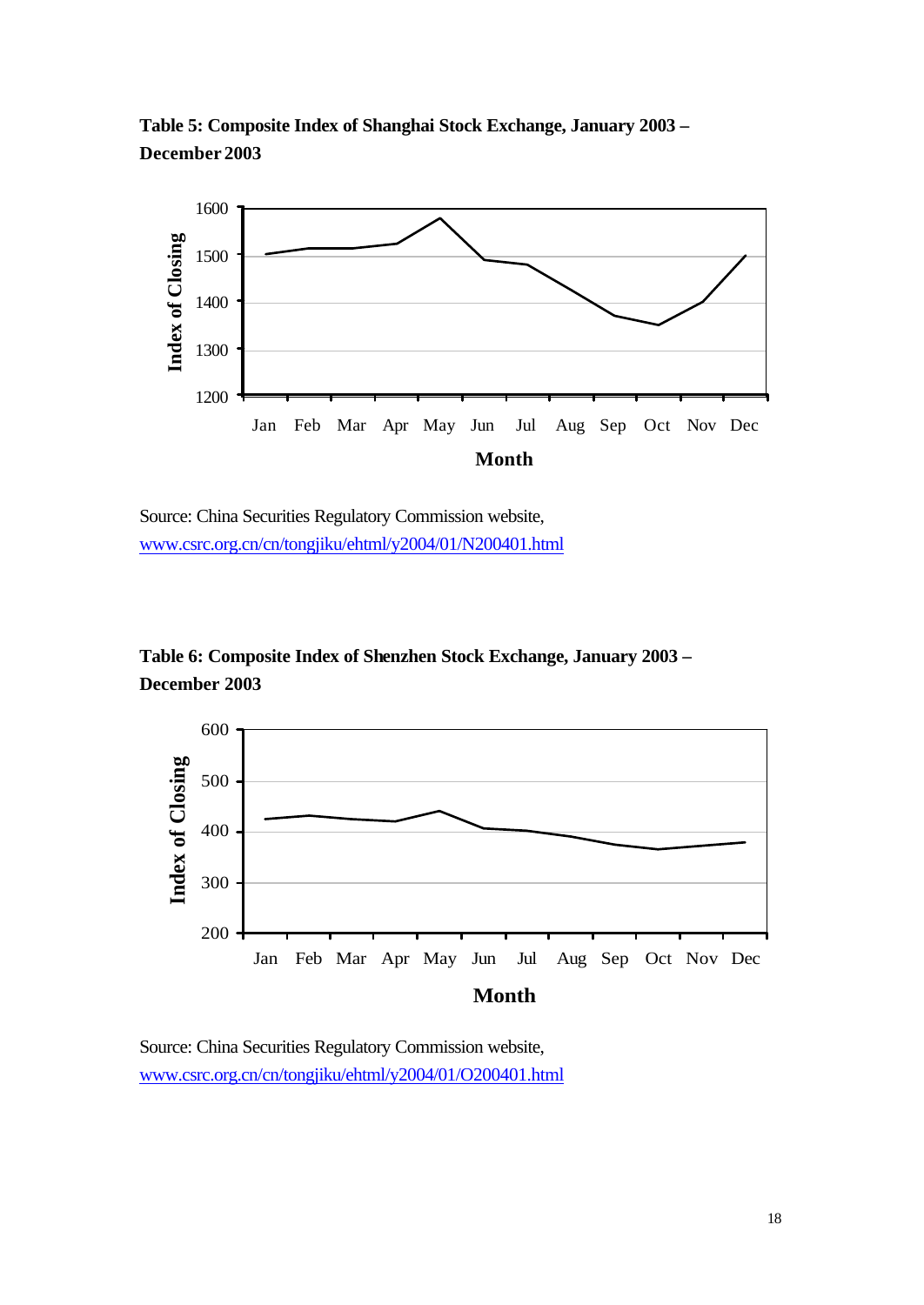#### **Impact on Human Resources in the Hotel Industry**

We now turn to a discussion and evaluation of the economic and human resources impact of SARS on China and its hotel industry, its managements and its employees. We will discuss the evidence we have collected in terms of the set of hypotheses we adumbrated earlier. Taking each hypothesis in turn, we envisaged that:

*(i) The greater the anticipated adverse impact of SARS on the economy, the greater will be the expected negative impact on the potentially vulnerable servicesector and specifically on the hotel industry.*

Was this the case? Official economic data suggests that real GDP growth had indeed fallen back in the second quarter and was 6.7 percent (see Table 7). Hu Angang attributed the meagre growth of the tertiary industry in the second quarter by 0.8 percent to SARS, as the impact of SARS was mainly concentrated in late April and in May 2003, and mainly in the tertiary sector, especially retail, tourism and transportation (Hu and Hu, 2003). We found that this reporting of this downturn was confirmed in our on-site interviewing in the hotel industry (Interviews, Summer 2003).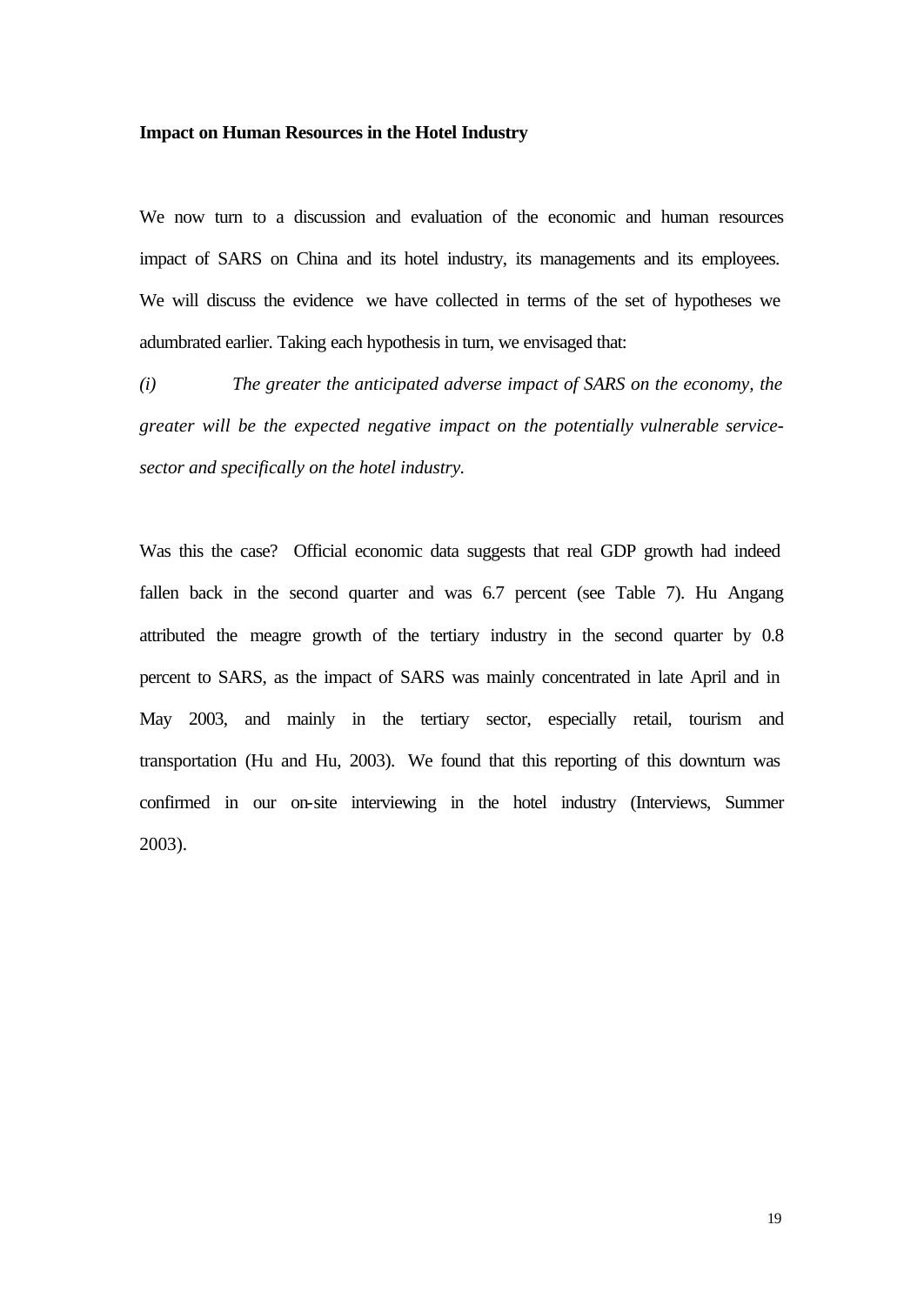|  |  | Table 7: Growth of China's Major Economic Indicators (Unit: %) |  |
|--|--|----------------------------------------------------------------|--|
|--|--|----------------------------------------------------------------|--|

| Indicator  | First quarter | Second quarter | Third quarter | Jan.-Sept. |
|------------|---------------|----------------|---------------|------------|
| <b>GDP</b> | 9.9           | 6.7            | 9.1           | 8.5(10)    |
| Service    | 7.7           | 0.8            | 7.6           |            |

Source: State Statistical Bureau, *China Economic Cycle Monthly Report*, September 2003, in Hu Angang and Hu Linlin, *A Review of China's Health and Development from the Perspective of SARS*, a paper presented at the celebrations of the 20<sup>th</sup> anniversary of the founding of the China Health Economics Society on November 6, 2003.

Given the many unknowns about SARS, it is clear that it had threatened the general health of the populace *and, if not brought under full control*, might potentially jeopardize the hard-won economic progress that China had achieved in recent years. In Beijing, the worst hit city in China, it was suggested that the deadly SARS virus caused a loss of 450 million yuan (US\$54.4 million) during the first four months of 2003 (*China Daily*, 14 May 2003). Table 8 shows that Beijing had seen a year-onyear increase in tourist arrivals and tourism receipts from 1978 to 2002, leaping from rank 18 and rank 34 of the world's tourist arrivals and tourism receipts in 1980 to rank 5 in 2002 (see table 8).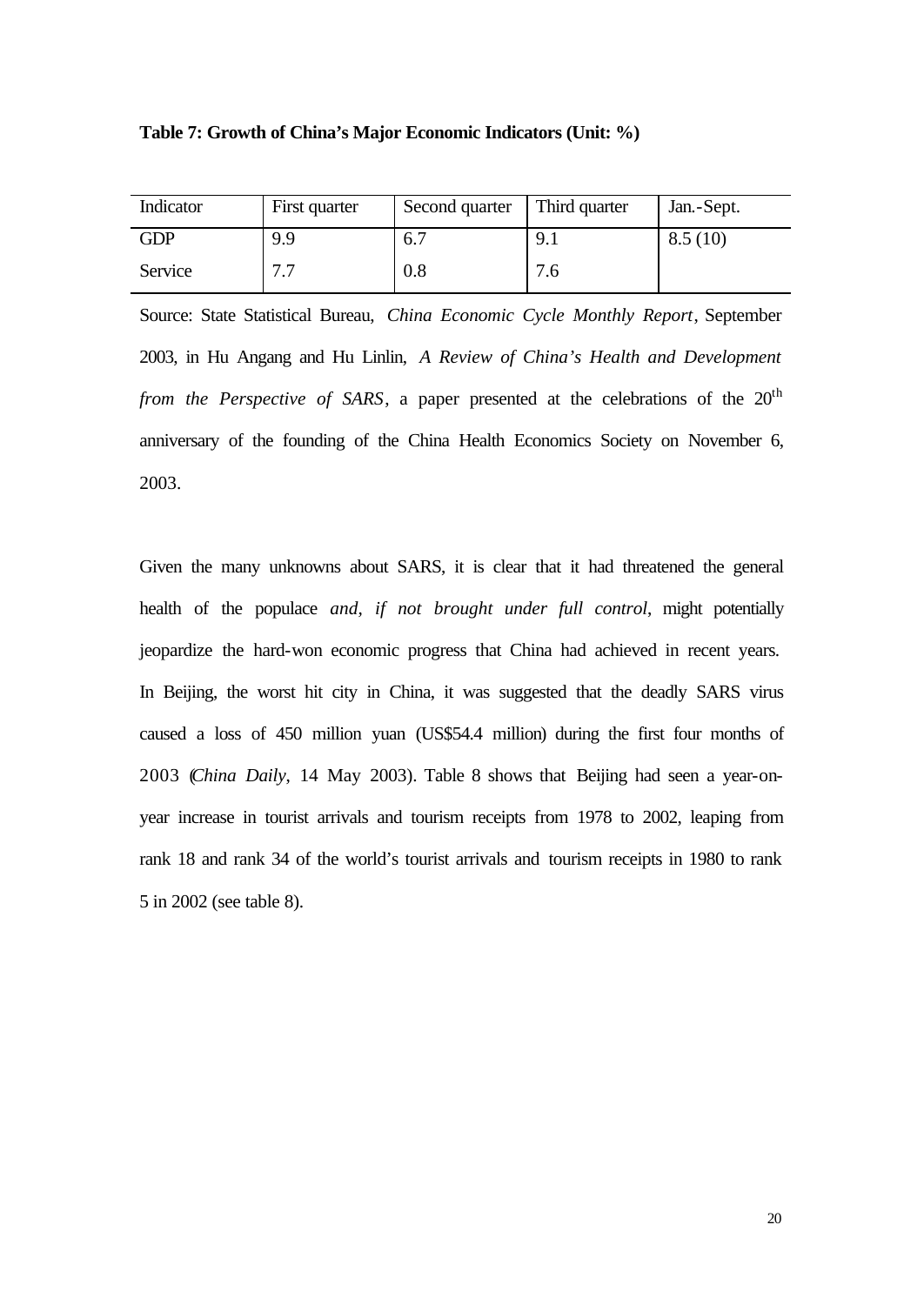|      | <b>Tourist Arrivals</b> |            | Tourism Receipts   |        |
|------|-------------------------|------------|--------------------|--------|
| Year | (10 thousand)           | Rank       | (100 million US\$) | Rank   |
| 1978 | 71.60                   |            | 2.63               |        |
| 1979 | 152.90                  |            | 4.49               |        |
| 1980 | 350.00                  | 18         | 6.17               | 34     |
| 1981 | 376.70                  | 17         | 7.85               | 34     |
| 1982 | 392.40                  | 16         | 8.43               | 29     |
| 1983 | 379.10                  | 16         | 9.41               | 26     |
| 1984 | 514.10                  | 14         | 11.31              | 21     |
| 1985 | 713.30                  | 13         | 12.50              | 21     |
| 1986 | 900.10                  | 12         | 15.31              | 22     |
| 1987 | 1,076.00                | 12         | 18.62              | 26     |
| 1988 | 1,236.10                | 10         | 22.47              | 26     |
| 1989 | 936.10                  | 12         | 18.60              | 27     |
| 1990 | 1,048.40                | 11         | 22.18              | 25     |
| 1991 | 1,246.40                | 12         | 28.45              | 21     |
| 1992 | 1,651.20                | 9          | 39.47              | 17     |
| 1993 | 1,898.20                | 7          | 46.83              | 15     |
| 1994 | 2,170.00                | 6          | 73.23              | 10     |
| 1995 | 2,003.40                | 8          | 87.33              | 10     |
| 1996 | 2,276.50                | 6          | 102.00             | 9      |
| 1997 | 2,377.00                | 6          | 120.74             | $8\,$  |
| 1998 | 2,507.29                | 6          | 126.02             | 7      |
| 1999 | 2,704.66                | 5          | 140.99             | $\tau$ |
| 2000 | 3,122.88                | 5          | 162.24             | 7      |
| 2001 | 3,316.67                | 5          | 177.92             | 5      |
| 2002 | 3,680.26                | 5          | 203.85             | 5      |
| 2003 | 3,297.05                | $\rm N.A.$ | 174.06             | N.A.   |

**Table 8: Rank of China's Tourist Arrivals and Tourism Receipts in the World, 1978-2003**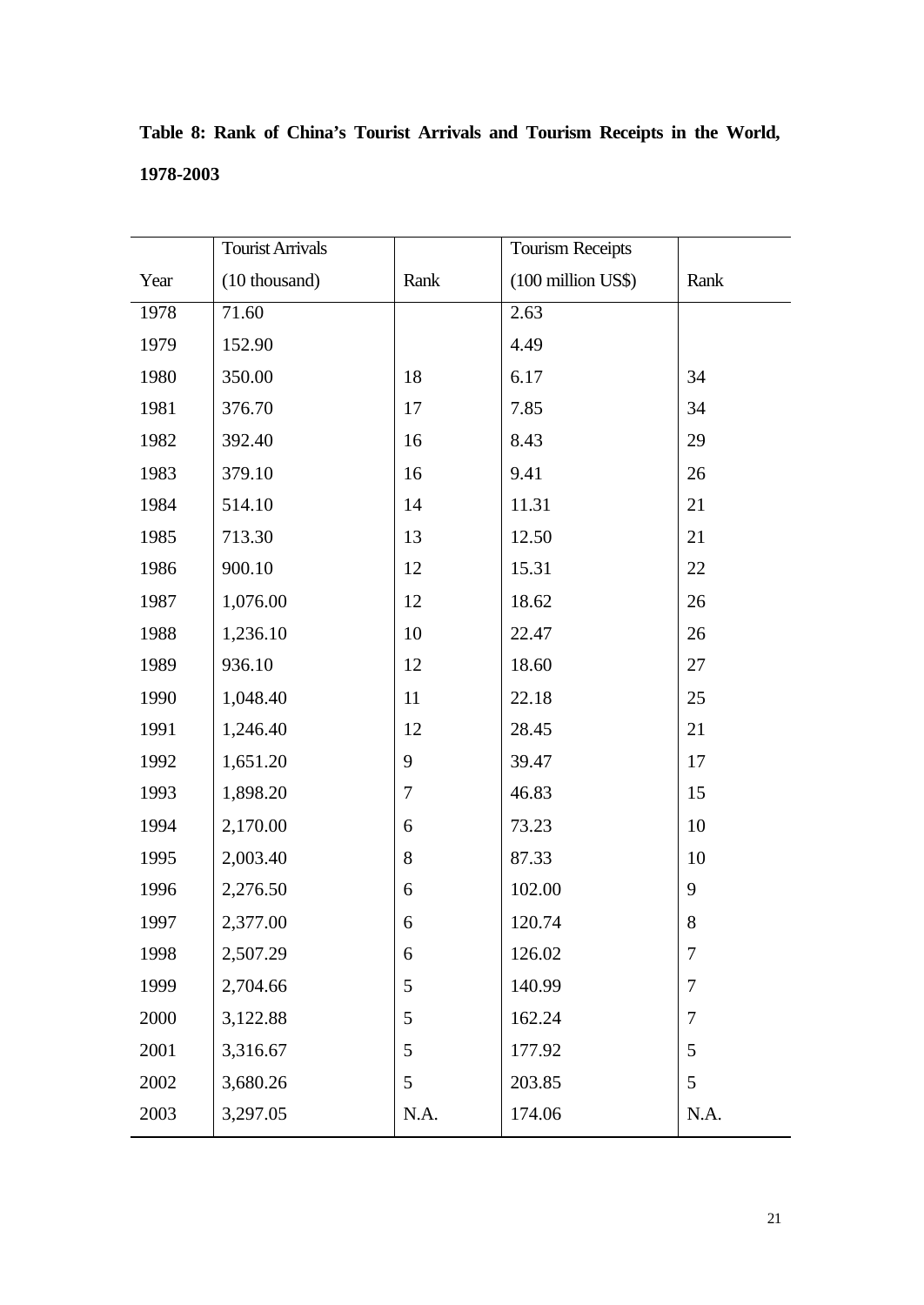Source: World Tourism Organization, in China National Tourist Office website, http://www.cnto.org/chinastats.asp.

Similar year-on-year increases in the number of visitor arrivals could be seen from 1979 to 2002, experiencing the only drop from 2002 to 2003; of the dramatic decline of more than 6.24 million visitors to China in a year, a little more than 2 million were 'foreigners', while the rest were from Hong Kong, Macau and Taiwan (see Table 9).

| Year | Total        | Foreigner | <b>Overseas Chinese</b> | HK & Macao   | Taiwan    |
|------|--------------|-----------|-------------------------|--------------|-----------|
| 1979 | 4,203,901    | 362,389   | 20,910                  | 3,820,602    | N.A.      |
| 1980 | 5,702,536    | 529,124   | 34,413                  | 5,138,999    | N.A.      |
| 1981 | 7,767,096    | 675,153   | 38,856                  | 7,053,087    | N.A.      |
| 1982 | 7,924,261    | 764,497   | 42,745                  | 7,117,019    | N.A.      |
| 1983 | 9,477,005    | 872,511   | 40,352                  | 8,564,142    | N.A.      |
| 1984 | 12,852,185   | 1,134,267 | 47,498                  | 11,670,420   | N.A.      |
| 1985 | 17,833,097   | 1,370,462 | 84,827                  | 16,377,808   | N.A.      |
| 1986 | 22,819,450   | 1,482,276 | 68,133                  | 21,269,041   | N.A.      |
| 1987 | 26,902,267   | 1,727,821 | 87,031                  | 25,087,415   | N.A.      |
| 1988 | 31,694,804   | 1,842,206 | 79,348                  | 29,733,250   | 437,700   |
| 1989 | 24,501,394   | 1,460,700 | 68,556                  | 22,971,868   | 541,000   |
| 1990 | 27,461,821   | 1,747,315 | 91,090                  | 25,623,416   | 948,000   |
| 1991 | 33, 349, 757 | 2,710,103 | 133,427                 | 30,506,227   | 946,632   |
| 1992 | 38,114,945   | 4,006,427 | 165,077                 | 33,943,441   | 1,317,770 |
| 1993 | 41,526,945   | 4,655,857 | 166,182                 | 36,704,906   | 1,526,969 |
| 1994 | 43,684,456   | 5,182,060 | 115,245                 | 38, 387, 151 | 1,390,215 |
| 1995 | 46,386,511   | 5,886,716 | 115,818                 | 40,383,977   | 1,532,309 |
| 1996 | 51,127,516   | 6,744,334 | 154,601                 | 44,228,581   | 1,733,897 |
| 1997 | 57,587,923   | 7,428,006 | 99,004                  | 50,060,913   | 2,117,576 |
| 1998 | 63,478,401   | 7,107,747 | 120,704                 | 56,249,950   | 2,174,602 |

**Table 9: Annual Visitor Arrivals, 1978-2003 (Unit: person)**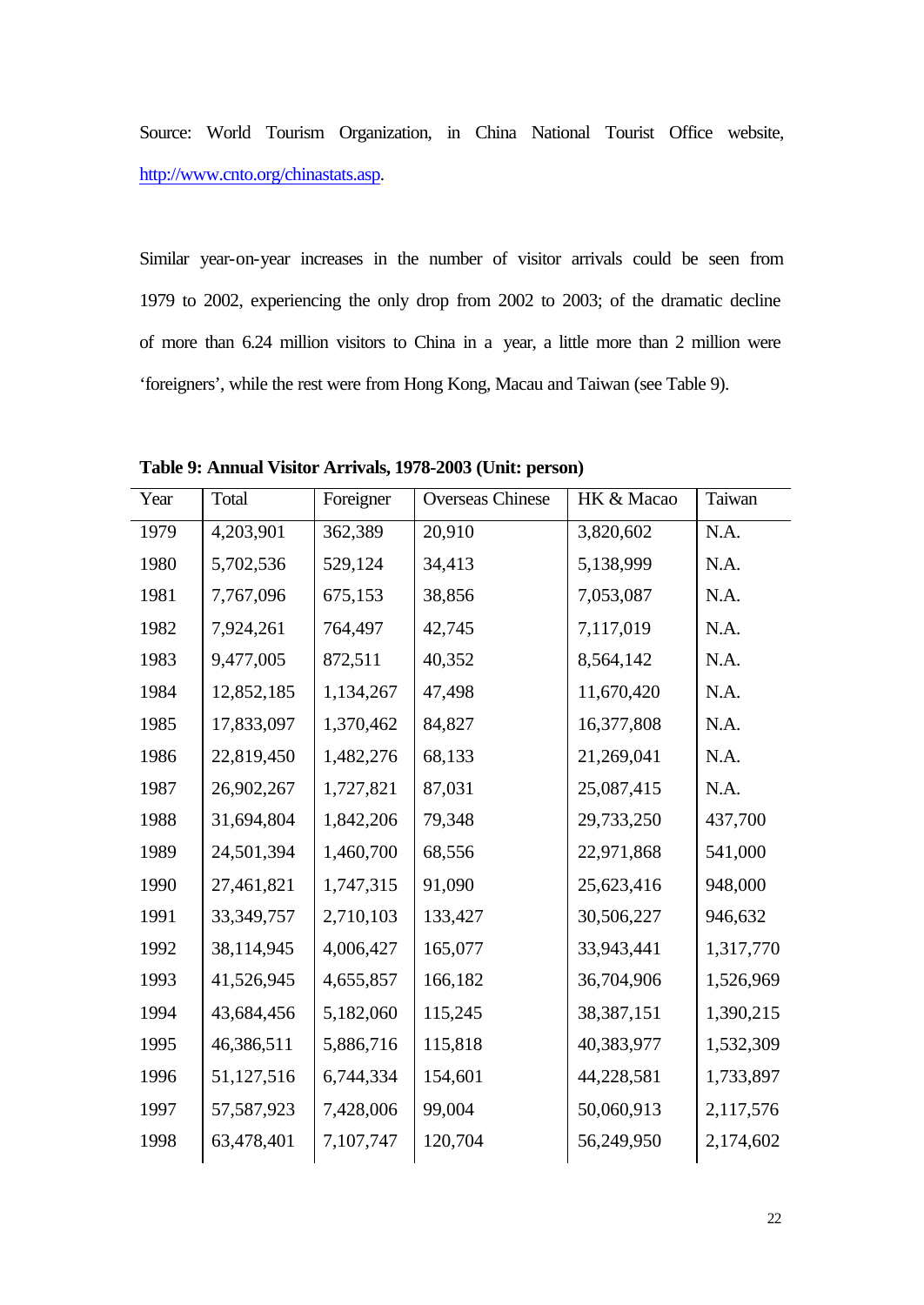| 1999 | 72,795,594 | 8,432,296  | 108,141 | 64,255,157 | 2,584,648 |
|------|------------|------------|---------|------------|-----------|
| 2000 | 83,443,881 | 10,160,432 | 75,487  | 73,207,962 | 3,108,643 |
| 2001 | 89,012,924 | 11,226,384 | N.A.    | 77,786,540 | 3,441,961 |
| 2002 | 97,908,252 | 13,439,497 | N.A.    | 80,808,190 | 3,660,565 |
| 2003 | 91,662,100 | 11,402,900 | N.A.    | 77,528,300 | 2,721,900 |
|      |            |            |         |            |           |

Source: Ministry of Public Security, in China National Tourist Office website, http://www.cnto.org/chinastats.asp.

Note: Compatriots from Hong Kong, Macao and Taiwan Province

Beijing received 1.85 million overseas tourists in 2003, a drop of 40.4 per cent from 2002, according to official figures (*China Daily*, 13 April 2004). The devil, as ever, is 'in the details'. According to a survey of 20 four- and five- star hotels in Beijing by the China Economic Monitoring Centre under the National Bureau of Statistics, their occupancy had fallen by 30 percent in April 2003 compared to the same period last year. The occupancy of six five-star hotels surveyed had decreased by 50 percent (*China Daily*, 29 April 2003). Occupancy rates had dipped to as low as 20 percent at hotels catering for foreigners in the capital (ibid). The five-star Grand Hyatt Beijing in Chang'an Street had a usual occupancy rate of around 80 percent in March. However, the rate was sharply slashed in April 2003 following the spread of SARS. In Beijing, more than 1,440 tour groups of 40 or more people had postponed tours since the outbreak of SARS. At the beginning of April, a total of over 10,000 people had canceled their advanced bookings in China International Travel Service (CITS), while over 7,000 from China Youth Travel Service. Guangdong International Travel Service had almost stopped its cross-border travel service, according to our interviews (Interviews, Summer 2003).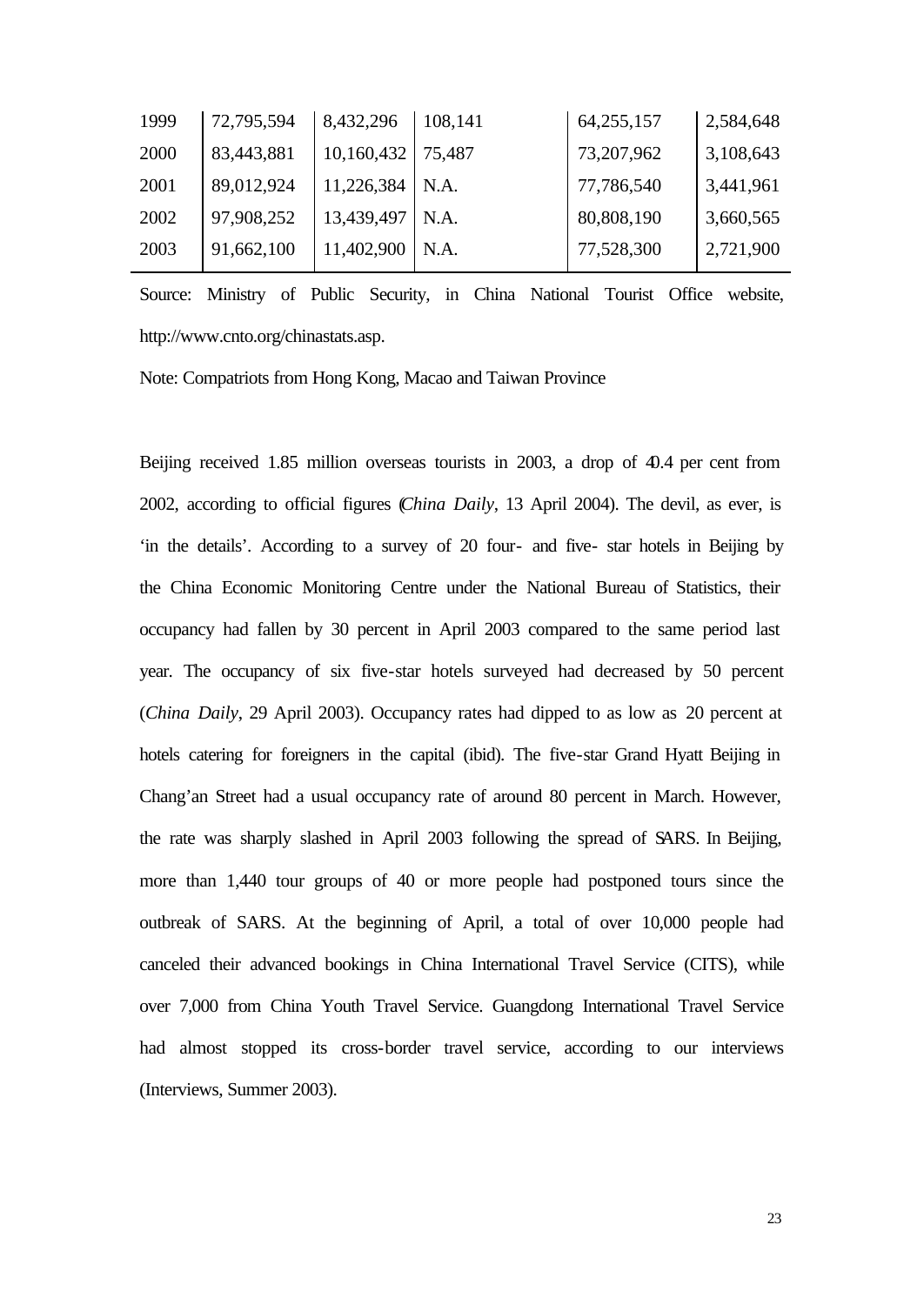The Shanghai Tourism Administrative Commission reported in late April that local travel agencies had refunded money to 3,464 inbound groups involving 75,182 tourists and 279 outbound groups with 8,901 tourists after they canceled their tours (eastday.com, 2003). According to the commission, travel agencies offering both domestic and overseas tour packages reported their income plummeted by 78 percent in April compared to the same period last year, while agencies dealing in domestic travel said their income dropped 20 percent year-on-year (ibid). The occupancy rate at 398 local hotels was less than 20 percent on average, while at five-star hotels it was only 13 percent. Luxury hotels in Shanghai slashed room-rates to counter the effects of SARS (Field interviews, Summer 2003). The five-star Westin Tai Ping Yang Hotel offered a standard room at 528 yuan (US\$64) a day, compared with the previous record low of 756 yuan (US\$91) plus a 15-percent service charge. Another five-star hotel, Shanghai JC Mandarin Hotel, offered up to 60-percent discounts on rooms. An overnight stay in a standard room then cost 488 yuan (US\$59) plus a 15-percent service charge, while the full rate used to be US\$150 plus a 15-percent service charge. The city government has announced to offer subsidies to hotels and travel agencies, while exempting all hotels from the social charges (*Wen Wei Po*, 9 May 2003). Interviews in the Shanghai hotel industry confirmed these reactions (Field interviews, Summer 2003).

At this juncture, we look further at our second hypothesis:

*(ii) The greater the anticipated adverse impact of SARS on consumer demand in hotels and hospitality industry, the greater will be the expected negative impact on the related demand for labour in terms of hotel employees in specific hotel groups in the industry.*

24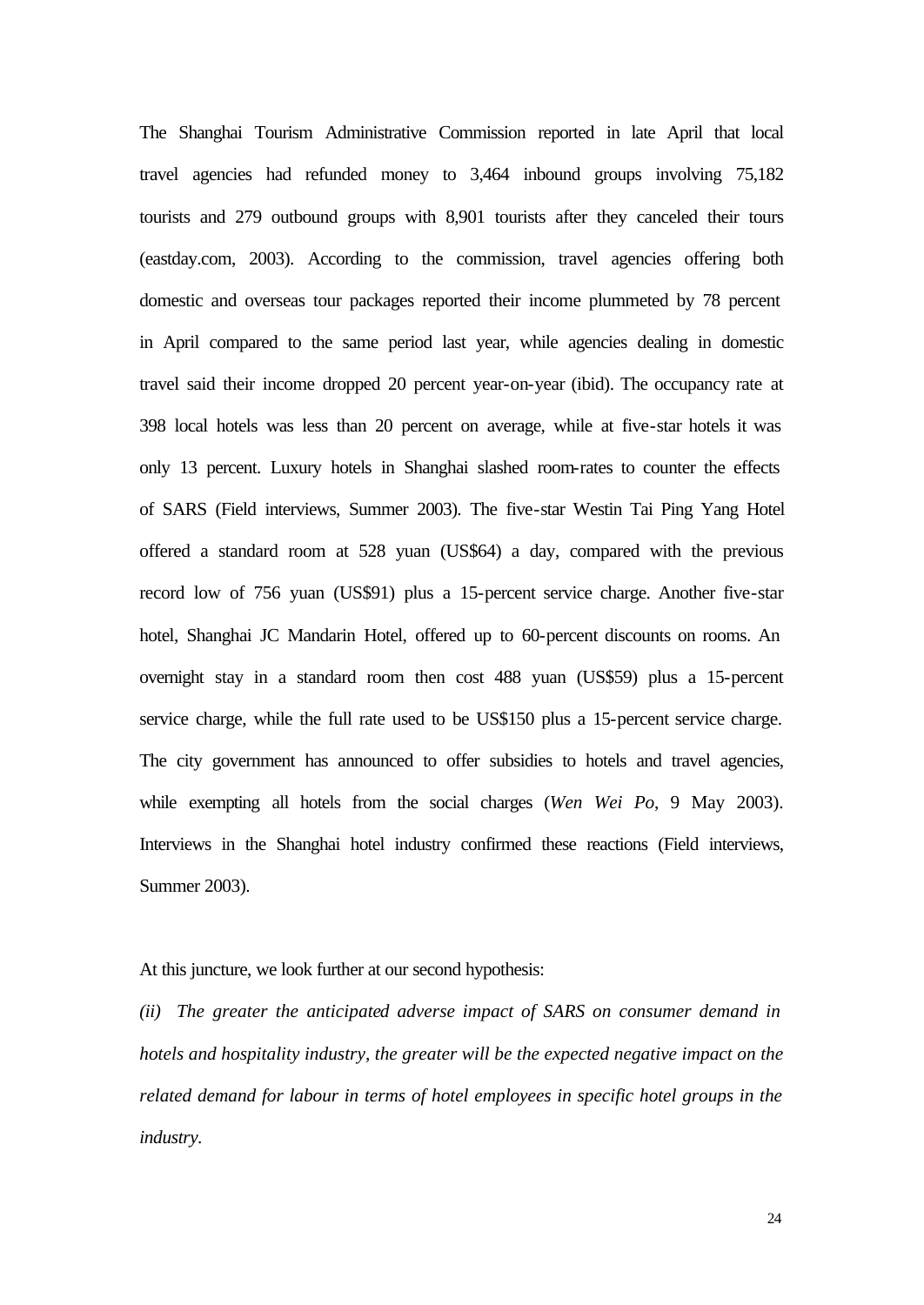As people avoided hotels, restaurants and other places in fear of catching the virus, some hotels took the opportunity for renovation and human resource management (HRM) renewal (Field interviews, Summer 2003). An executive with the hotel management company of Jinjiang Group, the largest hotel group of east China's Shanghai, said that their group had decided to 'bring forward renovation and employee training programs' in some of their hotels (Xinhua News Agency, 18 May 2003) In the Tibetan-Qiang Autonomous Prefecture of Aba, a tourist area in southwest China's Sichuan Province, brisk construction had replaced the swarms of tourists. A planning official of the prefecture, home to the world-renowned Jiuzhaigou Natural Scenic Reserve and the Yellow Dragon Resort<sup>6</sup> said tourist arrivals had increased at double-digit speed in recent years and pressure on transportation and accommodation facilities was enormous. Affected by SARS, tourist arrivals in May, June and July 2003 was predicted to drop by around one million compared with the same period last year. This would give a precious opportunity for the officials to accelerate the upgrading of accommodation facilities and projects under construction including tunnels, highways and the Jiuzhaigou-Yellow Dragon airport (Xinhua News Agency, 18 May 2003). On the other hand, many hotels took measures to reduce costs; including stopping all overseas training programs, halting advertisements and promotional activities and encouraging staff to take leave without pay, as they did in Hong Kong (Field interviews, Summer 2003 and earlier in Hong Kong cases; Lee and Warner, 2005a) and Taiwan (Field interviews, 2005; Lee and Warner, 2005b).

The situation was worsened when the State Council promulgated a notice that shortened the seven-day Labour Day holiday to five days, and called for no travel to avoid the fast spread of the epidemic (*People's Daily*, 21 April 2003). This holiday is one of the three 'Golden Weeks' in China, significantly boosting China's tourism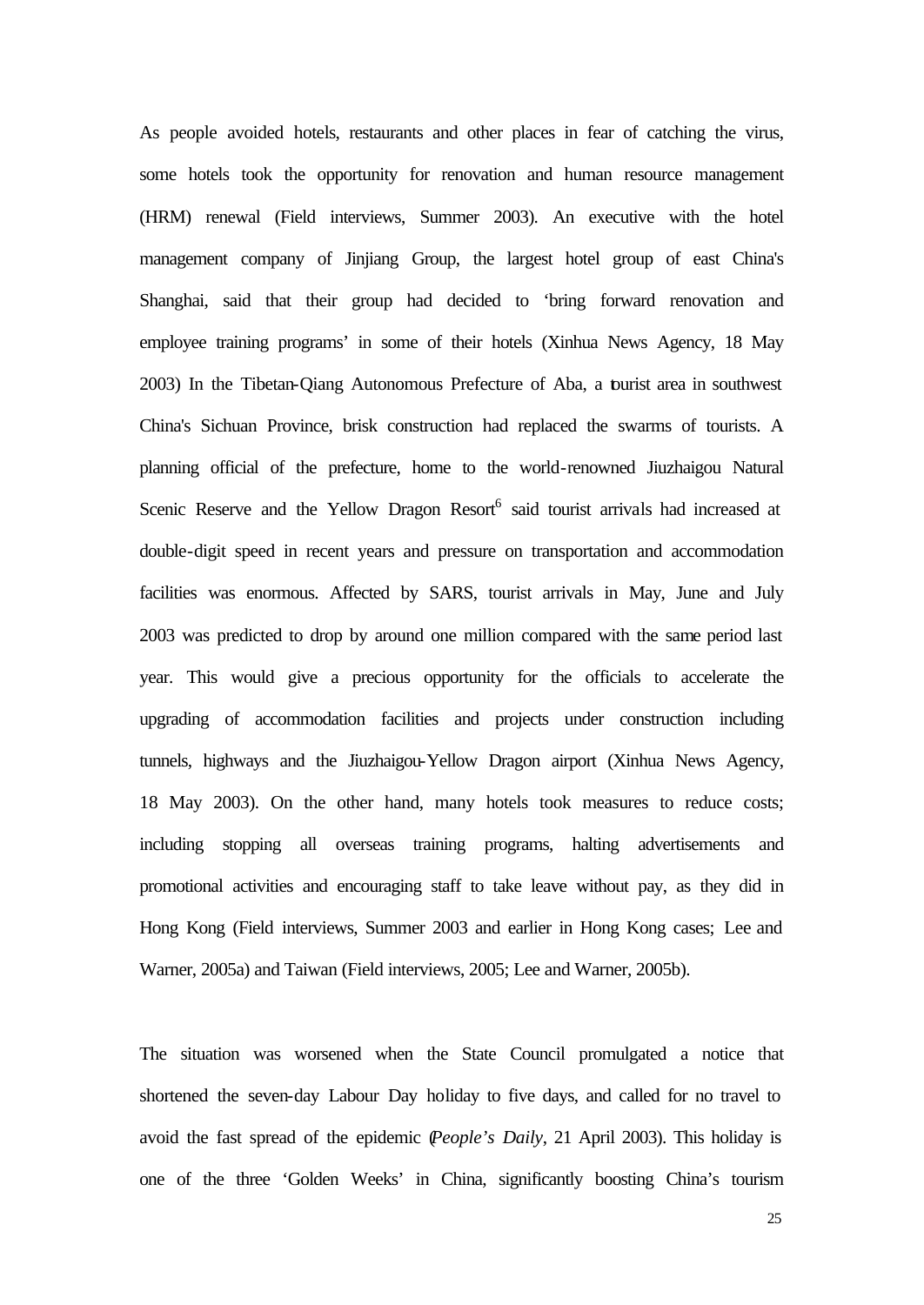over the past several years. As a result of the leaps in income per capita in the urban areas (see Table 10), the revenue from the Labour Day holiday usually accounts for over 40 percent of the year's total.

| Year | Income Per Capita in Urban Areas (yuan) |
|------|-----------------------------------------|
| 1990 | 1,510.2                                 |
| 1991 | 1,700.6                                 |
| 1992 | 2,026.6                                 |
| 1993 | 2,577.4                                 |
| 1994 | 3,496.2                                 |
| 1995 | 4,283.0                                 |
| 1996 | 4,838.9                                 |
| 1997 | 5,160.3                                 |
| 1998 | 5,425.1                                 |
| 1999 | 5,854.0                                 |
| 2000 | 6.280.0                                 |
| 2001 | 6,859.6                                 |
| 2002 | 7,702.8                                 |
| 2003 | 8,472.0                                 |

**Table 10: Income Per Capita in Urban China, 1990-2003**

Sources: National Bureau of Statistics, *China Statistical Yearbook 2003* (Beijing: China Statistics Press, 2003), pp. (figures for 1990 to 2002); *Statistical Communiqué of the People's Republic of China on the 2003 National Economic and Social Development*, National Bureau of Statistics website, http://www.stats.gov.cn/english/newrelease/statisticalreports/t20040303\_402133921.h tm (figure for 2003).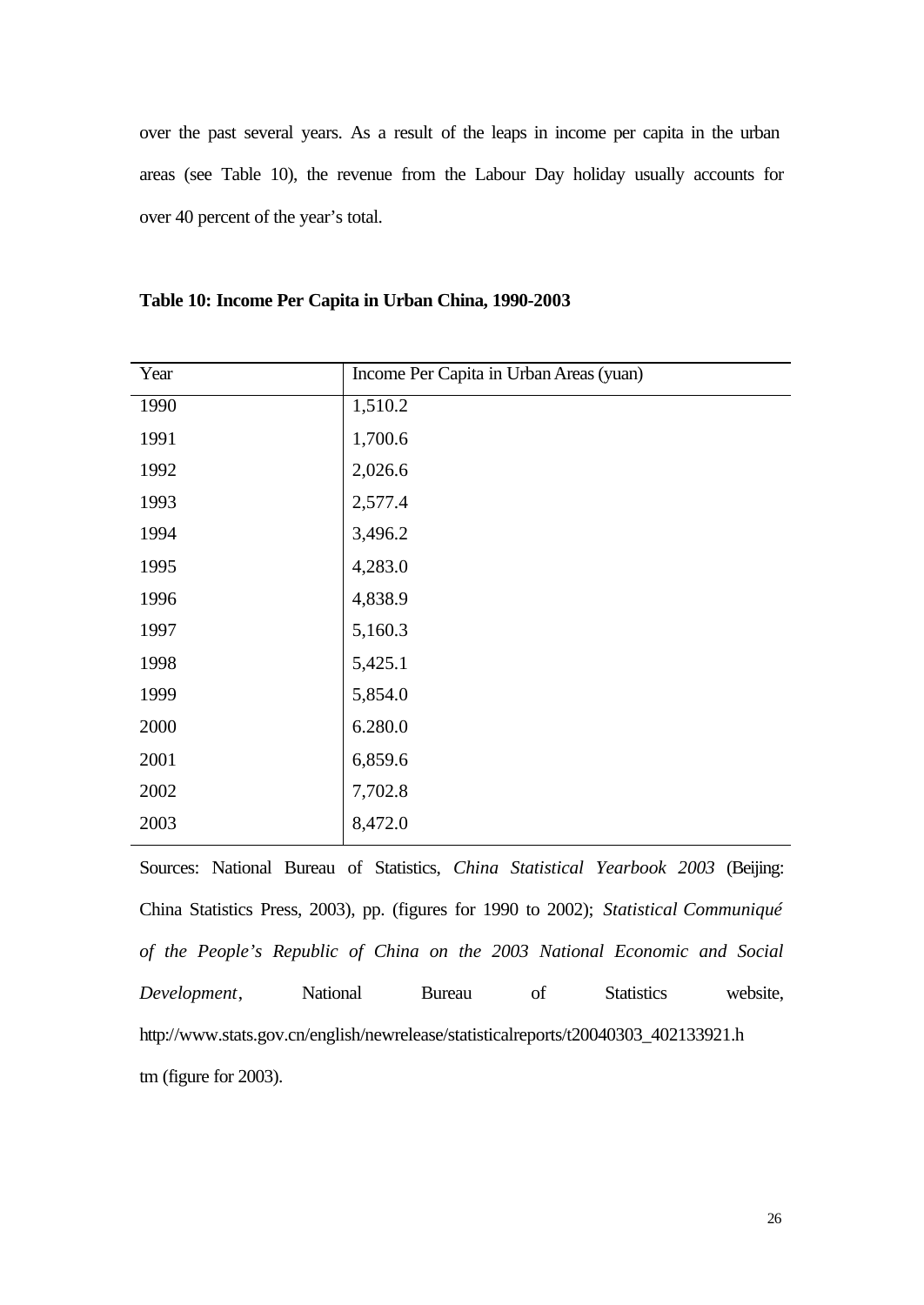As a result of SARS, telephone interviews with 48 transnational corporations conducted by the China Economic Monitoring Centre - under the National Bureau of Statistics - revealed that their HRM departments had banned their employees from traveling in China and that their businesses in the country had been affected to varying degrees. A survey of 50 enterprises in Beijing showed that 36 of them had canceled or reduced domestic business travel. Another interview with 160 Beijing residents showed that 72 percent of them had canceled journeys and cut back on shopping trips and socializing through fear of catching the disease.

A survey of Shanghai, Beijing and Guangzhou residents revealed that the fear of contracting SARS has changed people's lifestyle and attitude (eastday.com, 2003). In the random survey of 314 residents in the three cities, it was discovered that intimate contact, such as kissing and hugging, is on the wane. In Beijing, about one-fifth of those surveyed no longer shared a bed or a meal with family members. About 40 percent people surveyed in the three cities had changed their routine by working at home or reducing their working hours. More than one third of them put off business trips. To stop the spread of SARS, an estimated 8,000 people were under quarantine in Beijing in late April 2003 (*BBC News*, 27 April 2003; 28 April 2003). According to the Shanghai Statistics Bureau, over 77 percent of local residents did not shop downtown during the Labour Day holidays, while over 90 percent of them did not dine out. Less than one percent of the people surveyed travelled to other provinces. Such fears had serious adverse impact on other parts of the service-sector, including civil aviation, railway and road passenger transport, restaurants and hotels. The findings of the above surveys were closely paralleled and confirmed by those of our own interviews (Interviews, Summer 2003).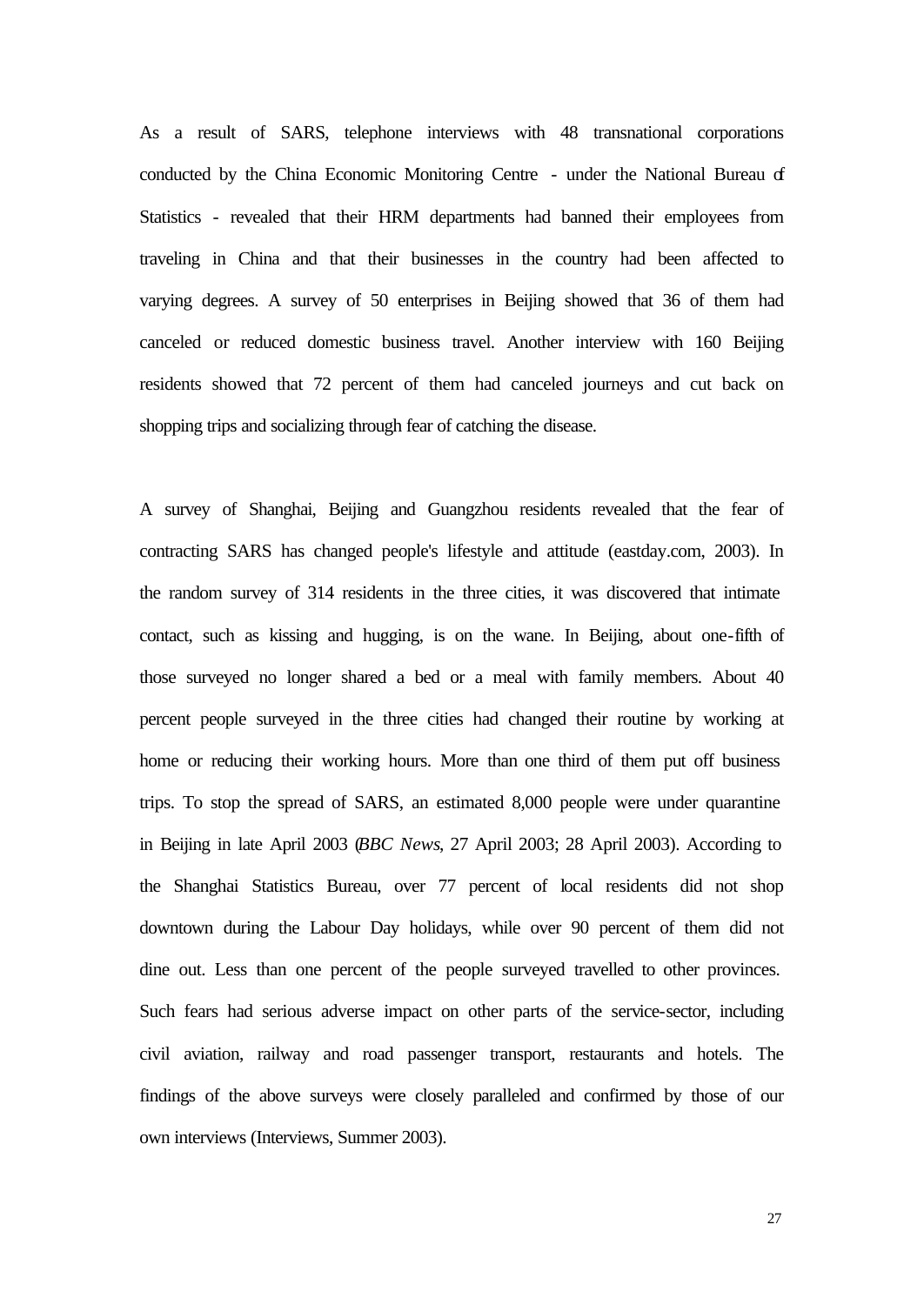Chinese airlines had been among the first to feel the pain as the central government tightened control over trans-provincial passenger flows due to the spread of SARS. The airlines had experienced very low seat-occupancy rates since April 2003, and many of them had cut some of their regular flights to save costs, as did Cathay Pacific in Hong Kong. Wang Yongsheng, director of Air China's publicity department, said that the airline cut at least half of its regular flights during the May Day holidays, a traditional transport peak, because of the huge drop in the number of passengers (*Wen Wei Po*, 3 May, 2003; *China Daily*, 10 May 2003). Based in Beijing, Air China runs most of the international flights into and out of China. But, as more and more countries worldwide are restricting the issuing of visas to Chinese citizens because of the SARS panic, the formerly lucrative international transport business had now turned out to be a money-losing one. Since March, Air China had cut 2,100 flights and affected routes to 63 countries and regions. Air China's losses were considerable. Outside Beijing, the Shanghai-based China Eastern Aviation Group has also failed to escape the impact of the industry setback. Nearly 70 percent of seats in its planes were empty, while almost half of the traditional 'golden' routes to Europe, Japan and Southeast Asia were cut (*Ta Kung Pao*, 22 March 2003; *China* Daily, 10 May 2003). The airline had cut more than 2,900 flights since March. Its major domestic flights to SARS-affected cities, such as Beijing, Guangzhou and Taiyuan, were also severely cut.

Since the service-sector, a major channel for absorbing the labour force in urban areas, was most affected by SARS, the employment situation remains potentially vulnerable but less so than in city-state economies, like Hong Kong or Singapore where the tourist and related industries are more proportionally pivotal. We now return to our third hypothesis: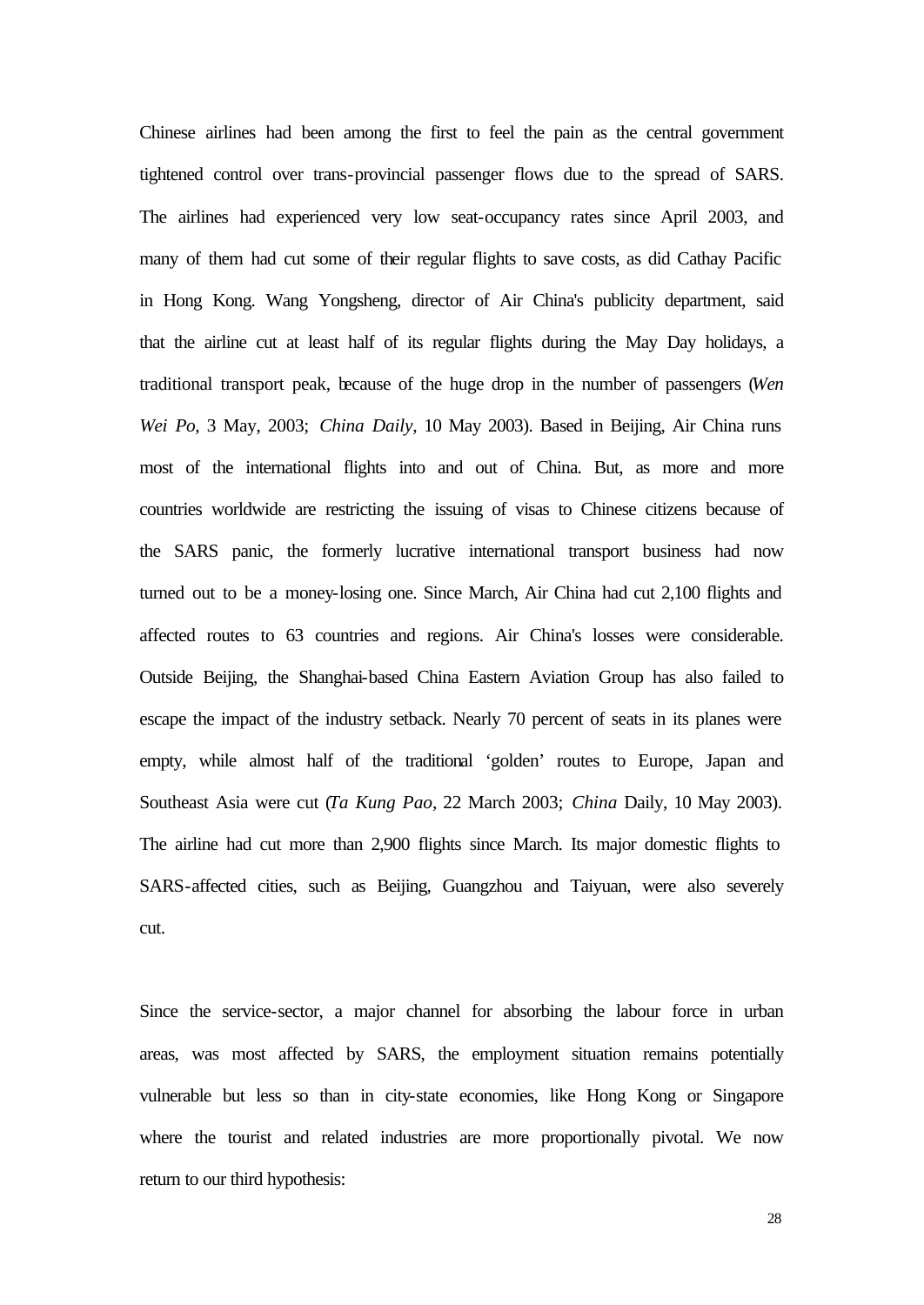*(iii) The greater the anticipated adverse impact on the demand for labour in the hotel industry, the greater will be the expected negative impact on the labour-market in terms of the human resources implications of lay-offs and redundancies among hotel employees in specific hotel groups in the industry.*

The State Council had admitted that the outbreak of SARS has worsened China's already 'grave' employment situation (Lee and Warner, 2004, 2002, 2001a, 2001b) Zhang Xiaoqiang, secretary general of China's State Development and Reform Commission (SDRC) acknowledged at a China-ASEAN symposium on Economic and Social Impact of SARS that China started to feel growing employment pressure due to the impact of Severe Acute Respiratory Syndrome (SARS) (Xinhua News Agency, 16 July 2003). According to another report released by a special research team under the Ministry of Labour and Social Security on the post-SARS employment situation, gross employment, employment structure, job seekers and employment services had all been affected by the SARS crisis. The report asserted that SARS exerted more expected negative influences on such employment than just generally affecting the economy (Xu, 2003). Those hardest-hit sectors, though accounting for a small part of GDP, provided a high proportion of the labour-intensive employment opportunities. The short-term micro-economic consequences proved to be serious. These enterprises laid off employees as a short-term measure to counter a sharp decline or suspension in business and revenue: many firms suffered substantially and it took time to recover (Field interviews, Summer 2003).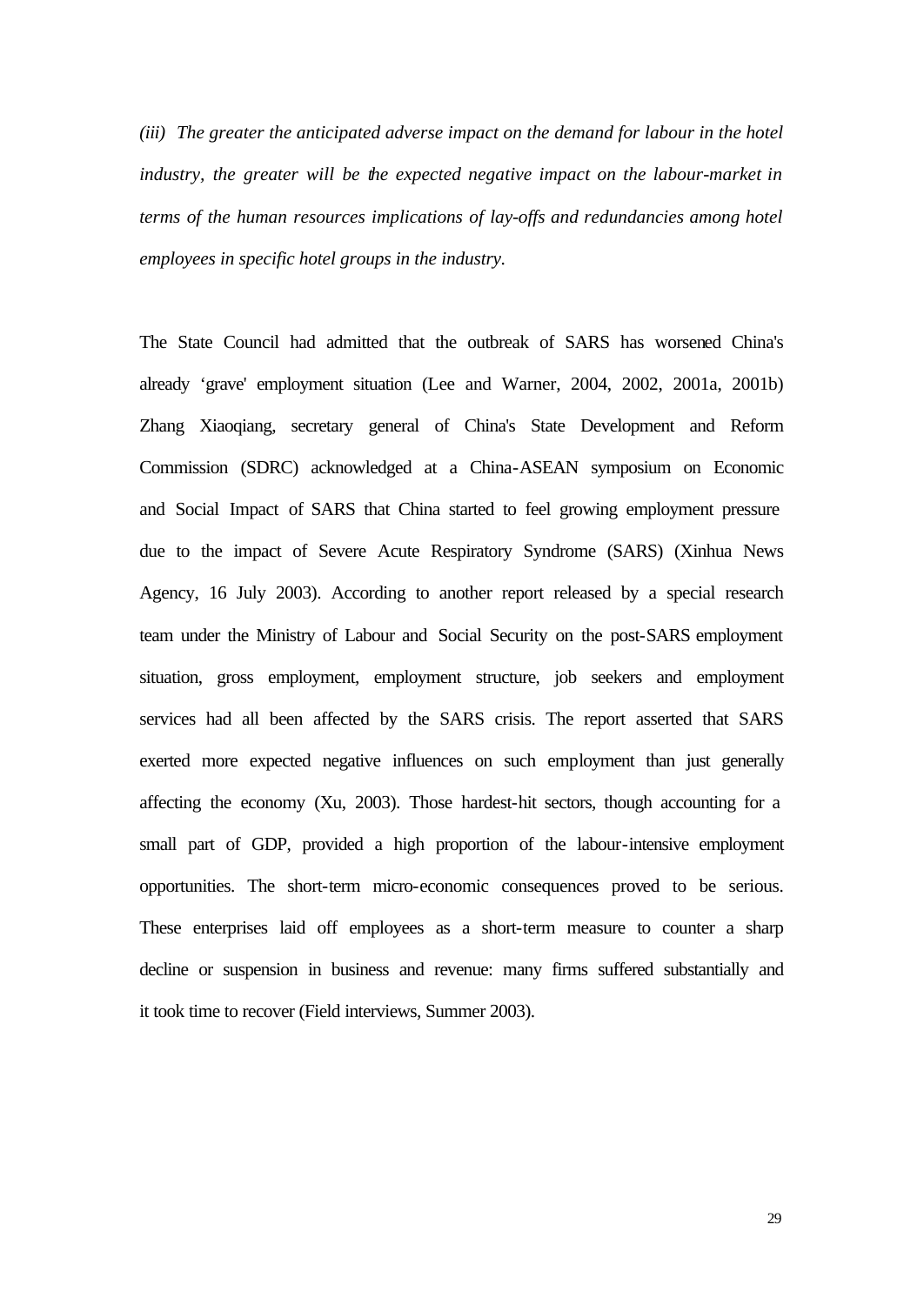#### **Discussion**

The employment implications are intriguing. In the SARS period that peaked from late April to July 2003, the tourism industry was seriously affected, as it was a major point of potential vulnerability.

Small and medium sized businesses: Shops catering for tourists, such as the jade carvings and ornaments, were closed. Retail workers in one of these shops, the *Long Di* Superior Jade Gallery, were informed that their shop was closed for three months; employees were all on leave but if on-site, they stayed in their dormitories and the main gate was closed to outsiders. Since the shop was state-operated, staff was paid a basic wage of 300 *yuan* (Field interviews, April 2004). Another shop that sells cloisonné to tourists was kept open during the SARS period, but it was manned by a minimum number of shop keepers because it was visited by not more than ten tour groups per day. Staff that went on leave voluntarily would get 300 *yuan* (half of their basic salary) while staff who carried on working would be paid a full salary of 600 *yuan* (Field interviews, April 2004). Many shop keepers had opted for taking leave; some went home and some stayed in the dormitories. Since all local tours were suspended, the tour guides were also paid basic wages. Drivers of the *hu-tung* (alleys) ride on tricycles also informed that their business was suspended and they were paid basic wages. Workers of state-operated enterprises were not the hardest hit as they could live on their basic wages, but part-time workers were the largest victim group (Field interviews, Summer 2003).

Despite a slow recovery, the retail, catering, hotel and recreation industries in the three cities investigated were dealt the biggest blow from SARS. The manager of a

30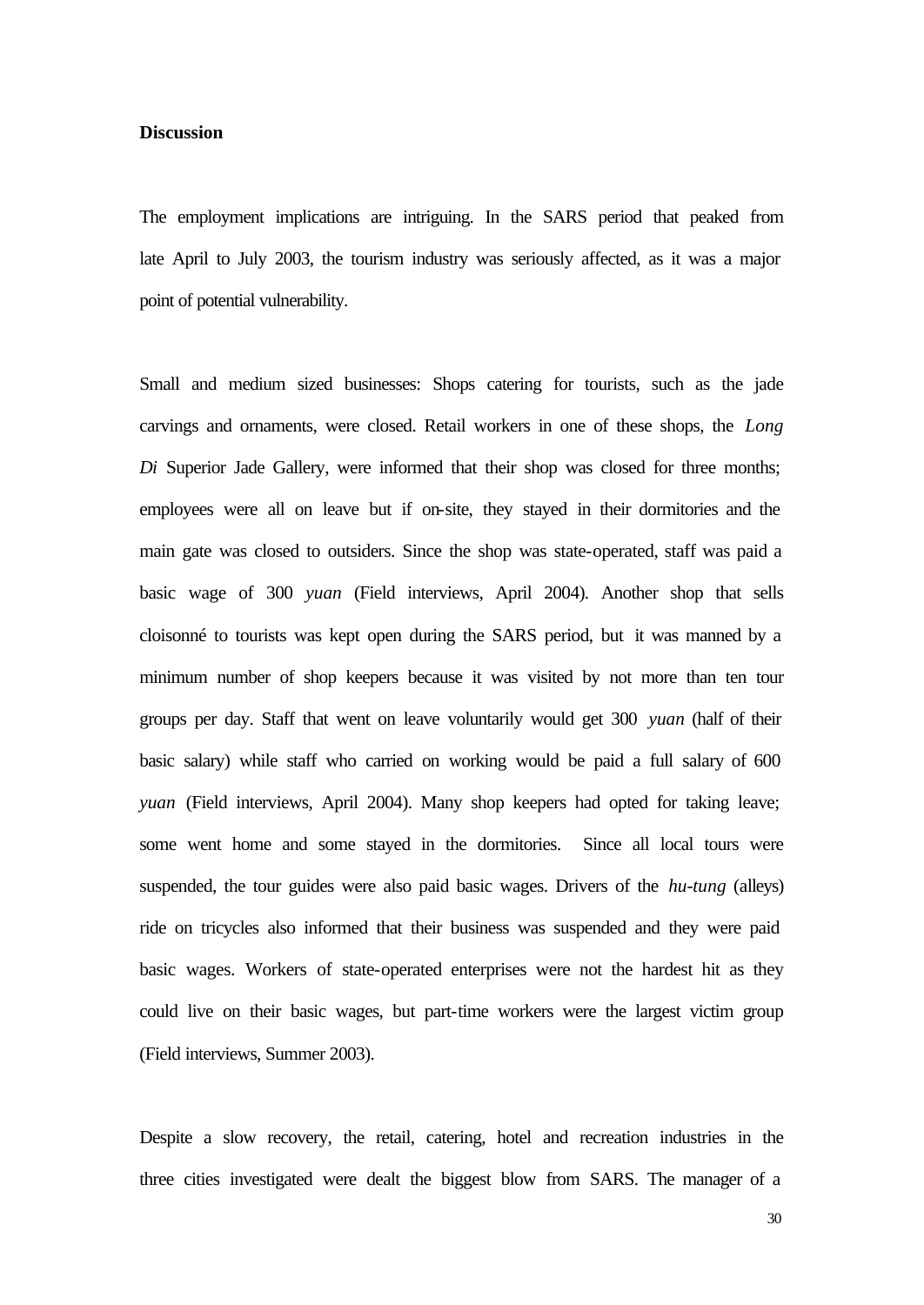hotel that targeted at the MICE market (business travelers who visited Beijing for [m]eetings, on [i]ncentive tours, for the purpose of [c]onventions and [e]xhibitions) informed us during the interviews that their worst room occupancy during the SARS period was only one customer in one room. Although the hotel was not closed, the three restaurants were merged into one; the convention rooms were all closed; the retail shop was moved to the reception area and only one floor of rooms were open. All such HRM measures were adopted to cut costs. Permanent workers were instructed by their HRM departments to take all their accumulated annual leave, statutory leave and even leave in advance on a rotating basis. State-operated hotel employees could get 70 per cent to 80 percent of their full salary, while employees of hotels with foreign investments could get only their basic wages. One manager we interviewed informed us that there was little resistance from employees because they held a *gongdan* (sharing the burden) attitude. Temporary workers who were mostly non-Beijing residents working as sanitary workers and dish-cleaners left voluntarily, as they were paid on a daily basis (Interviews, Spring 2003).

About a quarter of the 210.9 million employees working in the service-sector were employed in these industries (*China Daily*, 24 June 2003). (see Table 11). If their total business shrank by 10 to 20 percent, 5 to 10 million jobs were potentially under threat.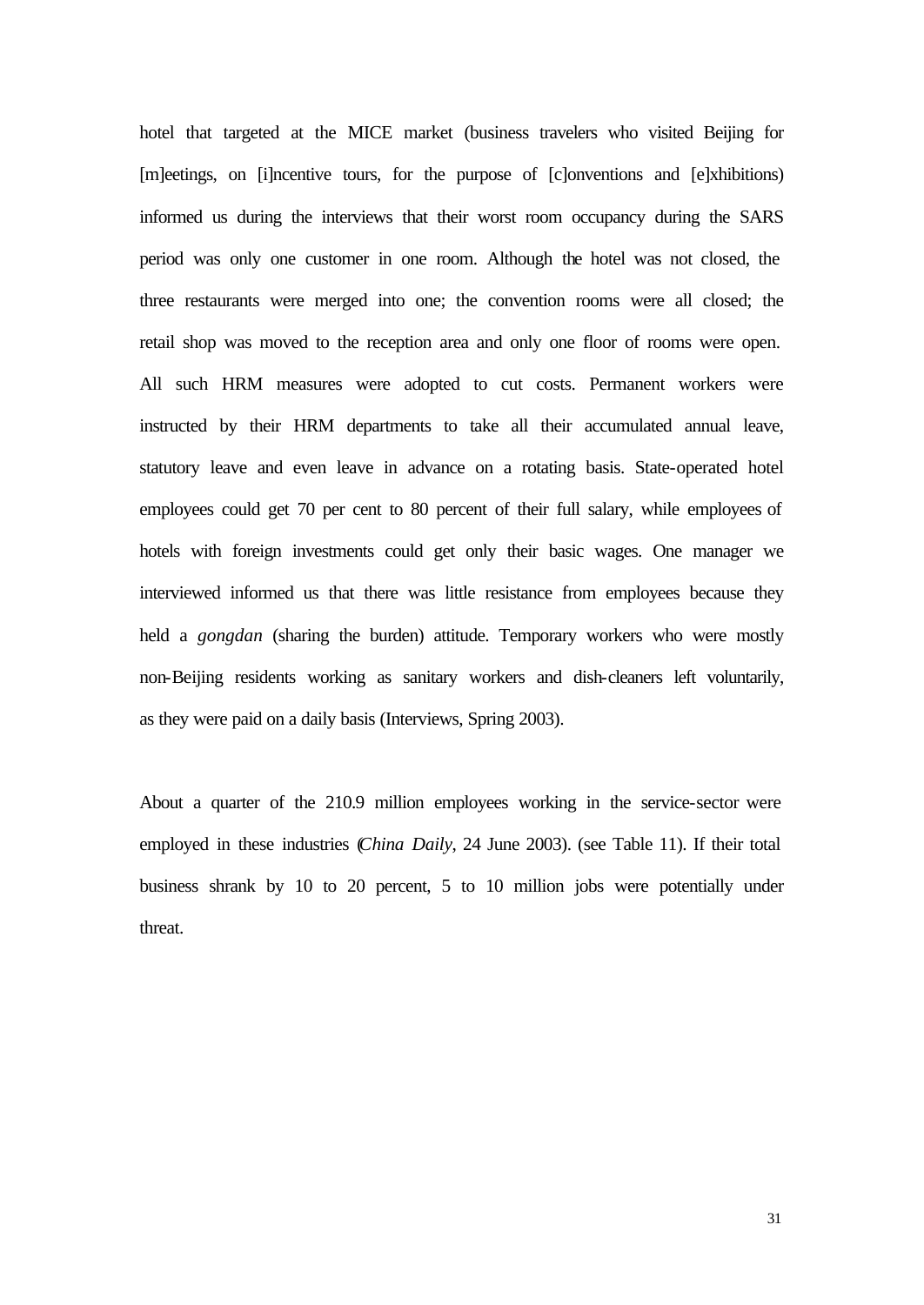|      | Primary Industry |                  | Secondary Industry |                  | <b>Tertiary Industry</b> |                  |
|------|------------------|------------------|--------------------|------------------|--------------------------|------------------|
| Year | Value            | Number of        | Value              | Number of        | Value                    | Number of        |
|      | Added            | <b>Employees</b> | Added              | <b>Employees</b> | Added                    | <b>Employees</b> |
|      | (billion         | (million)        | (billion           | (million)        | (billion                 | (million)        |
|      | yuan)            | persons)         | yuan)              | persons)         | yuan)                    | persons)         |
| 1980 | 135.94           | 291.22           | 219.20             | 77.07            | 96.64                    | 55.32            |
| 1981 | 154.56           | 297.77           | 225.55             | 80.03            | 106.13                   | 59.45            |
| 1982 | 176.16           | 308.59           | 238.30             | 83.46            | 115.01                   | 60.90            |
| 1983 | 196.08           | 311.51           | 264.62             | 86.79            | 132.75                   | 66.06            |
| 1984 | 229.55           | 308.68           | 310.57             | 95.90            | 176.98                   | 77.39            |
| 1985 | 254.16           | 311.30           | 386.66             | 103.84           | 255.62                   | 83.59            |
| 1986 | 276.39           | 312.54           | 449.27             | 112.16           | 294.56                   | 88.11            |
| 1987 | 320.43           | 316.63           | 525.16             | 117.26           | 350.66                   | 93.95            |
| 1988 | 383.10           | 322.49           | 658.72             | 121.52           | 451.01                   | 99.33            |
| 1989 | 422.80           | 332.25           | 727.80             | 119.76           | 540.32                   | 101.29           |
| 1990 | 501.70           | 389.14           | 771.74             | 138.56           | 581.35                   | 119.79           |
| 1991 | 528.86           | 390.98           | 910.22             | 140.15           | 722.70                   | 123.78           |
| 1992 | 580.00           | 386.99           | 1,169.95           | 143.55           | 913.86                   | 130.98           |
| 1993 | 688.21           | 376.80           | 1,642.85           | 149.65           | 1,132.38                 | 141.63           |
| 1994 | 945.72           | 366.28           | 2,237.22           | 153.12           | 1,493.00                 | 155.15           |
| 1995 | 1,199.30         | 355.30           | 2,853.79           | 156.55           | 1,794.72                 | 168.80           |
| 1996 | 1,384.42         | 348.20           | 3,361.29           | 162.03           | 2,042.75                 | 179.27           |
| 1997 | 1,421.12         | 348.40           | 3,722.27           | 165.47           | 2,302.87                 | 184.32           |
| 1998 | 1,455.24         | 351.77           | 3,861.93           | 166.00           | 2,517.35                 | 188.60           |
| 1999 | 1,447.20         | 357.68           | 4,055.78           | 164.21           | 2,703.77                 | 192.05           |
| 2000 | 1,462.82         | 360.43           | 4,493.53           | 162.19           | 2,990.46                 | 198.23           |
| 2001 | 1,541.18         | 365.13           | 4,875.00           | 162.84           | 3,315.30                 | 202.28           |
| 2002 | 1,611.73         | 368.70           | 5,354.07           | 157.80           | 3,513.26                 | 210.90           |
| 2003 | 1,724.70         | N.A.             | 6,177.80           | N.A.             | 3,766.90                 | N.A.             |

**Table 11: Value Added and Number of Employees by Industries, 1980-2003**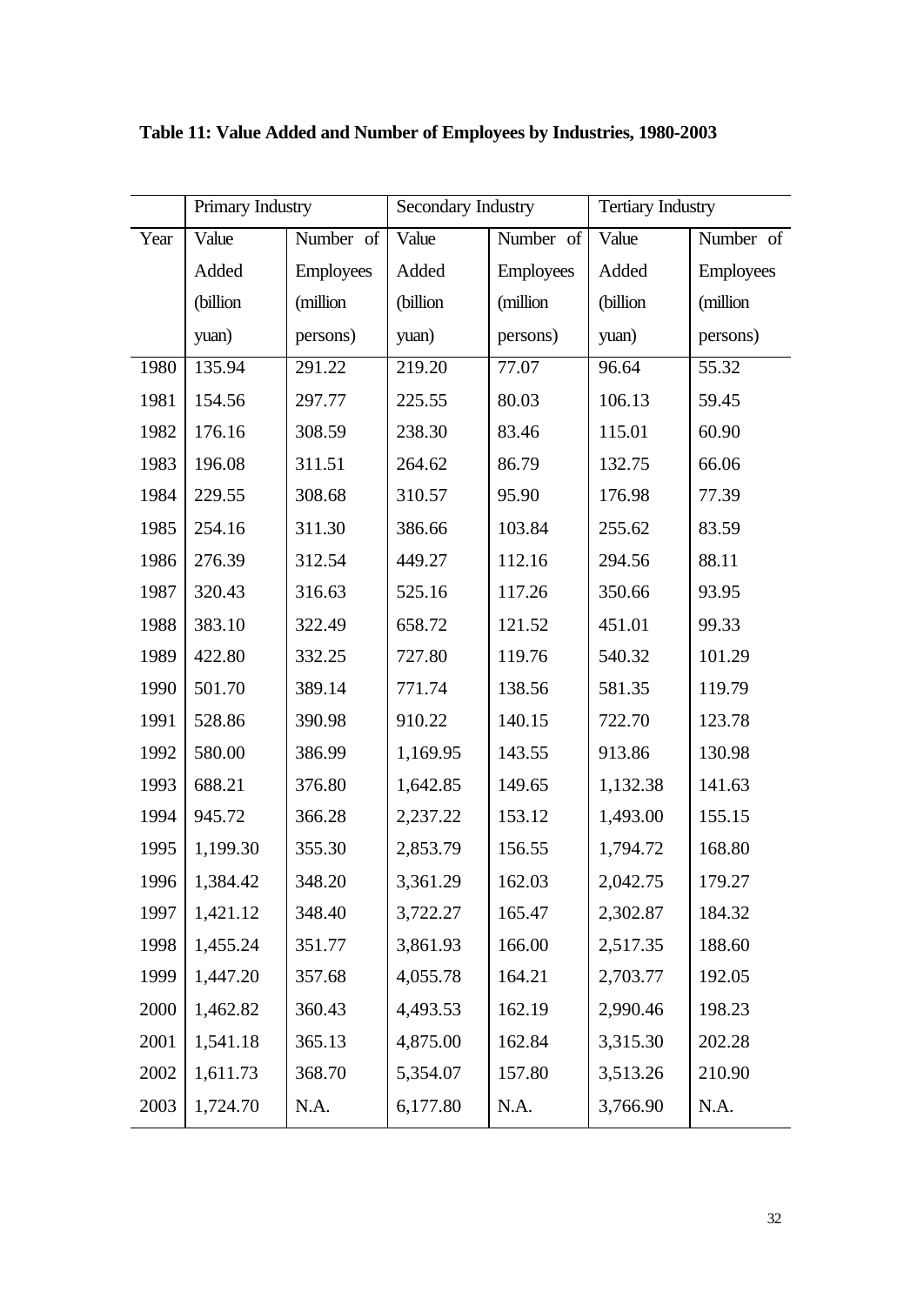Sources: National Bureau of Statistics, *China Statistical Yearbook 2003* (Beijing: China Statistics Press, 2003), pp.55, 124 (figures for 1980 to 2002); *Statistical Communiqué of the People's Republic of China on the 2003 National Economic and Social Development*, National Bureau of Statistics website, http://www.stats.gov.cn/english/newrelease/statisticalreports/t20040303\_402133921.h tm (figures for 2003).

Service-sector infra-structure: Tourism, real estate, construction, training and household services had also been seriously affected. Over 100 million workers were engaged in these. According to statistics from the National Tourism Administration, over 6 million people directly worked for the tourism industry. Among them, parttime workers were the most vulnerable group to be laid off. Employment in related industries would definitely be affected as a result of the multiplier effect. The epidemic also brought a serious challenge to employment in urban services, business and retail trade, catering, passenger and freight transport sectors. In hard hit regions, the social service-sectors were on 'shutout' or semi-'shutout'. Employees engaging in the retail trade business were forced to go on vacations or trickled back to their hometowns. The aviation and railway industries cut flights and trains since demand for transport had dropped. Some major retail outlets HRM departments laid off their part-time workers, while some privately-owned family stores collapsed (Field interviews, Summer 2003).

Migrant workers: Migrant workers were the hardest-hit employment group.<sup>7</sup> A big number of migrant workers in small- and medium-sized restaurants and entertainment venues were laid off when the government ordered a closure of 'all entertainment business involving mass public gatherings' – cinemas, theatres, internet cafes, and

33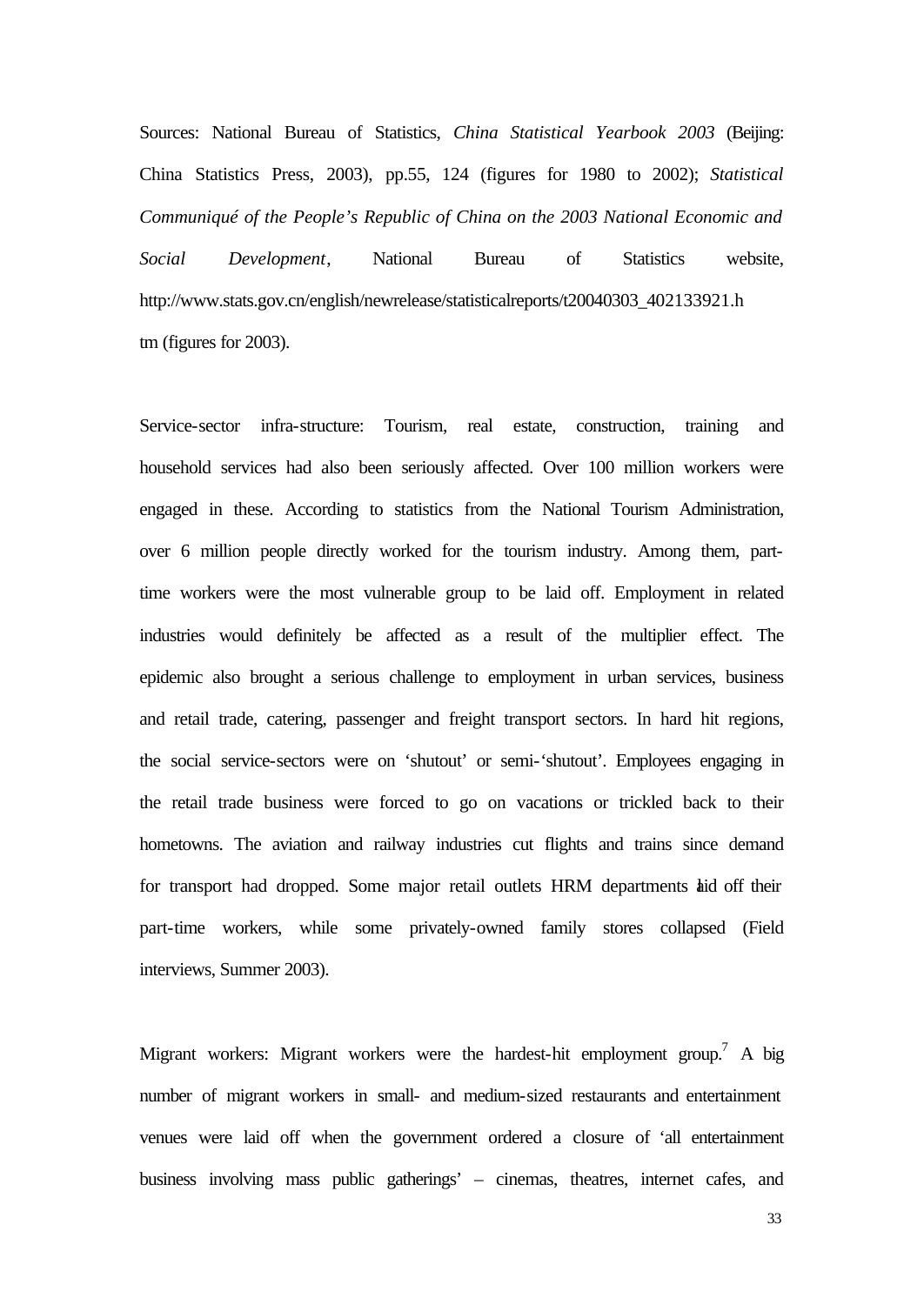karaoke bars until the outbreak of SARS was brought under control. According to estimates by the Ministry of Agriculture, around 8 million peasant workers of the over 100 million working in urban and prosperous areas had concurrently trickled back to rural areas, accounting for 8 percent of the rural migrant working population (Guang and Zheng, 2005).

Laid-off and unemployed: The second hardest hit group was the laid-off (*xiagang*) and unemployed (*shiye*) workers in the parts of the service-sector directly or indirectly affected. According to the report on post-SARS employment situation, as many as 15 million laid-off workers were re-employed in flexible employment patterns (ibid). The big impact to the service and catering sector may lower their incomes or even jolt them out of employment again. College graduates had notably tough employment prospects as well. Universities produced 2.12 million graduates in 2003, a number that had exploded because of the nation's campaign to expand college enrollment four years ago. These avid job hunters had the same gloomy prospects in the job market. Since late April 2003, almost all recruitment activities were delayed or canceled. As a result, consultation, interviews and recruitment for college graduates were suspended. Enterprises had stopped their plan to recruit new blood from campuses. It was estimated that the employment rate among 2003 college graduates would be lower than 65 percent of 2002's figure.

Labour supply: A report from the Development Research Centre of the State Council (DRC) showed that China's labour supply had peaked in recent years (*China Daily*, 24 April 2003).<sup>8</sup> In 2003, China saw an increase of over two million workers when compared to last year. A significant 70 percent of the new workforce in the past five years found their jobs in the service-sector (Khan and Riskin, 2005). Over the past two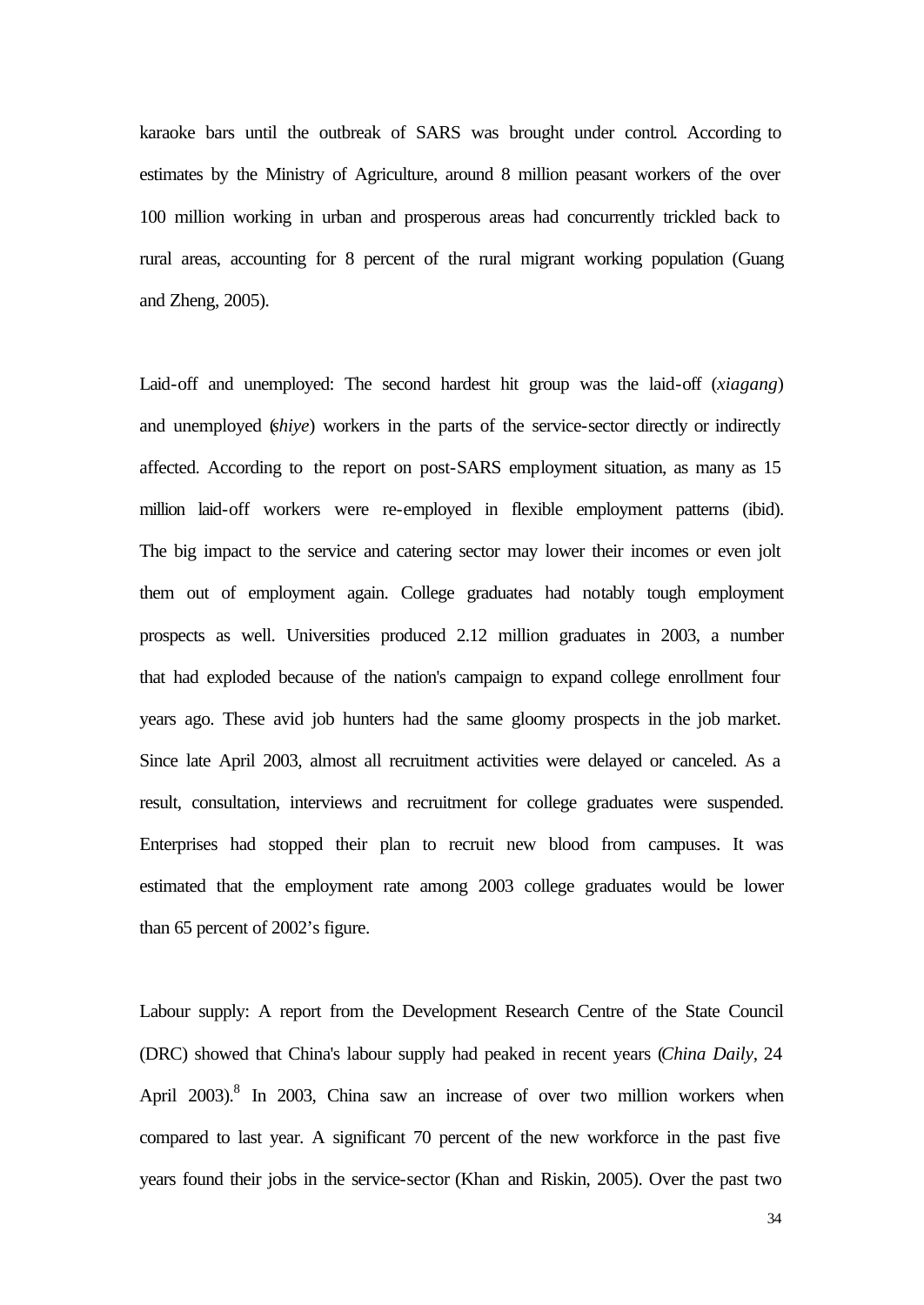decades, the tertiary industry has on the whole maintained a much greater capacity in bringing out jobs than the primary (natural resources-based economic sectors such as agriculture and mining) and secondary industries (mainly manufacturing and processing businesses) (*People's Daily*, 25 June 2002; Xinhua News Agency, 16 June  $2003$ .<sup>9</sup> The service industry has become a major channel for surplus labourers. Table 6 shows that its share of the 'employment pie' increased from 13.1 percent in 1980 to 28.6 percent in 2002 (see table 12).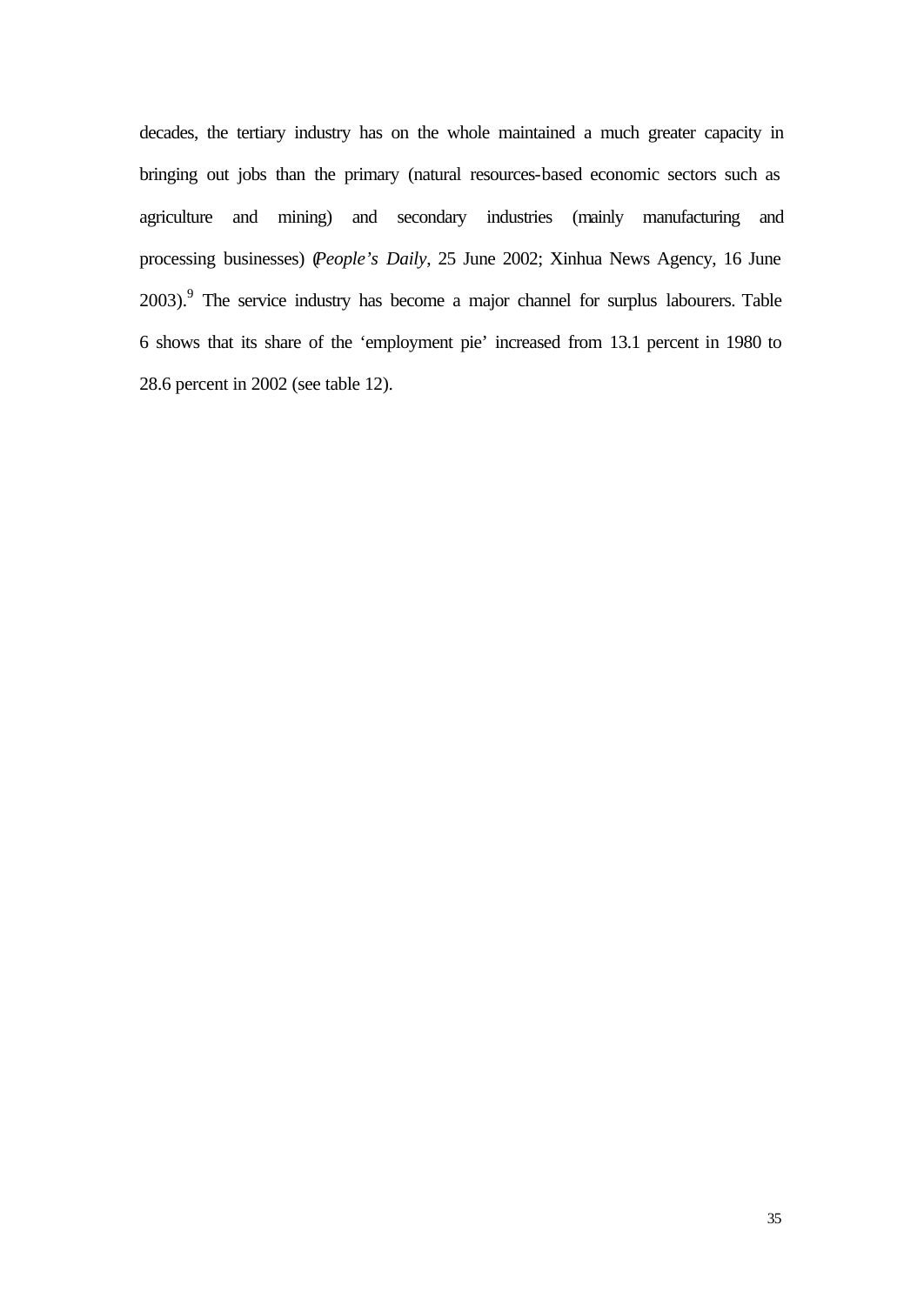|      | Primary Industry |            | Secondary Industry |            | <b>Tertiary Industry</b> |            |
|------|------------------|------------|--------------------|------------|--------------------------|------------|
| Year | <b>GDP</b>       | Employment | <b>GDP</b>         | Employment | <b>GDP</b>               | Employment |
|      | (% )             | (% )       | (% )               | (% )       | (% )                     | (% )       |
| 1980 | 30.1             | 68.7       | 48.5               | 18.2       | 21.4                     | 13.1       |
| 1981 | 31.8             | 68.1       | 46.4               | 18.3       | 21.8                     | 13.6       |
| 1982 | 33.3             | 68.1       | 45.0               | 18.4       | 21.7                     | 13.5       |
| 1983 | 33.0             | 67.1       | 44.6               | 18.7       | 22.4                     | 14.2       |
| 1984 | 32.0             | 64.0       | 43.3               | 19.9       | 24.7                     | 16.1       |
| 1985 | 28.4             | 62.4       | 43.1               | 20.8       | 28.5                     | 16.8       |
| 1986 | 27.1             | 60.9       | 44.0               | 21.9       | 28.9                     | 17.2       |
| 1987 | 26.8             | 60.0       | 43.9               | 22.2       | 29.3                     | 17.8       |
| 1988 | 25.7             | 59.3       | 44.1               | 22.4       | 30.2                     | 18.3       |
| 1989 | 25.0             | 60.1       | 43.0               | 21.6       | 32.0                     | 18.3       |
| 1990 | 27.1             | 60.1       | 41.6               | 21.4       | 31.3                     | 18.5       |
| 1991 | 24.5             | 59.7       | 42.1               | 21.4       | 33.4                     | 18.9       |
| 1992 | 21.8             | 58.5       | 43.9               | 21.7       | 34.3                     | 19.8       |
| 1993 | 19.9             | 56.4       | 47.4               | 22.4       | 32.7                     | 21.2       |
| 1994 | 20.2             | 54.3       | 47.9               | 22.7       | 31.9                     | 23.0       |
| 1995 | 20.5             | 52.2       | 48.8               | 23.0       | 30.7                     | 24.8       |
| 1996 | 20.4             | 50.5       | 49.5               | 23.5       | 30.1                     | 26.0       |
| 1997 | 19.1             | 49.9       | 50.0               | 23.7       | 30.9                     | 26.4       |
| 1998 | 18.6             | 49.8       | 49.3               | 23.5       | 32.1                     | 26.7       |
| 1999 | 17.6             | 50.1       | 49.4               | 23.0       | 33.0                     | 26.9       |
| 2000 | 16.4             | 50.0       | 50.2               | 22.5       | 33.4                     | 27.5       |
| 2001 | 15.8             | 50.0       | 50.1               | 22.3       | 34.1                     | 27.7       |
| 2002 | 15.4             | 50.0       | 51.1               | 21.4       | 33.5                     | 28.6       |
| 2003 | 14.8             | N.A.       | 52.9               | N.A.       | 32.3                     | N.A.       |

**Table 12: Share of GDP and Employment by Industries, 1980-2003**

Sources: National Bureau of Statistics, *China Statistical Yearbook 2003* (Beijing: China Statistics Press, 2003), pp.56, 124 (figures for 1980 to 2002); *Statistical Communiqué of the People's Republic of China on the 2003 National Economic and*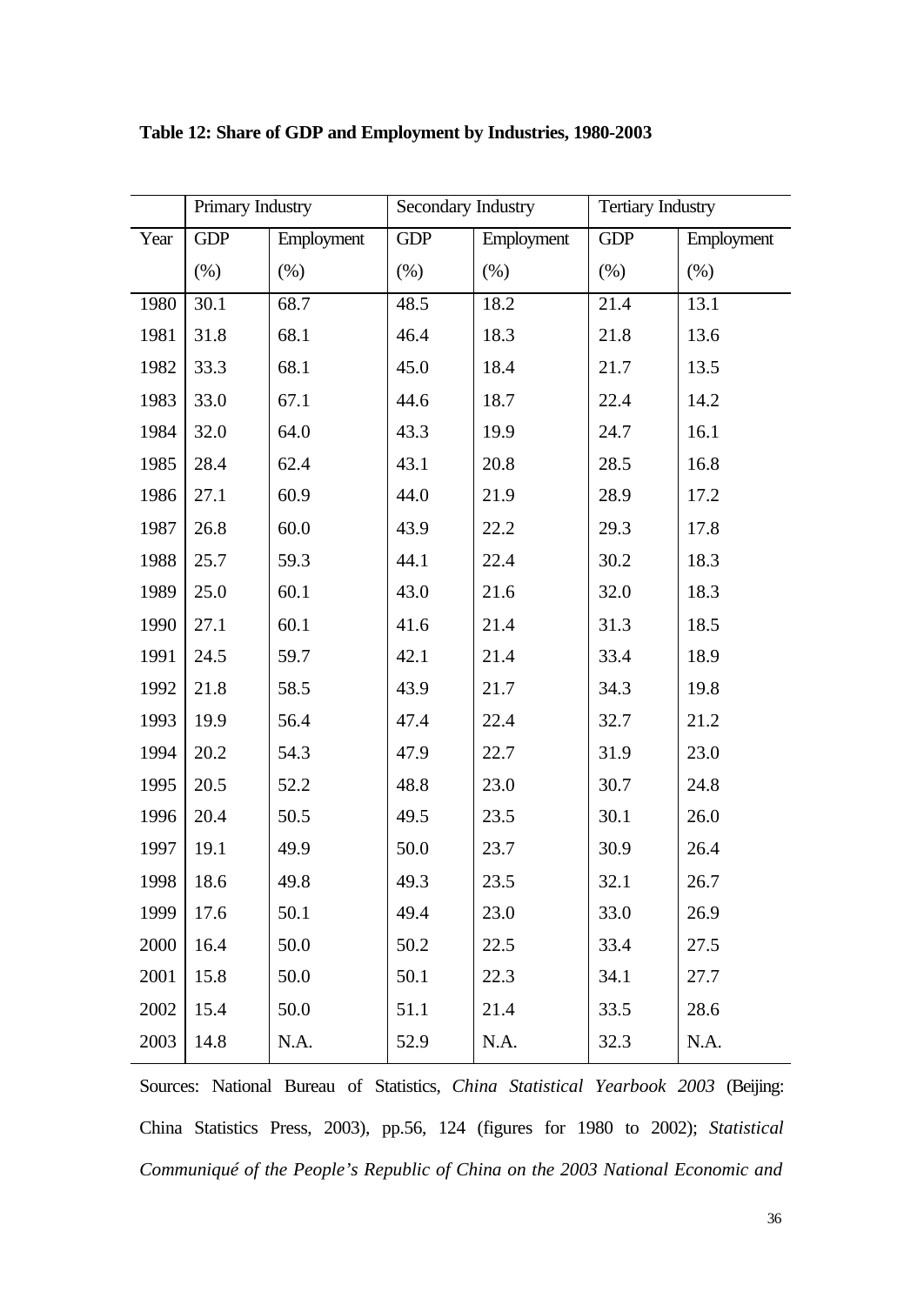*Social Development*, National Bureau of Statistics website, http://www.stats.gov.cn/english/newrelease/statisticalreports/t20040303\_402133921.h tm (figures for 2003).

Employment policies: The rapid development of individual and private businesses had also contributed greatly to the country's employment efforts (Warner,  $2005$ ).<sup>10</sup> Statistics indicated that 30 million urban residents, representing 40 percent of the total increase in urban employment, found jobs in the private sector from 1990 to 2001. However, since China's catering, commerce, and social service industries were worst hit by the SARS epidemic, and many small and medium-sized enterprises had to shut down their business which inevitably led to a sharp decrease of demand for labour, China had implemented the most extensive tax exemption system in a bid to support industries affected by SARS (*People's Daily*, 24 May 2003).<sup>11</sup> Airlines, the catering industry, hotels and taxi companies would benefit from the exemptions. The measures were meant to help medium- and small-sized enterprises continue to absorb labour in China, as they provided jobs for 75 percent of the urban population (Field interviews, Spring and Summer 2003).

#### **Concluding Remarks**

From the evidence we have presented above, we may tentatively conclude that the overall impact of SARS on the Chinese economy in the main urban areas, other things being equal, was and will remain problematic, given the lack of independent assessment and the caveats we have expressed throughout this article; however, it is equally observable that the effect on employment in the service-sector, specifically in the hotel industry was, as we have seen, without doubt relatively *negative in the short-*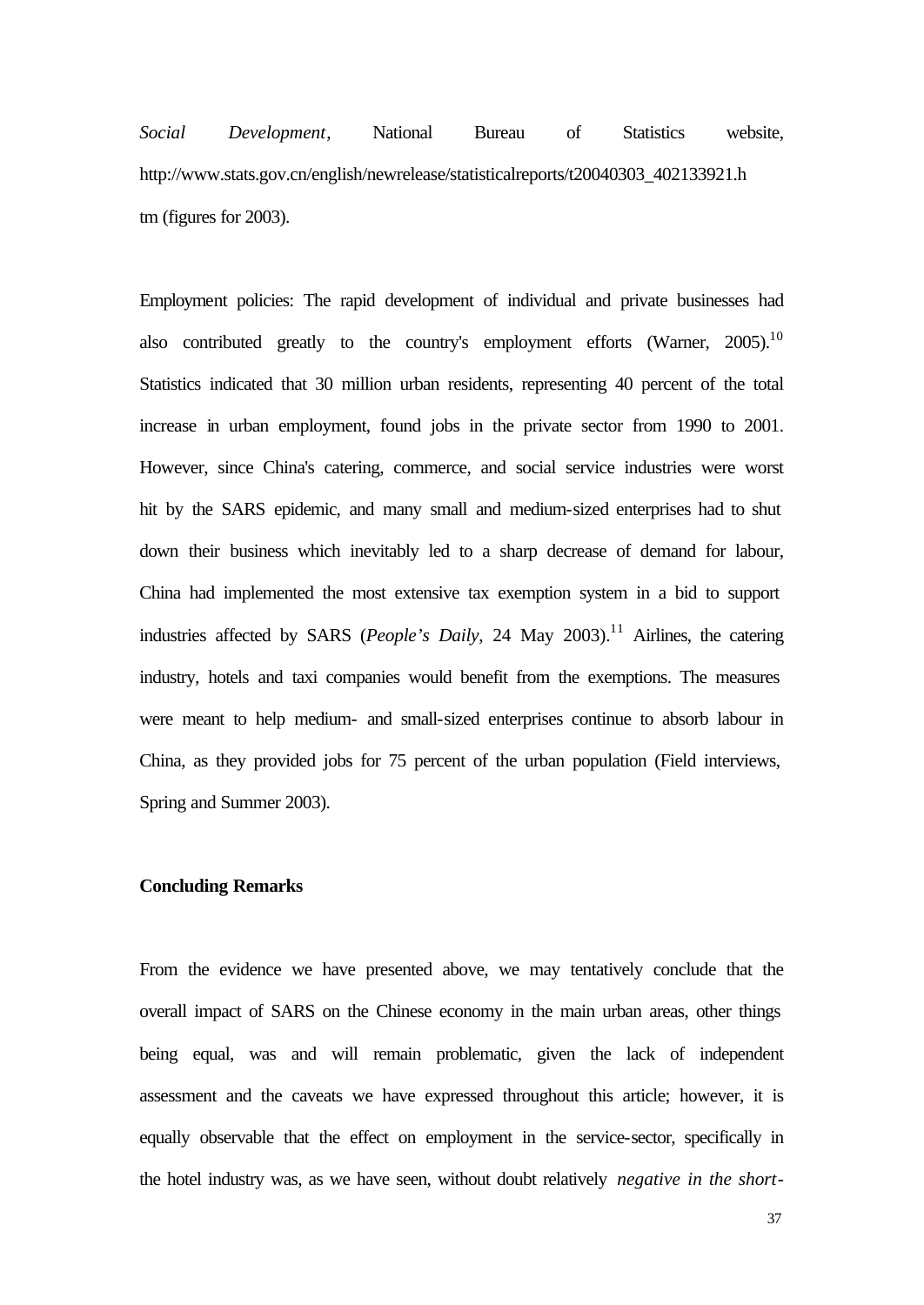*term, at the time*. Both quantitative, as well as the qualitative, data we have gathered – primary (our own field interviews) and secondary (mostly official statistics) - we would argue - points in this direction. The economy (and employment) bounced back as *positive feedback* via optimistic media reports amongst other factors fed into the system.

One can perhaps cautiously interpret the macro-economic data as either telling us that the trend was hardly dented by the 'SARS effect', as the GDP growth rate, it was claimed, touched over 9 percent in 2003, at the end of the day; on the other hand, we may decide it may have accentuated key micro-economic imperfections noted above, even if only relatively. We are aware that any remarks must be highly qualified and tentative, given the limitations of this study we have acknowledged above.

Many policy makers had thought in the past that the expansion of service-industries employment, such as in the hotel industry or any other, would create a positive and stable employment equilibrium and compensate for structural reform. However, the authorities may, we believe, have to re-consider their strategy and continually be on their guard against unforeseen circumstances. Erosion of secondary as well as primary sector employment may sometimes be compensated by counter-strategies to create jobs in services; these may not always be as deep rooted as policy-makers believe to be the case.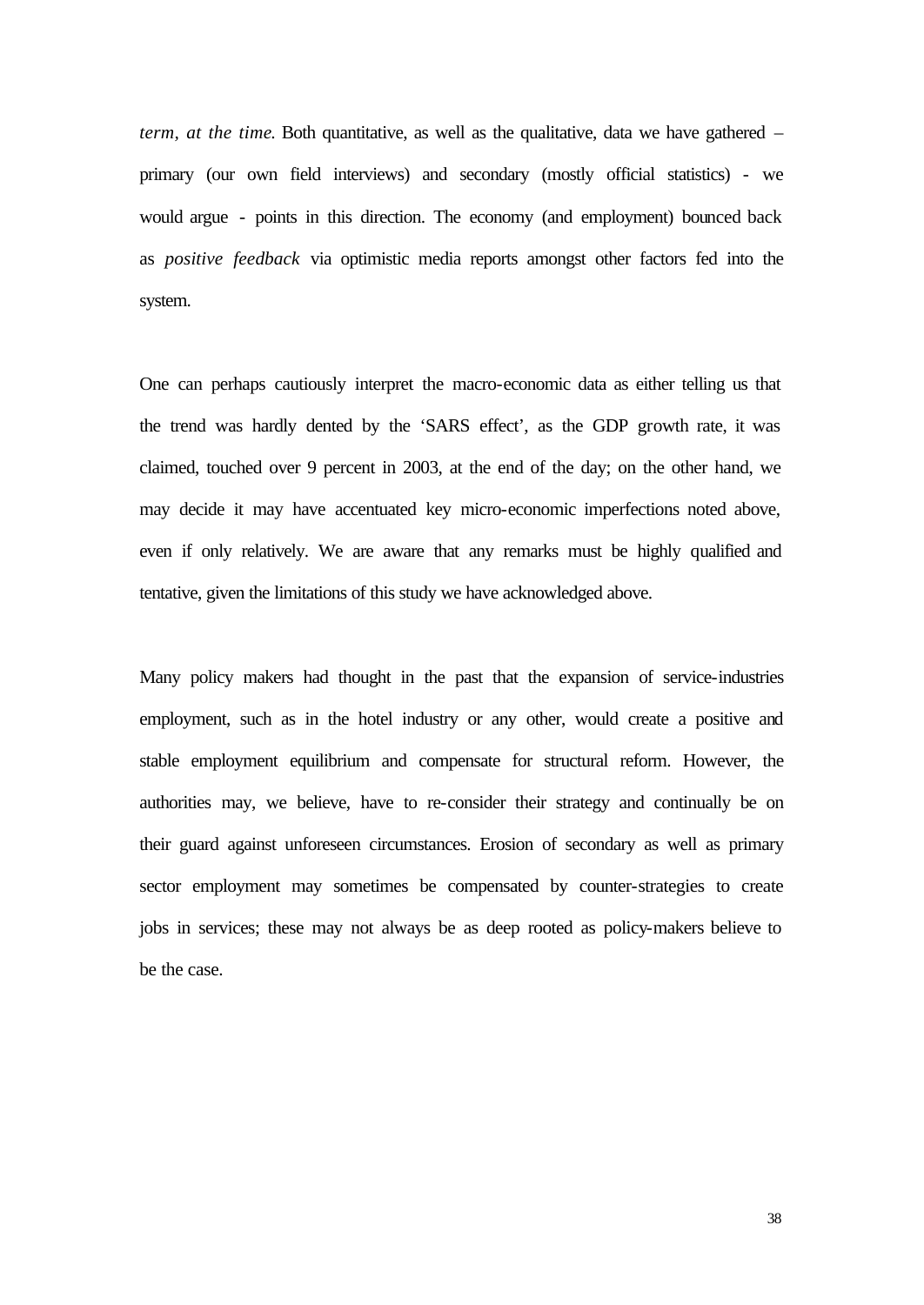#### **References**

Asian Development Bank, (2003) *Action Plan to Address Outbreak of Severe Acute* 

*Respiratory Syndrome (SARS) in Asia and the Pacific*, May.

*BBC News*, various.

*China Daily*, various.

eastday.com, various.

Kerry, Dumbaugh, (2003) "China-US Relations: Current Issues for the 108th Congress Recent Developments, June 12".

<http://fpc.state.gov/documents/organization/22165.pdf>.

- Guang, L. and Zheng, L. (2005) 'Migration as the Second-best Option: Local Power and Off-farm Employment', *The China Quarterly*, 181, March: 22-45.
- Haacker, Marcus (2002) "The Economic Consequences of HIV/AIDS in South Africa" (IMF Working Paper, WP/02/38).
- Hu, Angang and Hu, Linlin (2003) "A Review of China's Health and Development from the Perspective of SARS" (paper presented at the celebrations of the  $20<sup>th</sup>$ anniversary of the founding of the China Health Economics Society on November 6).
- Khan, A.R.K. and Riskin, C. (2005) 'China's Household Income and Its Distribution, 1995 and 2002', *The China Quarterly*, 182, June: 356-384.
- Kleinman, Arthur and Watson, James L (2005) [eds.] *SARS in China: Prelude to Pandemic?* California: Stanford University Press.
- Lee, Jong-Wha and McKibbin, Warwick J (2003) "Globalization and Disease: The Case of SARS." (paper presented at the Asian Economic Panel Meeting, Tokyo, May).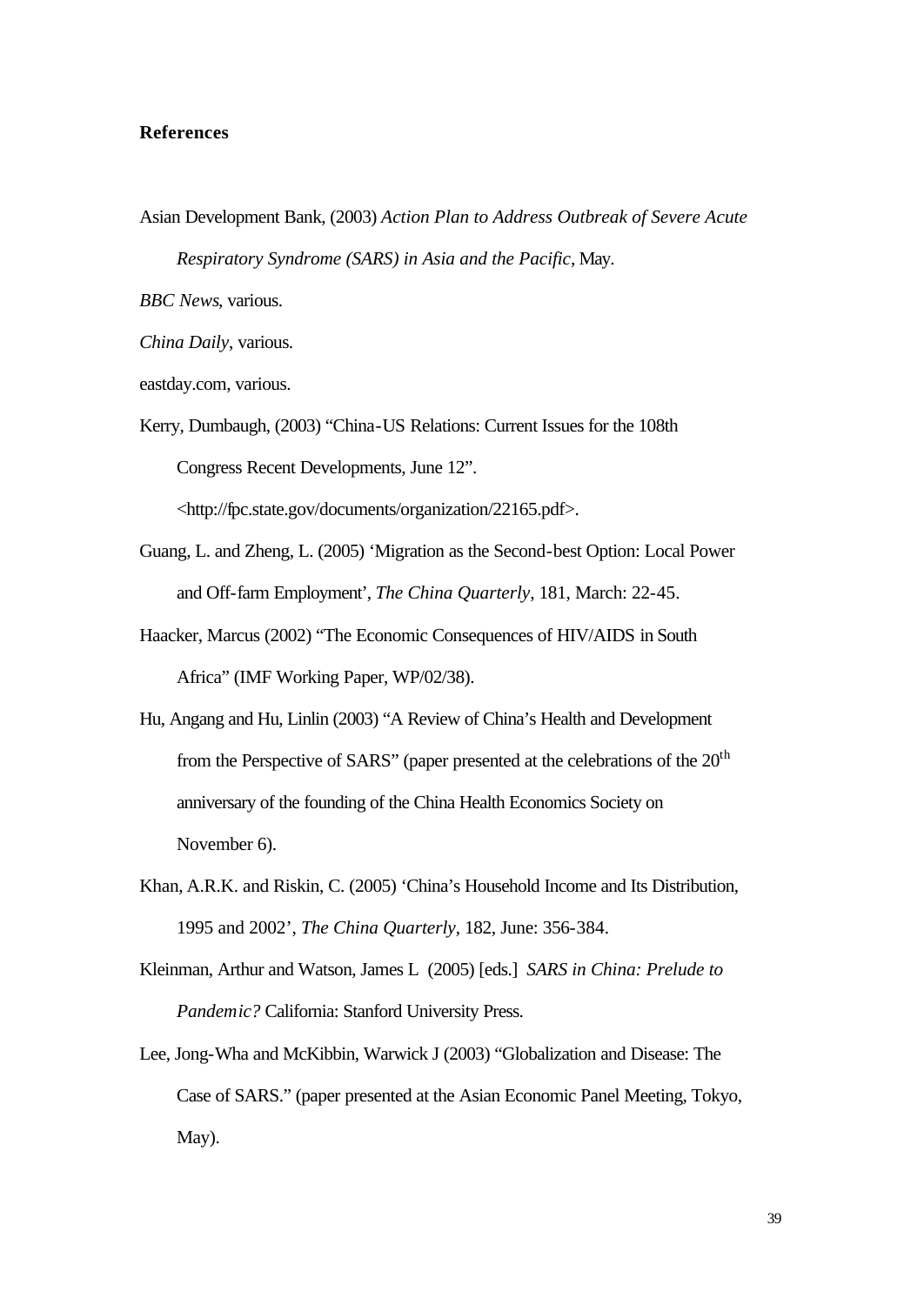- Lee, Grace O M and Warner, Malcolm (2005a) "Epidemics, Labour-Markets and Unemployment: The Impact of SARS on Human Resources Management in the Hong Kong service-sector," *International Journal of Human Resource Management*, 16:5 May, 752-771.
- Lee, Grace O M and Warner, Malcolm (2005b) "The Impact of the SARS Epidemic in Taiwan: Implications for Human Resources, Labour Markets and Unemployment in the Service Sector," *Issues and Studies*, 41: 3 September 2005: 81-111.
- Lee, Grace O M and Warner, Malcolm (2004) "The Shanghai Re-employment Model: From Local Experiment to Nationwide Labour Market Policy," *The China Quarterly* 177, March: 174-189.
- Lee, Grace O M and Warner, Malcolm (2002) "Labour-Market Policies in Shanghai and Hong Kong: A Study of 'One Country, Two Systems' in Greater China," *International Journal of Manpower* 23, 6: 505-526.
- Lee, Grace O M and Warner, Malcolm (2001a) "Human Resources, Employment and Labour-Market Policies in China: A Comparative Study of Shanghai and Hong Kong," *Employment Relations Record* 1, 2: 43-64.
- Lee, Grace O M and Warner, Malcolm (2001b) "Labour-Markets in 'Communist' China and 'Capitalist," *Asia Pacific Business Review*, 8, 1: 167-191.

*Renmin Ribao* (People's Daily), various.

- National Bureau of Statistics of China (2001) *2000 Nian Zhongguo Nongcun Liudong Renkou Xin Tezheng* (New Characteristics of Rural Floating Population in China in 2000).
- Posner, Richard (2004) *Catastrophe: Risk and Response* New York: Oxford University Press.
- *Ta Kung Pao*, various.

Tang Fuchun (2003) "Survey shows SARS impact on China's economy, 6 May,"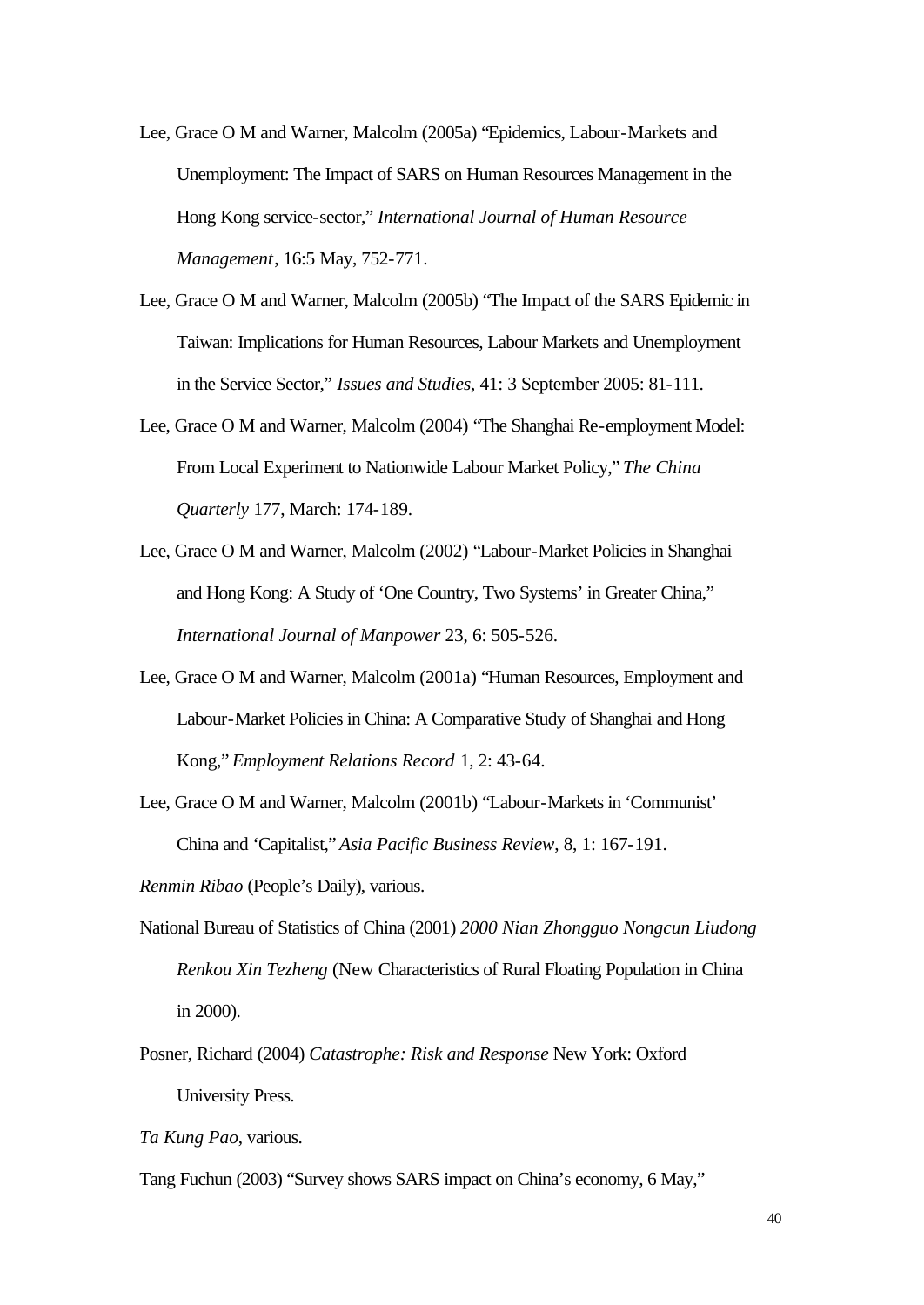<china.org.cn>.

The *Wall Street Journal*, various.

Warner, M. [ed.] (2005) *Human Resource Management in China Revisited*, London: Routledge.

*Wen Wei Po*, various.

World Bank (2003) "World Bank Responds to SARS".

<http://web.worldbank.org/wbsite/external/news/0>, accessed 19 September.

World Health Organization (2003) "Summary table of SARS cases by country: 1

November 2002 - 7 August 2003".

Xinhua News Agency, various.

Xu Alex, (2003) "Report: Employment hit hard by SARS," <www.china.org.cn>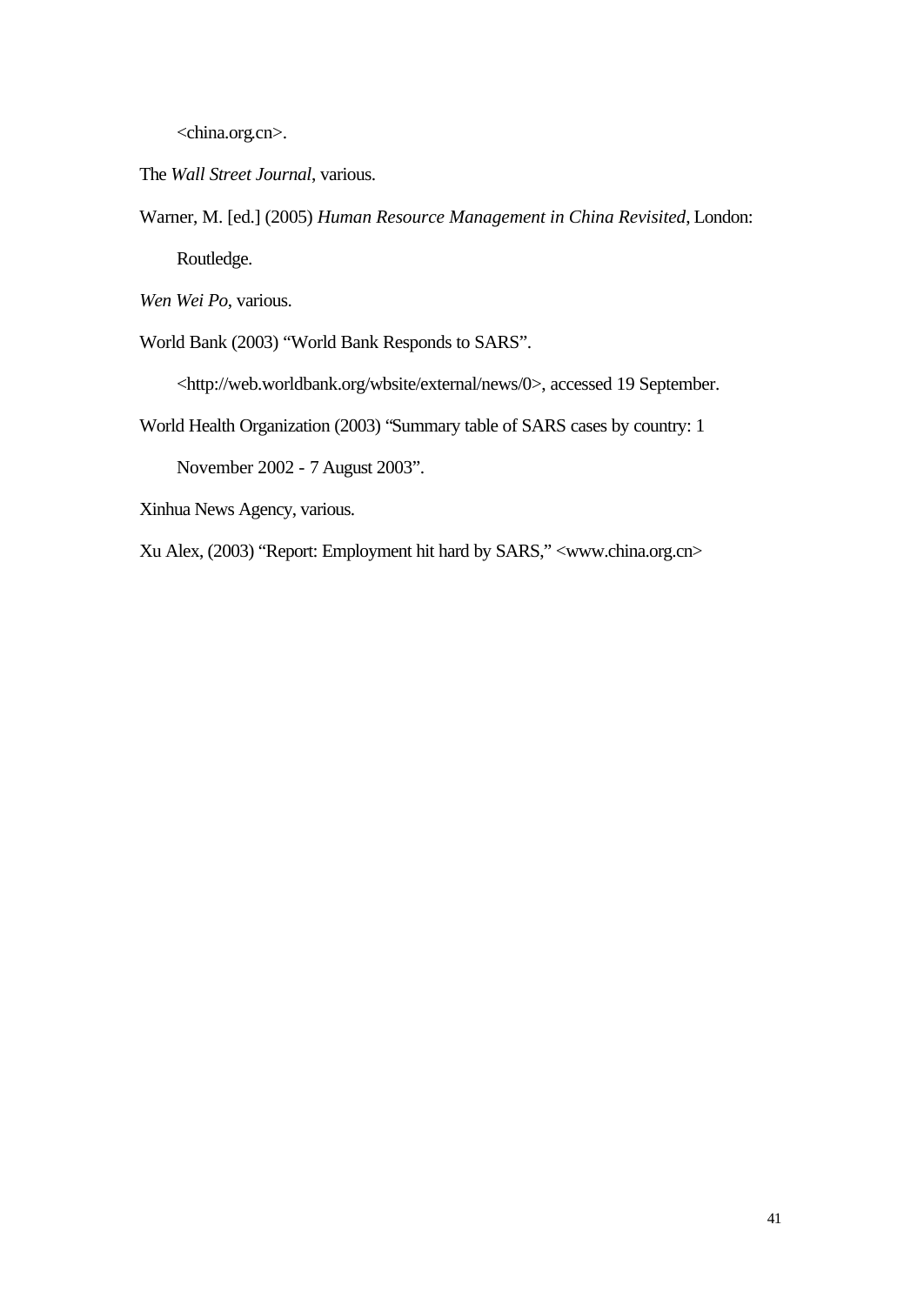#### **Endnotes**

j

<sup>1</sup> Jiang Yanyong, former chief of surgery for the #301 military hospital in Beijing and a Communist Party member, made the disclosure in an e-mail to a state-run television station. The *Wall Street Journal* reported the disclosure on April 9, 2003.

 $2$  The two officials were Party Secretary of the Ministry of Health, Zhang Wenkang, and Deputy Party Secretary of Beijing, Meng Xuenong.

 $3$ In recent years, income generated by tourism during week-long holidays, such as the Labour Day Holiday and National Day, though as high as 30 billion yuan (US\$3.6 billion), accounted for less than 0.3 percent of the total economy.

<sup>4</sup> It was noted that the telecommunications and medical industries are in need of labour, as are shopping websites, restaurants with delivery services and express delivery companies. China's economic hub, Shanghai, is capitalizing on the situation, employing 15,000 laid-off workers in the public hygiene and environments fields. Liaoning, northeast China's important industrial base, plans to provide 100,000 jobs for laid-off workers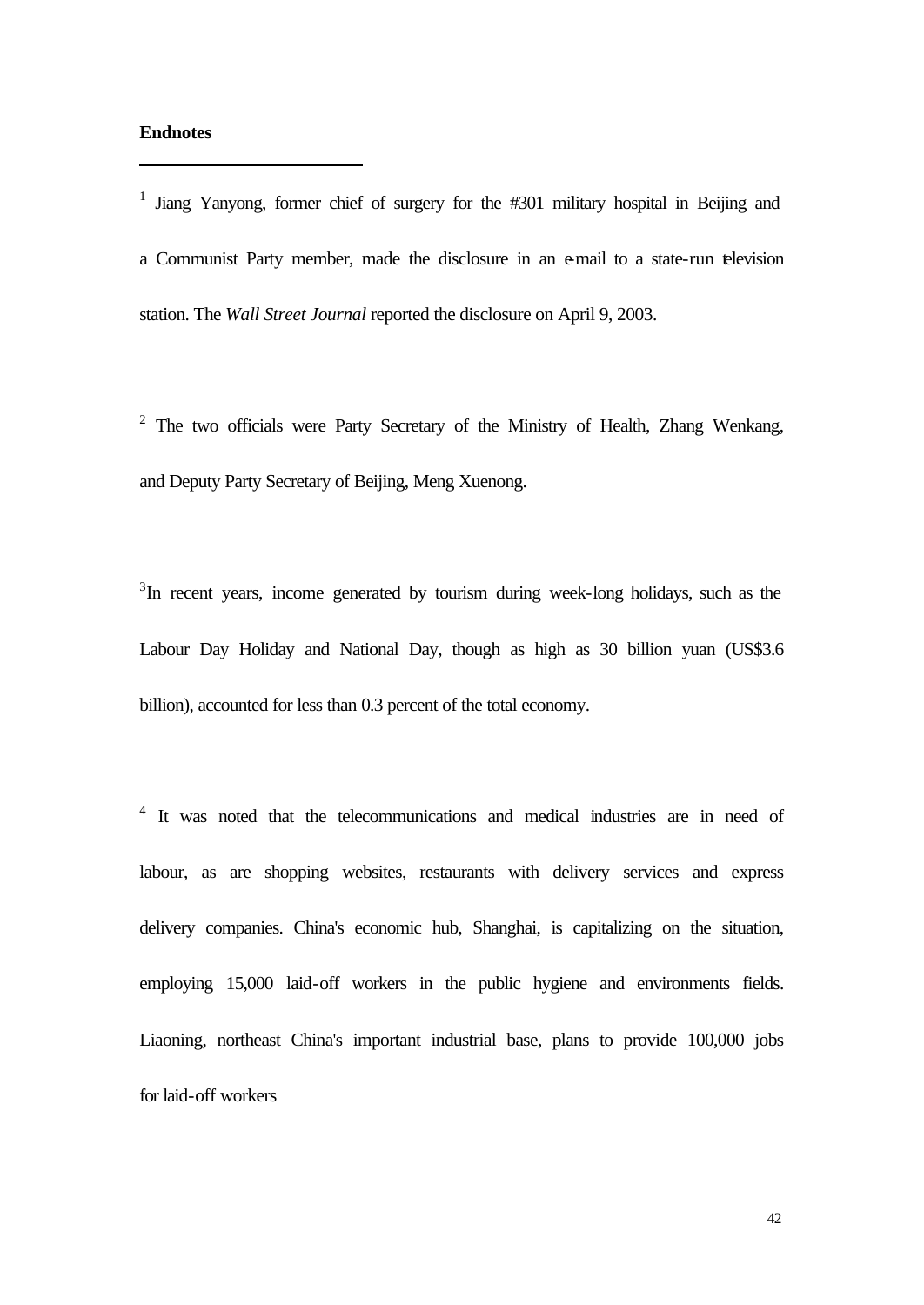<sup>5</sup> China's actual FDI surpassed the United States for the first time in 2002 and became the world's largest. According to the Ministry of Commerce, it rose 12.51 percent to US\$52.74 billion. Actual FDI in China hit US\$13.09 billion in the first quarter of 2003, up 56.7 percent from a year earlier.

j

<sup>6</sup> Jiuzhaigou was listed as a 'world heritage site' by UNESCO in 1992. It joined the international protection network of 'man and biosphere' in 1997. Yellow Dragon joined 'man and biosphere' in 2000.

<sup>7</sup> China's Fifth Population Census reported 121.07 million internal migrants as of the year 2000. See 2000 Nian Zhongguo Nongcun Liudong Renkou Xin Tezheng (New Characteristics of Rural Floating Population in China in 2000) published by National Bureau of Statistics of China (2001). Among them, more than 70 per cent were ruralurban migrants, equivalent to 85 million, though a more commonly cited figure in official speeches and public media is 100 million. These migrants are at their most economically-active ages – almost 70 per cent are between the ages of 15 to 49 and 20 per cent are between 25 to 29.

8 China's employment population reached 737.4 million in 2002, absorbing 7.2